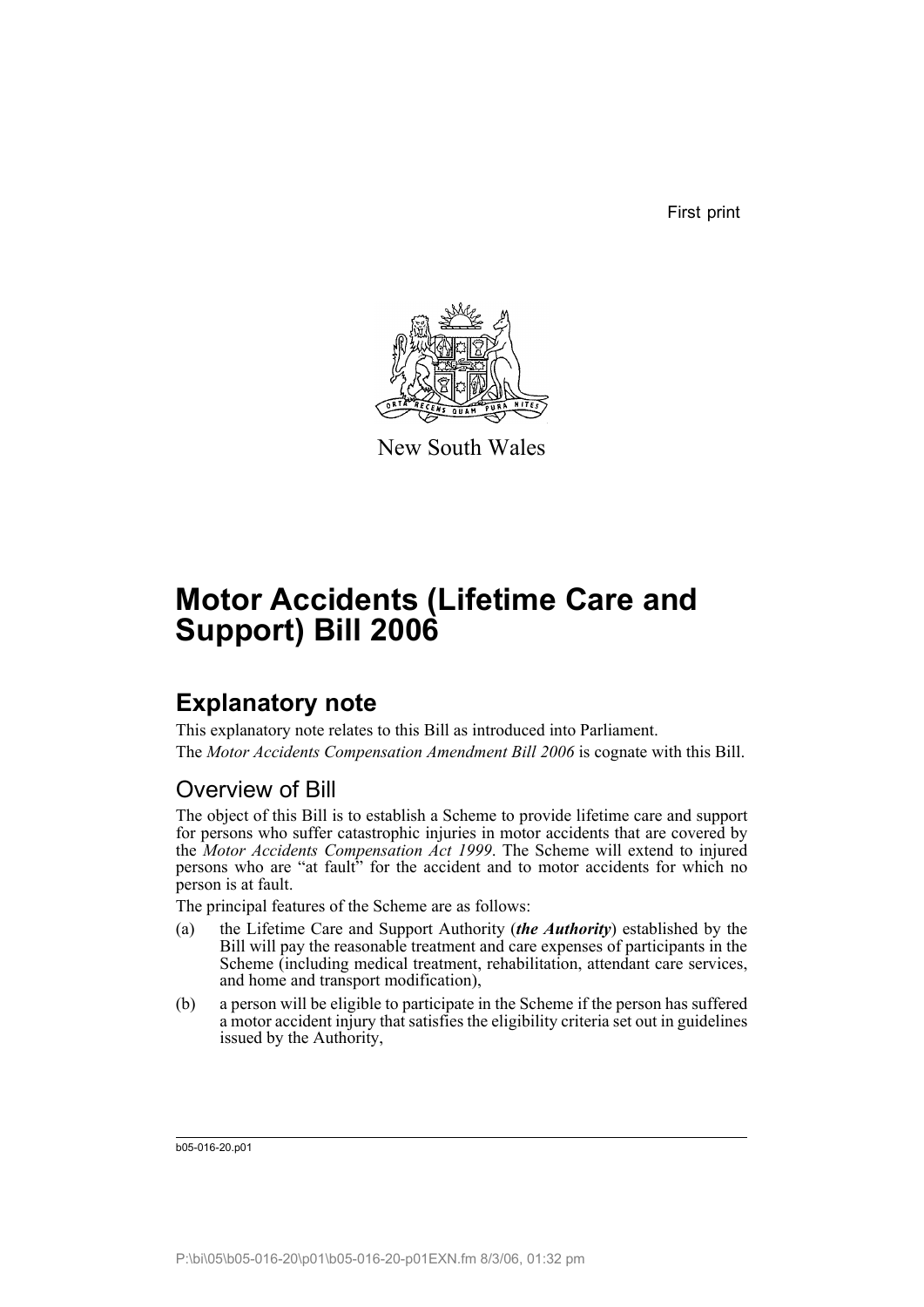Explanatory note

- (c) participation in the Scheme will be either as a lifetime participant or as an interim participant (with interim participation lasting 2 years or until acceptance as a lifetime participant),
- (d) an application for participation in the Scheme can be made by or on behalf of the injured person or by an insurer of a motor accident claim in respect of the injury,
- (e) a person will not be eligible to participate in the Scheme if the person has been awarded common law damages for their treatment and care needs, and participation in the Scheme will disentitle a person to recover damages for their treatment and care needs,
- (f) the Bill provides dispute resolution mechanisms to deal with disputes as to eligibility, disputes as to whether an accident is a motor accident covered by the Scheme and disputes about the Authority's assessment of the treatment and care needs of a participant,
- (g) funding for the Scheme will be provided by way of a special levy to be paid by persons to whom third-party policies are issued, with the levy to be collected on behalf of the Authority by licensed insurers at the time of issue of third-party policies.

# Outline of provisions

# **Part 1 Preliminary**

**Clause 1** sets out the name (also called the short title) of the proposed Act.

**Clause 2** provides for the commencement of the proposed Act on a day or days to be appointed by proclamation.

**Clause 3** defines certain words and expressions used in the proposed Act.

**Clause 4** deals with the application of the proposed Act and, in particular, limits the application of the proposed Act to motor accidents occurring in the State after the commencement of the proposed Act that are covered by the *Motor Accidents Compensation Act 1999*.

**Clause 5** provides the interpretation of the proposed Act to be on the basis of definitions in the *Motor Accidents Compensation Act 1999*.

# **Part 2 Care and support for Scheme participants**

**Clause 6** requires the Authority to pay the reasonable expenses incurred by or on behalf of a participant in the Scheme in providing for such of the treatment and care needs of the participant as are reasonable and necessary in the circumstances. The clause lists the treatment and care needs covered by this obligation.

Explanatory note page 2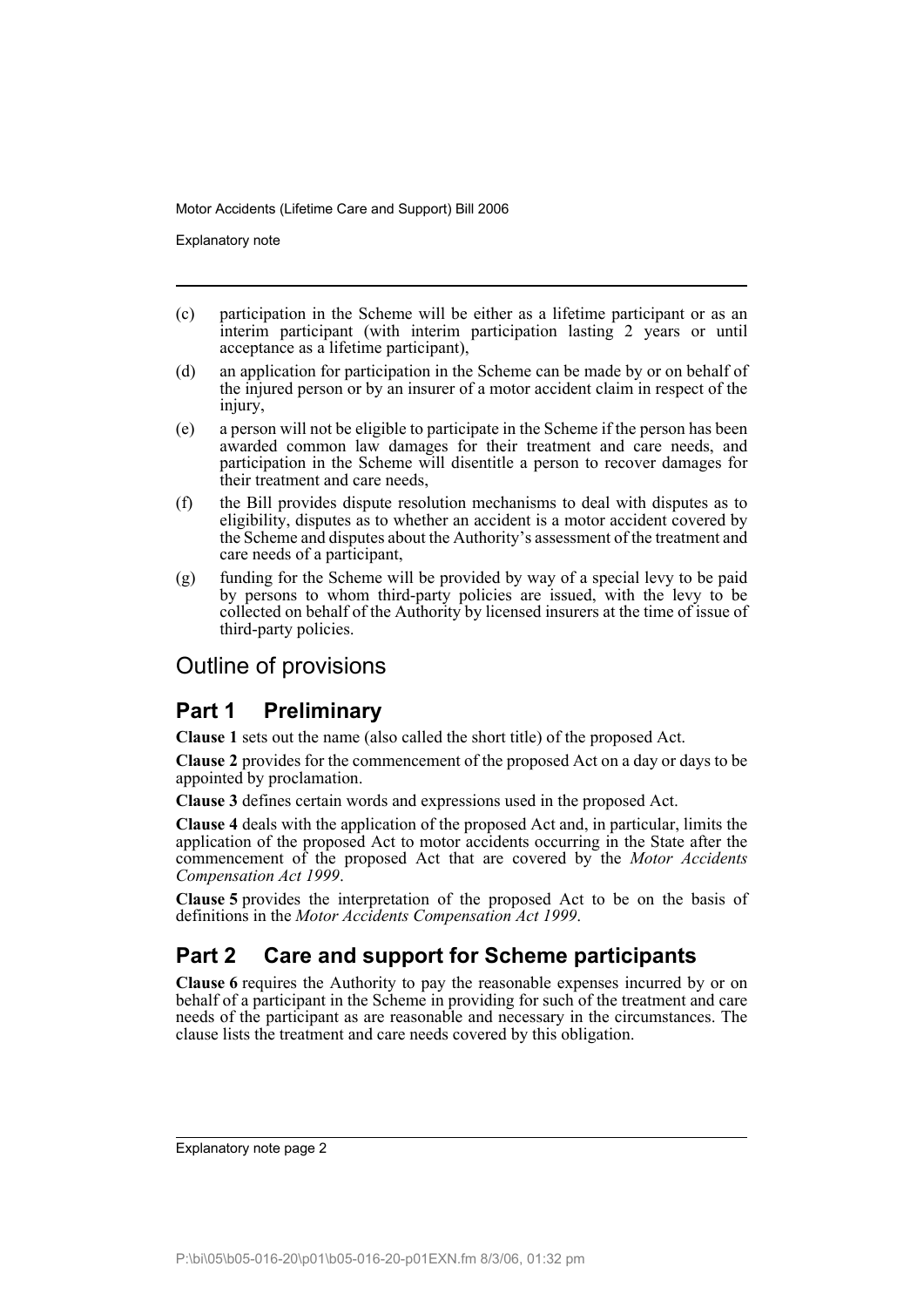Explanatory note

**Clause 7** provides that a person is eligible to participate in the Scheme if the person's injury satisfies the criteria set out in the LTCS Guidelines issued by the Authority, unless the person has already been awarded damages for their treatment and care needs. Participation in the Scheme may be as a lifetime participant or an interim participant.

**Clause 8** provides for how and by whom an application for a person to become a participant in the Scheme can be made.

**Clause 9** provides that a person who is eligible for acceptance into the Scheme must be accepted if an application for their acceptance into the Scheme is duly made, and also provides that an interim participant must be accepted as a lifetime participant if the person becomes eligible for lifetime participation. An interim participant remains a participant for 2 years unless accepted as a lifetime participant during that time.

**Clause 10** authorises the LTCS Guidelines to provide for approval by the Authority of treatment and care providers (other than medical practitioners) and for requiring treatment and care services for which the Authority is liable to be provided only by approved providers.

**Clause 11** provides that the proposed Act does not affect the operation of the *Motor Accidents Compensation Act 1999* except as specifically provided by the proposed Act.

# **Part 3 Dispute resolution**

## **Division 1 Disputes about eligibility**

**Clause 12** contains definitions for the purposes of the Division.

**Clause 13** provides for the Authority to appoint assessors for the purposes of the Division.

**Clause 14** provides for a dispute as to whether a motor accident injury satisfies the criteria specified in the LTCS Guidelines to be referred to an Assessment Panel of 3 assessors for determination.

**Clause 15** provides for the review of the determination of an Assessment Panel by a Review Panel.

**Clause 16** provides for the determination of a dispute by an Assessment Panel or Review Panel to be final and binding for the purposes of the proposed Act.

**Clause 17** requires the Authority to pay the costs of determinations and reviews of determinations under the Division.

**Clause 18** provides that no legal costs are payable by the Authority for legal services provided to an injured person or an insurer in connection with determinations or reviews under the Division.

**Clause 19** provides for the LTCS Guidelines to deal with the procedures for dispute resolution under the Division and for the Authority to provide training and information to assessors.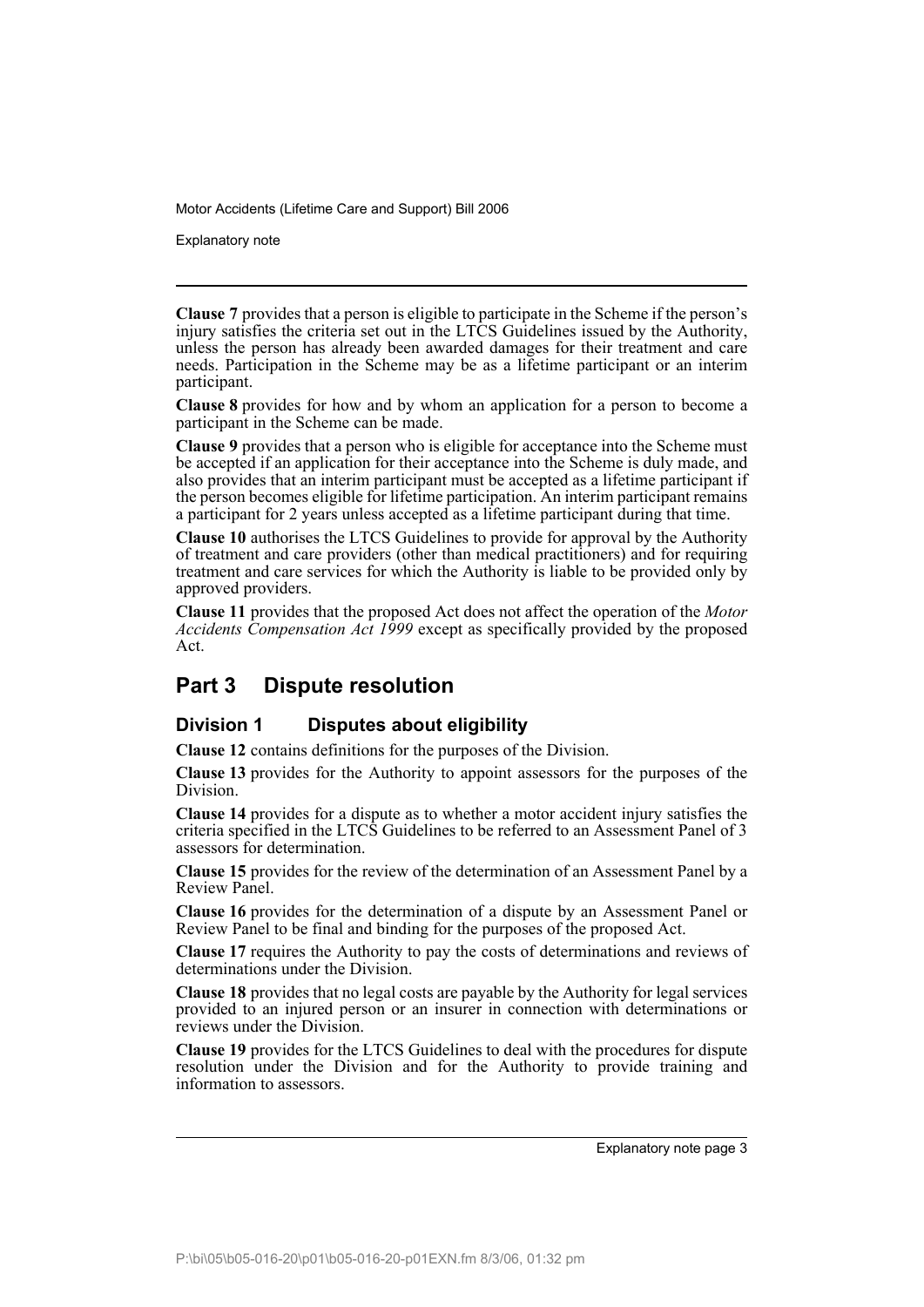Explanatory note

### **Division 2 Disputes about motor accident injury**

**Clause 20** provides for a dispute as to whether an injury is a motor accident injury to be referred for determination by a panel of 3 claims assessors under Part 4.4 of the *Motor Accidents Compensation Act 1999*. The panel's determination is final and binding for the purposes of the proposed Act.

**Clause 21** makes provision for the legal costs payable in respect of legal services provided in connection with dispute resolution under the Division (including provision for the panel determining a dispute to determine the reasonable legal costs of the injured person in respect of the determination and requiring the Authority to pay those legal costs).

## **Part 4 Treatment and care needs assessment**

**Clause 22** contains definitions for the purposes of the Part.

**Clause 23** provides for the Authority to make an assessment of the treatment and care needs of a participant in the Scheme.

**Clause 24** provides for a dispute about an assessment of treatment and care needs to be referred to an assessor for determination.

**Clause 25** provides for the review by a Review Panel of 3 assessors of the determination of an assessor on a dispute about treatment and care needs.

**Clause 26** provides for the Authority's assessment of treatment and care needs to be binding for the purposes of the proposed Act and requires the Authority to revise its assessment to give effect to any decision of an assessor or Review Panel on a dispute about an assessment.

**Clause 27** requires a participant in the Scheme to comply with any reasonable request in connection with the assessment of or dispute about treatment and care needs.

**Clause 28** authorises the LTCS Guidelines to make provision for or with respect to the assessment of treatment and care needs.

**Clause 29** provides that no legal costs are payable by the Authority for legal services provided to a participant in the Scheme in connection with an assessment of or dispute about treatment and care needs.

# **Part 5 Payments to hospitals, doctors and others**

**Clause 30** provides for the Authority to enter into bulk billing arrangements for payment of the expenses of hospital treatment, ambulance services and other treatment expenses.

**Clause 31** provides for the rates at which the Authority is required to pay the expenses of hospital treatment, ambulance services, medical and dental treatment and rehabilitation services that are not covered by bulk billing arrangements.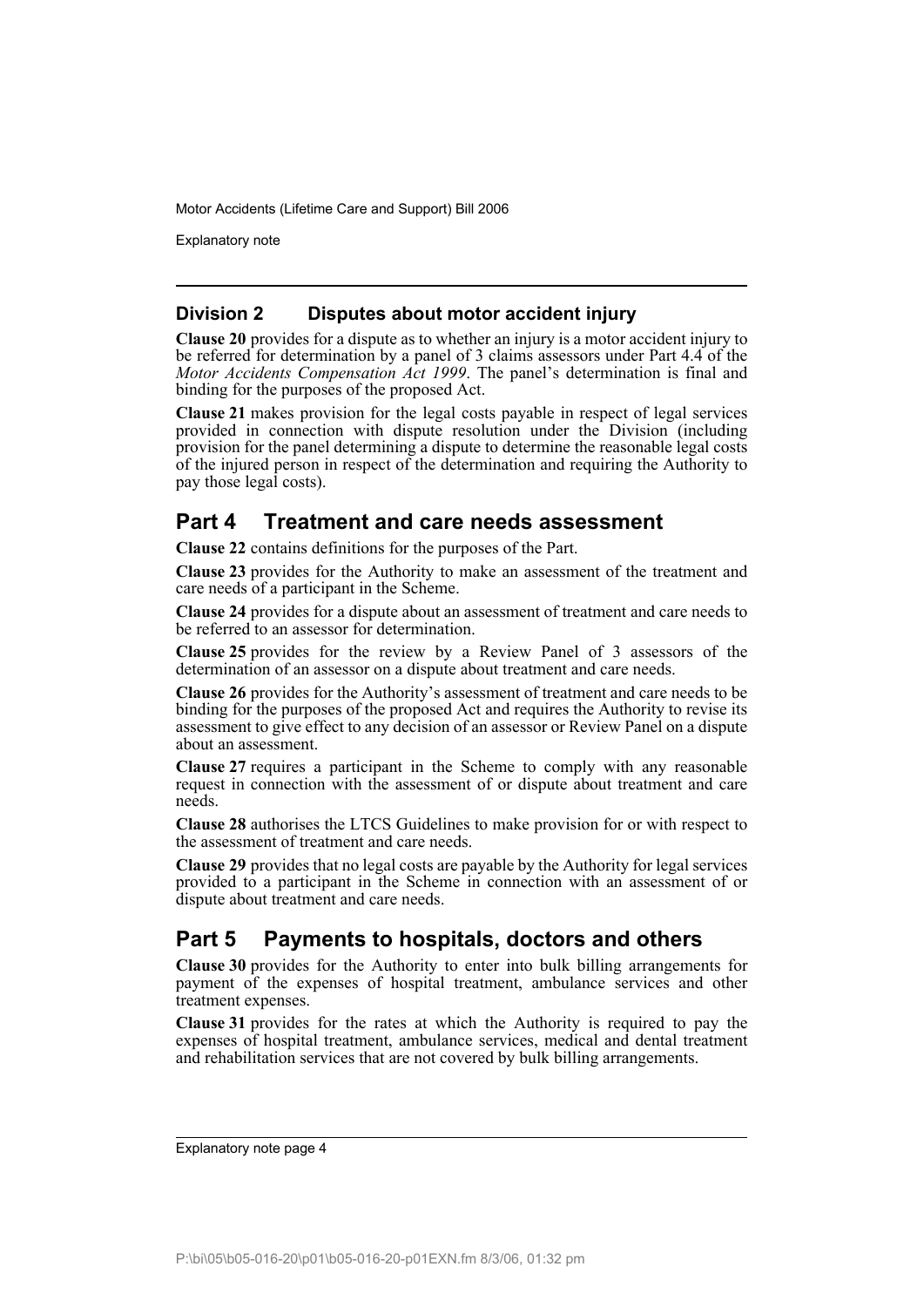Explanatory note

**Clause 32** provides for the regulations to set the fees payable for certain treatment and care expenses not provided and charged for at a hospital.

# **Part 6 Administration**

## **Division 1 Constitution of Authority**

**Clause 33** constitutes the Lifetime Care and Support Authority of New South Wales. The Authority is a corporation and a statutory body representing the Crown.

**Clause 34** provides for the Authority to have a 5 member Board of Directors.

**Clause 35** provides for the office of Chief Executive Officer of the Authority.

**Clause 36** provides for the employment of staff of the Authority.

**Clause 37** provides for the financial year of the Authority.

## **Division 2 Management of Authority**

**Clause 38** provides for the role of the Minister and for the Minister to give directions in the public interest to the Board or the Chief Executive Officer with respect to the exercise of their functions.

**Clause 39** provides for the Board of Directors to have the function of determining the administrative policies of the Authority.

**Clause 40** provides that the Chief Executive Officer is to manage and control the affairs of the Authority.

**Clause 41** provides for the delegation of the Authority's functions.

**Clause 42** provides for the keeping and affixing of the seal of the Authority.

## **Division 3 Functions of Authority**

**Clause 43** lists the functions of the Authority.

## **Division 4 Lifetime Care and Support Advisory Council**

**Clause 44** constitutes the Lifetime Care and Support Advisory Council of New South Wales (*the Advisory Council*).

**Clause 45** provides for the membership and procedure of the Advisory Council.

**Clause 46** provides for the functions of the Advisory Council.

# **Part 7 Funding of the Scheme**

**Clause 47** contains definitions for the purposes of the Part.

**Clause 48** establishes the Lifetime Care and Support Authority Fund (*the Fund*), being the account from which payments that the Authority is liable to make under the proposed Act are to be made.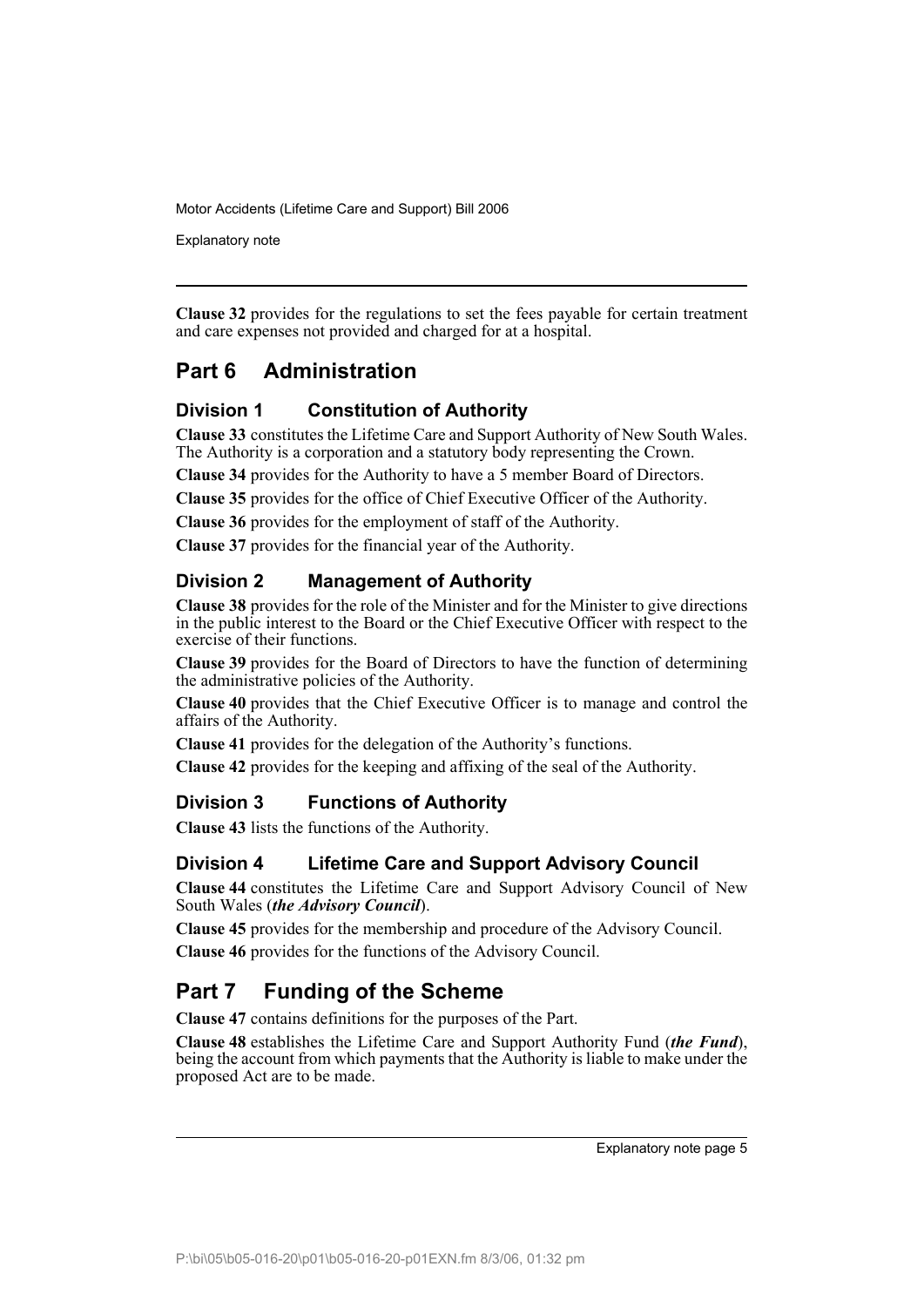Explanatory note

**Clause 49** provides for the Authority to determine the amount required to be contributed to the Fund to fund the liabilities of the Fund. The determination is to be made on the basis of an independent actuary's report.

**Clause 50** provides for the amount required to be contributed to the Fund to be funded by way of a Fund levy (determined by the Authority) to be paid by persons to whom third-party motor accident insurance policies are issued under the *Motor Accidents Compensation Act 1999*.

**Clause 51** deals with the payment and collection of the Fund levy.

**Clause 52** requires licensed insurers under the *Motor Accidents Compensation Act 1999* (who collect the Fund levy on behalf of the Authority) to keep certain records relating to the collection of those levies.

**Clause 53** provides for the audit of the records kept by licensed insurers in relation to the collection of Fund levies.

**Clause 54** provides for the recovery by the Authority of the present value of its treatment and care liabilities in respect of a participant in the Scheme in a case where the vehicle is unregistered or registered in another jurisdiction.

**Clause 55** provides for the MAA Premiums Determination Guidelines to deal with any unearned premiums surplus of motor accident insurers that results from or in connection with the operation of the proposed Act so that any surplus will be taken into account for the purpose of subsidising the premiums for policies issued within 12 months after the surplus accrues.

# **Part 8 Miscellaneous**

**Clause 56** provides that the proposed Act applies despite any contract to the contrary.

**Clause 57** provides for the proposed Act to bind the Crown.

**Clause 58** deals with the making of the LTCS Guidelines.

**Clause 59** provides for the service of documents on the Authority or Advisory Council.

**Clause 60** provides protections against personal liability for persons involved in the administration of the proposed Act.

**Clause 61** provides protection against liability for assessors for acts and omissions in good faith.

**Clause 62** is a general regulation-making power.

**Clause 63** deals with proceedings for offences.

**Clause 64** gives effect to Schedule 3 (Consequential amendments of *Motor Accidents Compensation Act 1999*).

**Clause 65** provides for a review of the proposed Act in 5 years.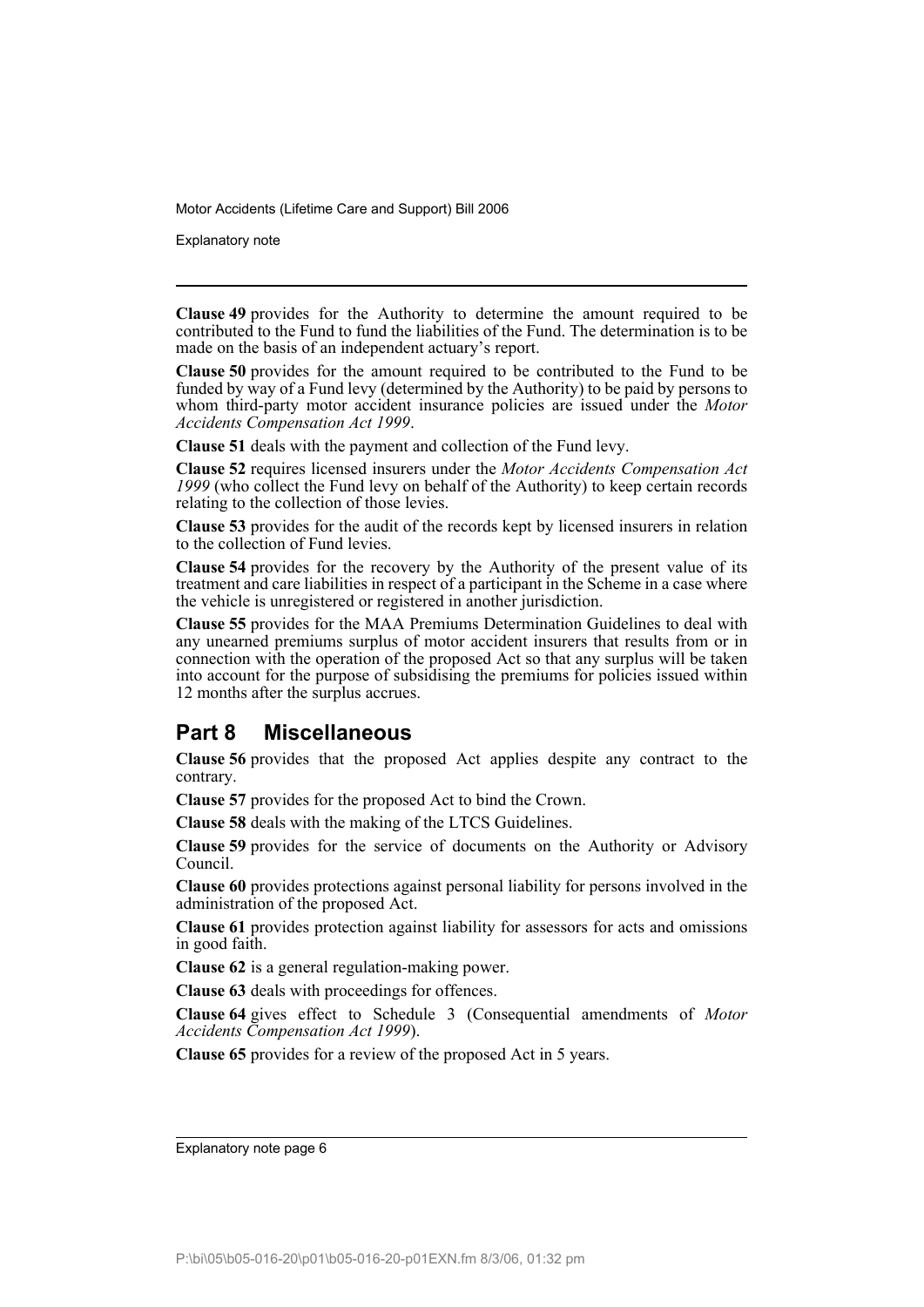Explanatory note

## **Schedule 1 Provisions relating to Board of Directors of Authority**

**Schedule 1** contains provisions relating to the Board of Directors of the Authority, including provisions for deputy directors, terms of office, remuneration of directors, disclosure of pecuniary interests and procedure at meetings of the Board.

# **Schedule 2 Provisions relating to Advisory Council**

**Schedule 2** contains provisions relating to the Advisory Council, including provisions for deputy members, terms of office, allowances for members, disclosure of pecuniary interests and procedure at meetings of the Advisory Council.

# **Schedule 3 Consequential amendments of Motor Accidents Compensation Act 1999**

**Schedule 3** makes consequential amendments to the *Motor Accidents Compensation Act 1999*.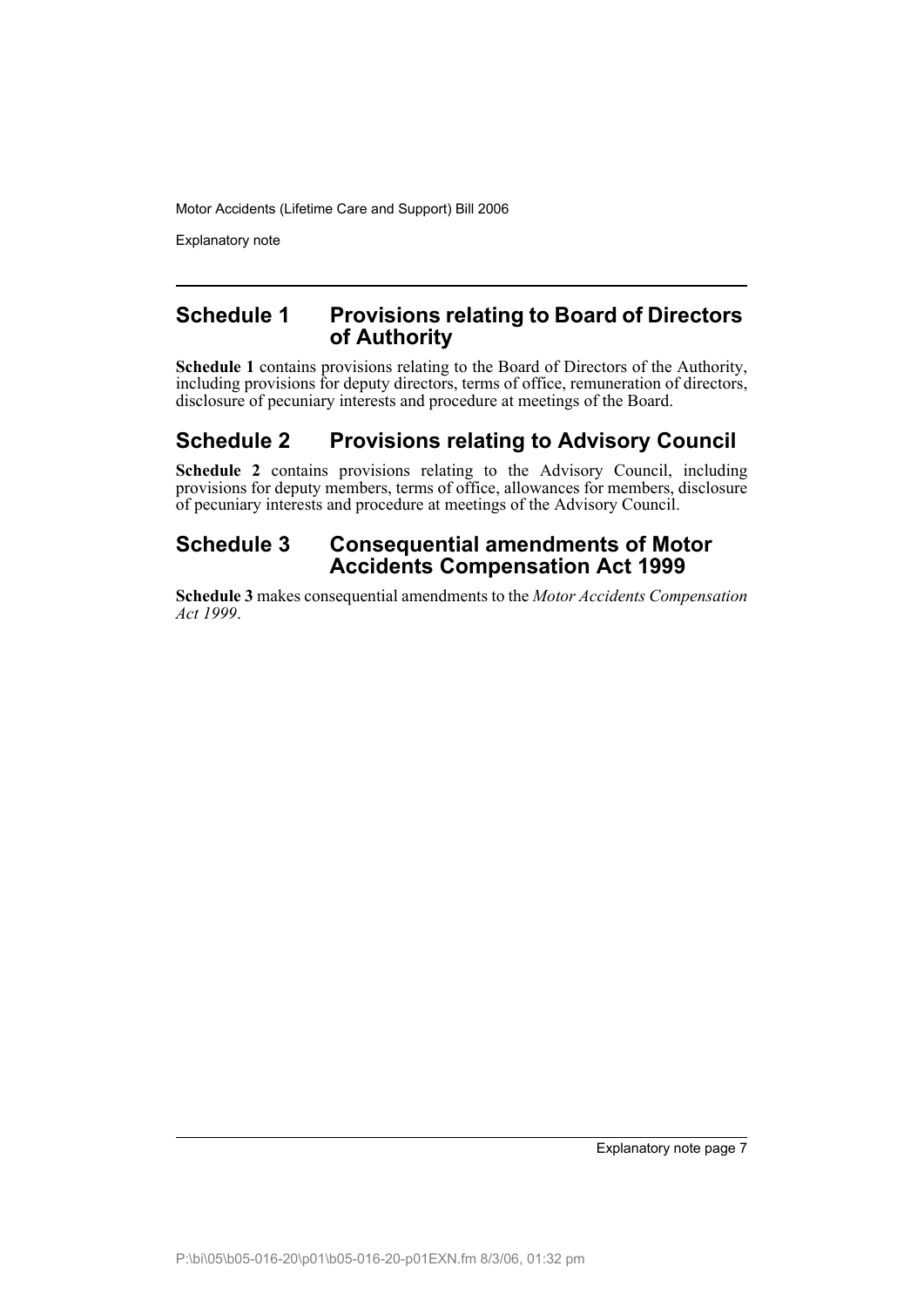Explanatory note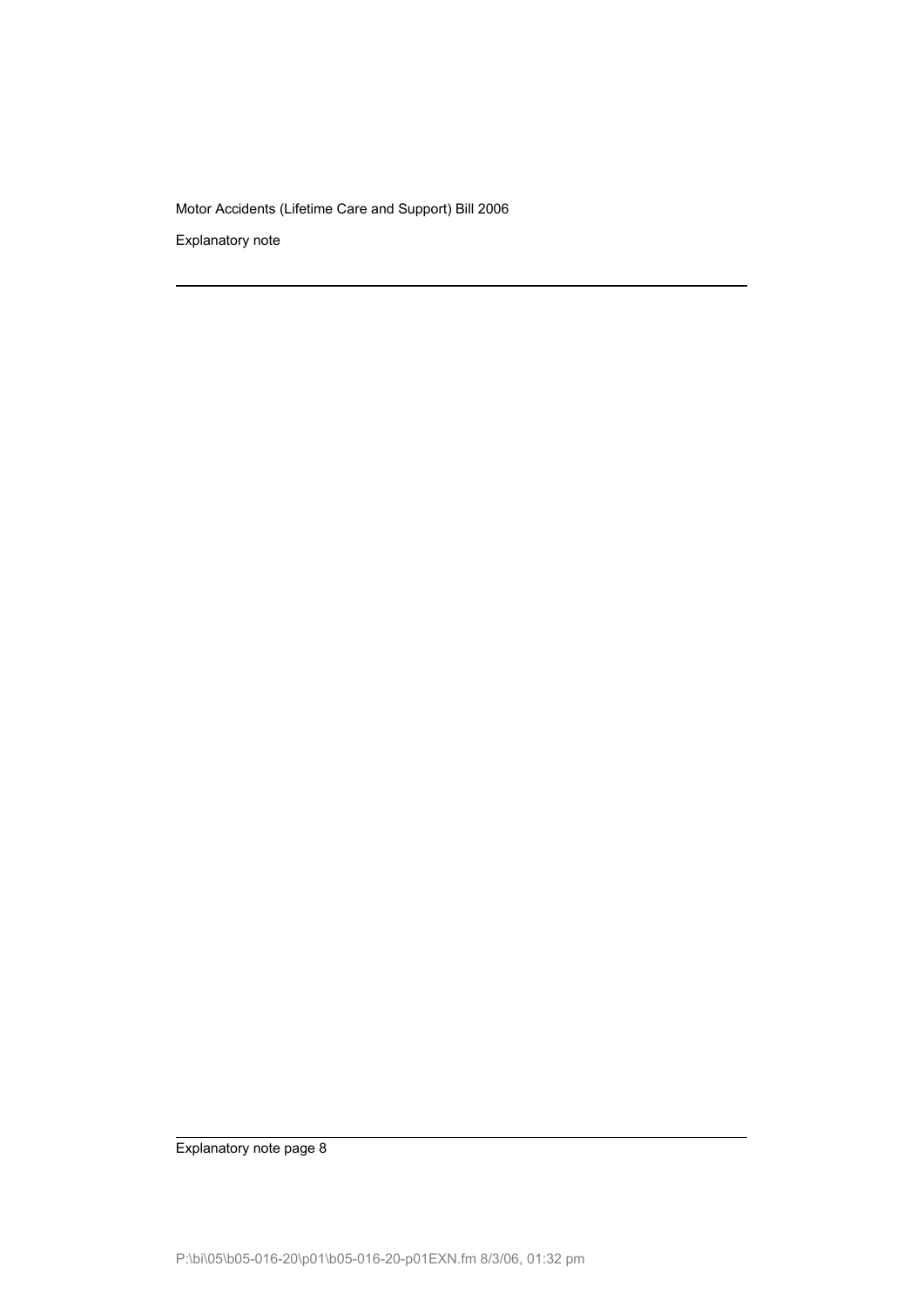First print



New South Wales

# **Motor Accidents (Lifetime Care and Support) Bill 2006**

# **Contents**

|        |                |                                                                                  | Page           |
|--------|----------------|----------------------------------------------------------------------------------|----------------|
| Part 1 |                | <b>Preliminary</b>                                                               |                |
|        | 1              | Name of Act                                                                      | 2              |
|        | $\overline{2}$ | Commencement                                                                     | $\overline{2}$ |
|        | 3              | Definitions                                                                      | $\overline{2}$ |
|        | 4              | Application of Act                                                               | 3              |
|        | 5              | Interpretation-Motor Accidents Compensation Act 1999                             | 3              |
| Part 2 |                | <b>Care and support for Scheme participants</b>                                  |                |
|        | 6              | Scheme participants' treatment and care needs to be<br>paid for by Authority     | 4              |
|        | 7              | Eligibility for participation in the Scheme                                      | 4              |
|        | 8              | Application for participation in the Scheme                                      | 5              |
|        | 9              | Acceptance as a participant                                                      | 6              |
|        | 10             | Approval of treatment and care providers                                         | 6              |
|        | 11             | Effect of Scheme on motor accident compensation<br>claims and limitation periods | 7              |

b05-016-20.p01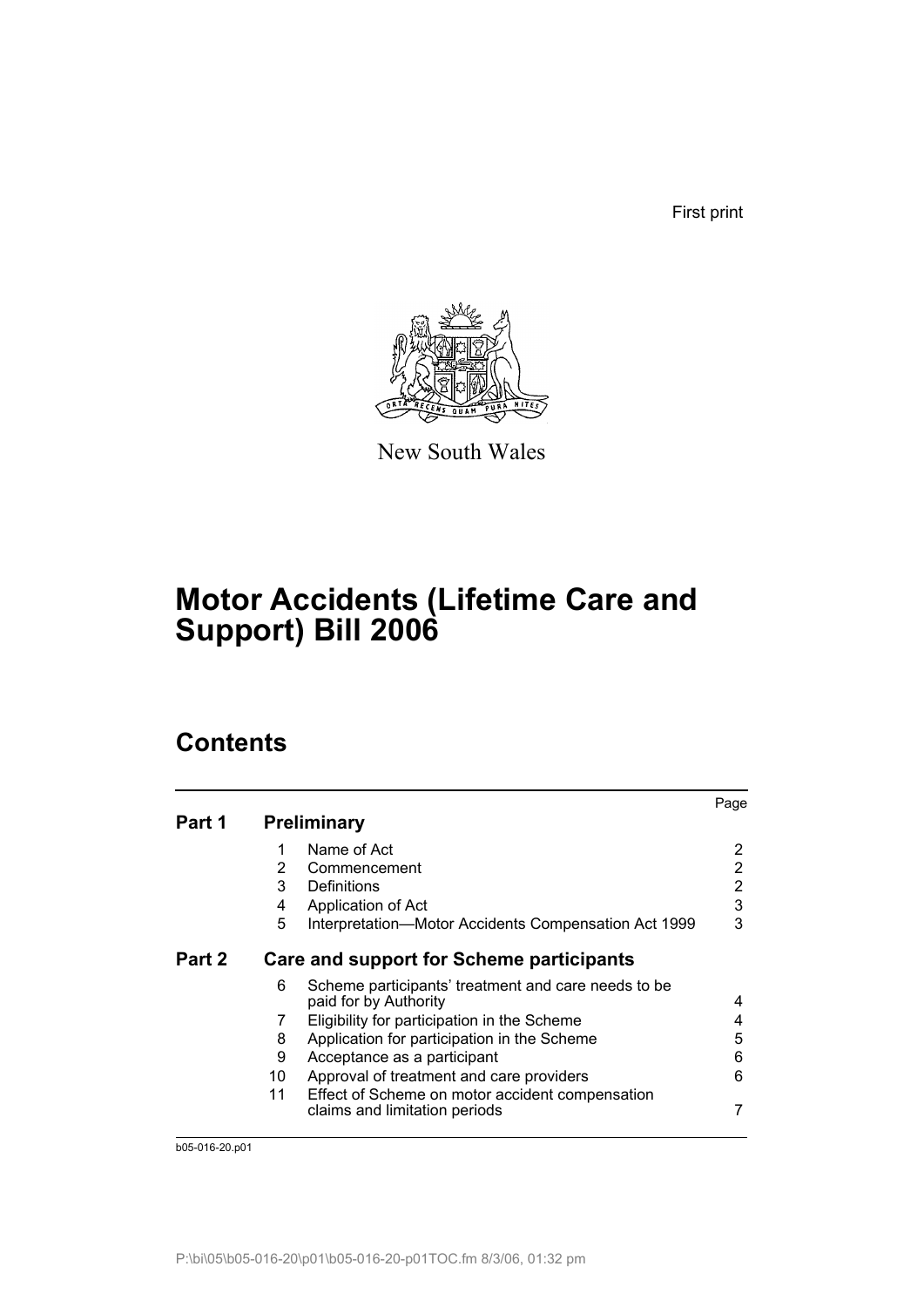Contents

|        |                                              | <b>Division 1</b><br><b>Disputes about eligibility</b>                                                                                                                                                                                                                |                                       |
|--------|----------------------------------------------|-----------------------------------------------------------------------------------------------------------------------------------------------------------------------------------------------------------------------------------------------------------------------|---------------------------------------|
|        | 12<br>13<br>14<br>15<br>16<br>17<br>18<br>19 | Definitions<br>Appointment of assessors<br>Referral of disputes to Assessment Panel<br>Review of Assessment Panel's determination<br>Determinations to be binding<br>Costs of assessment<br>No legal costs payable by Authority<br>Authority monitoring and oversight | 8<br>8<br>8<br>8<br>9<br>9<br>9<br>10 |
|        |                                              | <b>Division 2</b><br>Disputes about motor accident injury                                                                                                                                                                                                             |                                       |
|        | 20<br>21                                     | Determination of disputes<br>Legal costs                                                                                                                                                                                                                              | 10<br>10                              |
| Part 4 |                                              | <b>Treatment and care needs assessment</b>                                                                                                                                                                                                                            |                                       |
|        | 22                                           | Definitions                                                                                                                                                                                                                                                           | 12                                    |
|        | 23<br>24                                     | Assessment of treatment and care needs of participants<br>Dispute about Authority's assessment-determination<br>by assessor                                                                                                                                           | 12<br>12                              |
|        | 25                                           | Review of assessor's determination                                                                                                                                                                                                                                    | 13                                    |
|        | 26                                           | <b>Effect of assessment</b>                                                                                                                                                                                                                                           | 13                                    |
|        | 27<br>28                                     | Co-operation of participant<br><b>LTCS Guidelines</b>                                                                                                                                                                                                                 | 14<br>14                              |
|        | 29                                           | No legal costs payable for assessment or review                                                                                                                                                                                                                       | 14                                    |
| Part 5 |                                              | Payments to hospitals, doctors and others                                                                                                                                                                                                                             |                                       |
|        | 30                                           | Bulk billing arrangements for hospital, ambulance                                                                                                                                                                                                                     |                                       |
|        | 31                                           | and other expenses<br>Payment of hospital, ambulance, medical and other                                                                                                                                                                                               | 15                                    |
|        | 32                                           | expenses not covered by bulk billing arrangement<br>Maximum fees payable for medical treatment and                                                                                                                                                                    | 15                                    |
|        |                                              | other treatment or services not provided at hospitals<br>or for treatment at private hospitals                                                                                                                                                                        | 16                                    |
| Part 6 |                                              | <b>Administration</b>                                                                                                                                                                                                                                                 |                                       |
|        |                                              | <b>Division 1</b><br><b>Constitution of Authority</b>                                                                                                                                                                                                                 |                                       |
|        | 33                                           | <b>Constitution of Authority</b>                                                                                                                                                                                                                                      | 17                                    |
|        | 34                                           | <b>Board of Directors</b>                                                                                                                                                                                                                                             | 17                                    |
|        | 35<br>36                                     | <b>Chief Executive Officer</b><br><b>Staff of Authority</b>                                                                                                                                                                                                           | 17<br>17                              |
|        | 37                                           | Financial year                                                                                                                                                                                                                                                        | 18                                    |
|        |                                              |                                                                                                                                                                                                                                                                       |                                       |

Page

Contents page 2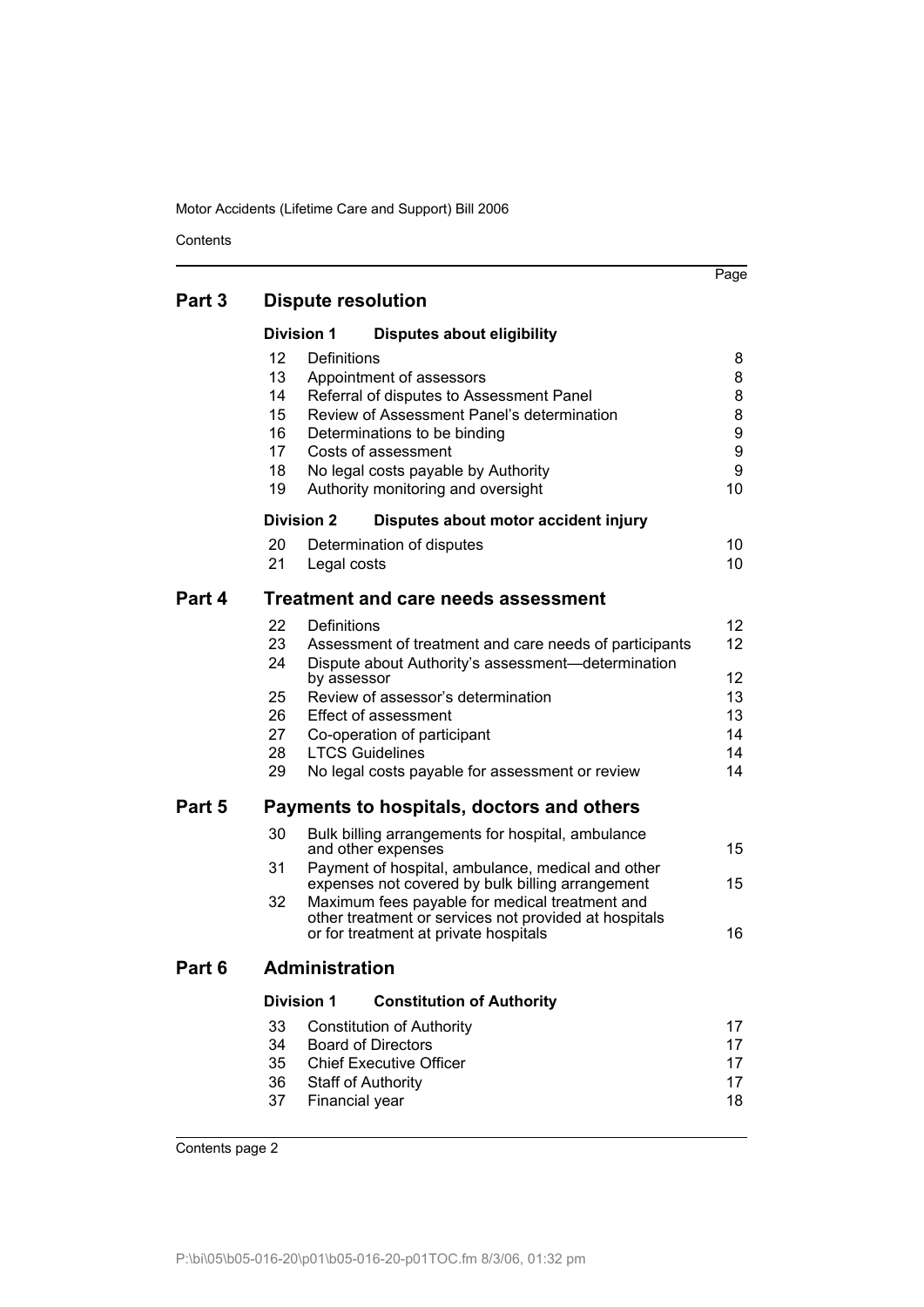Contents

|        |                   |                        |                                                                                            | Page     |
|--------|-------------------|------------------------|--------------------------------------------------------------------------------------------|----------|
|        | <b>Division 2</b> | <b>The Minister</b>    | <b>Management of Authority</b>                                                             |          |
|        | 38<br>39          |                        | <b>Board of Directors</b>                                                                  | 18<br>19 |
|        | 40                |                        | <b>Chief Executive Officer</b>                                                             | 19       |
|        | 41                |                        | Delegation of functions                                                                    | 19       |
|        | 42                | Seal of Authority      |                                                                                            | 19       |
|        | <b>Division 3</b> |                        | <b>Functions of Authority</b>                                                              |          |
|        | 43                |                        | <b>Functions of Authority</b>                                                              | 19       |
|        | Division 4        |                        | <b>Lifetime Care and Support Advisory Council</b>                                          |          |
|        | 44                |                        | <b>Constitution of Advisory Council</b>                                                    | 20       |
|        | 45                |                        | Membership and procedure of Advisory Council                                               | 21       |
|        | 46                |                        | <b>Functions of Advisory Council</b>                                                       | 21       |
| Part 7 |                   |                        | <b>Funding of the Scheme</b>                                                               |          |
|        | 47                | Definitions            |                                                                                            | 22       |
|        | 48                |                        | Lifetime Care and Support Authority Fund                                                   | 22       |
|        | 49                |                        | Determination by Authority of amount to be contributed                                     |          |
|        | 50                | to Fund                |                                                                                            | 23<br>24 |
|        | 51                |                        | Contributions to Fund by third-party policy holders<br>Payment and collection of Fund levy | 24       |
|        | 52                |                        | Records relating to collection of Fund levies                                              | 25       |
|        | 53                |                        | Audit of Fund levy records                                                                 | 25       |
|        | 54                |                        | Recovery of lifetime care and support payments-                                            |          |
|        |                   |                        | ninsured and interstate vehicles                                                           | 26       |
|        | 55                | of the Scheme          | Unearned premiums surplus resulting from introduction                                      | 28       |
| Part 8 |                   | <b>Miscellaneous</b>   |                                                                                            |          |
|        | 56                |                        | No contracting out of Act                                                                  | 29       |
|        | 57                |                        | Act to bind Crown                                                                          | 29       |
|        | 58                | <b>LTCS Guidelines</b> |                                                                                            | 29       |
|        | 59                |                        | Service of documents on Authority or Advisory Council                                      | 29       |
|        | 60<br>61          | Personal liability     | Protection of assessors                                                                    | 29<br>30 |
|        | 62                | Regulations            |                                                                                            | 30       |
|        | 63                |                        | Nature of proceedings for offences                                                         | 30       |
|        | 64                |                        | <b>Consequential amendments of Motor Accidents</b>                                         |          |
|        |                   |                        | Compensation Act 1999 No 41                                                                | 30       |
|        | 65                | Review of Act          |                                                                                            | 30       |
|        |                   |                        |                                                                                            |          |

Contents page 3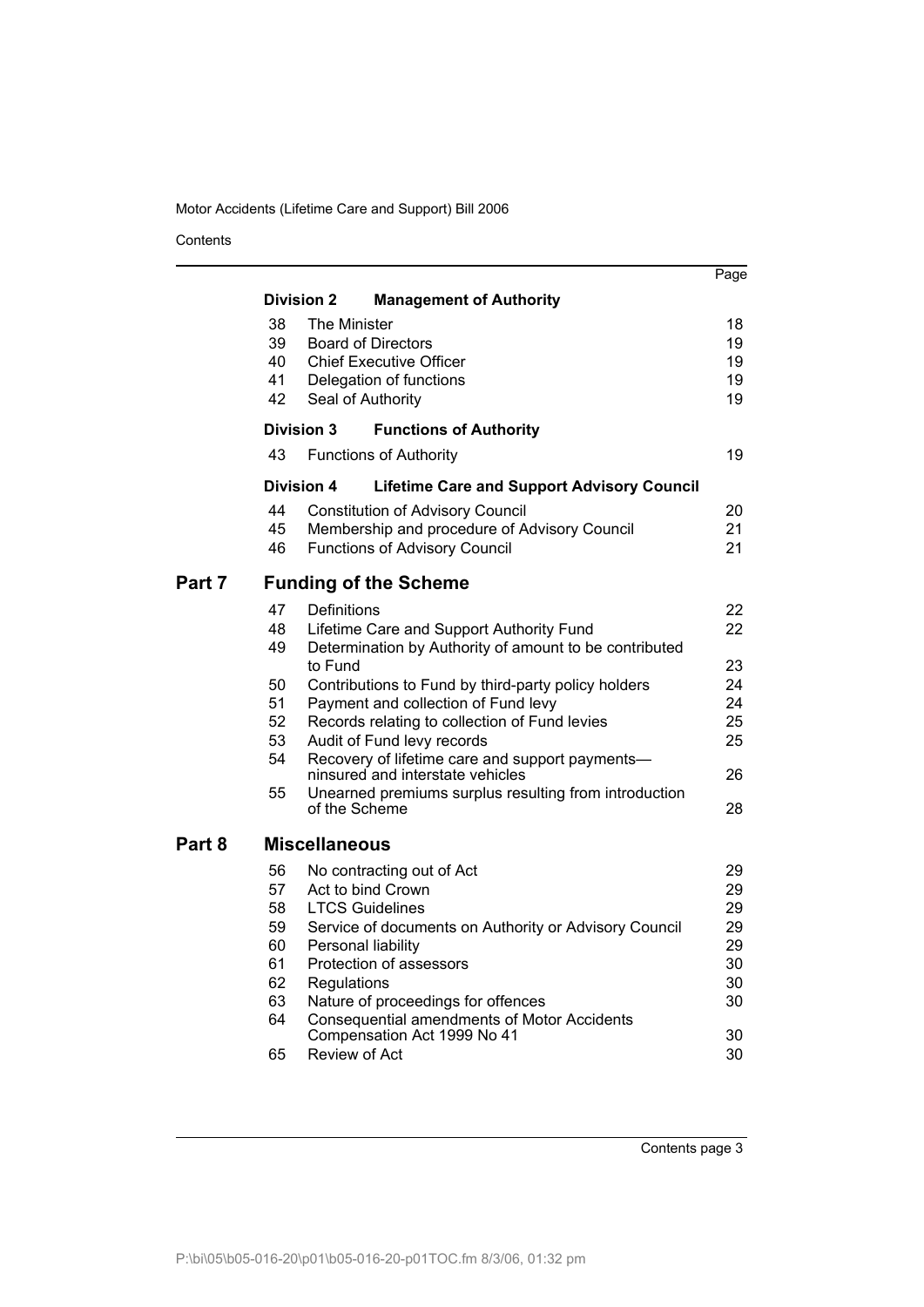Contents

|                   |                                                                              | Page |
|-------------------|------------------------------------------------------------------------------|------|
| <b>Schedule 1</b> | Provisions relating to Board of Directors of                                 |      |
|                   | <b>Authority</b>                                                             | 31   |
| <b>Schedule 2</b> | <b>Provisions relating to Advisory Council</b>                               | 36   |
| <b>Schedule 3</b> | <b>Consequential amendments of Motor<br/>Accidents Compensation Act 1999</b> | 41   |

Contents page 4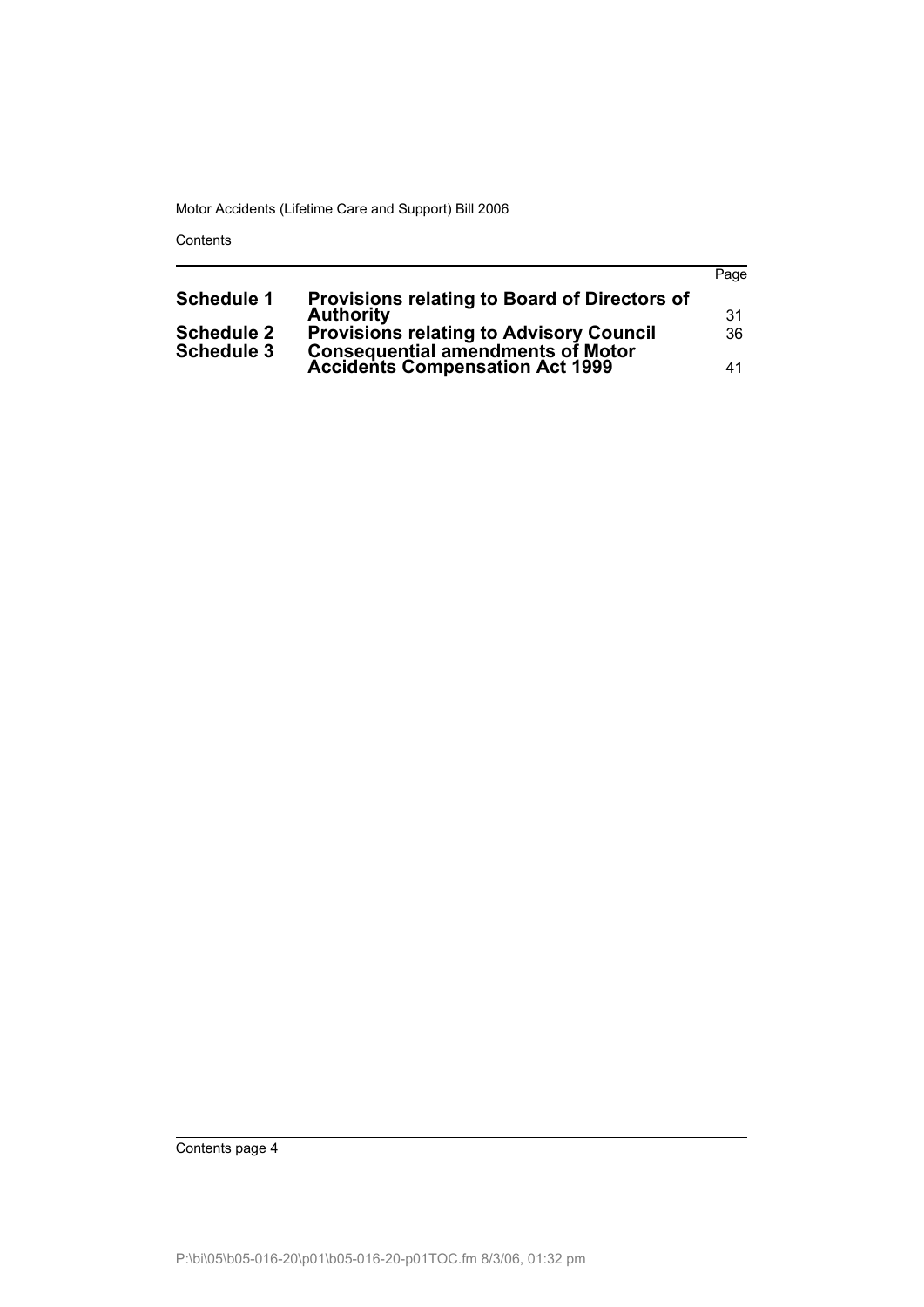

New South Wales

# **Motor Accidents (Lifetime Care and Support) Bill 2006**

No , 2006

## **A Bill for**

An Act to provide a scheme for the lifetime care and support of persons injured in motor accidents; and for other purposes.

See also *Motor Accidents Compensation Amendment Bill 2006*.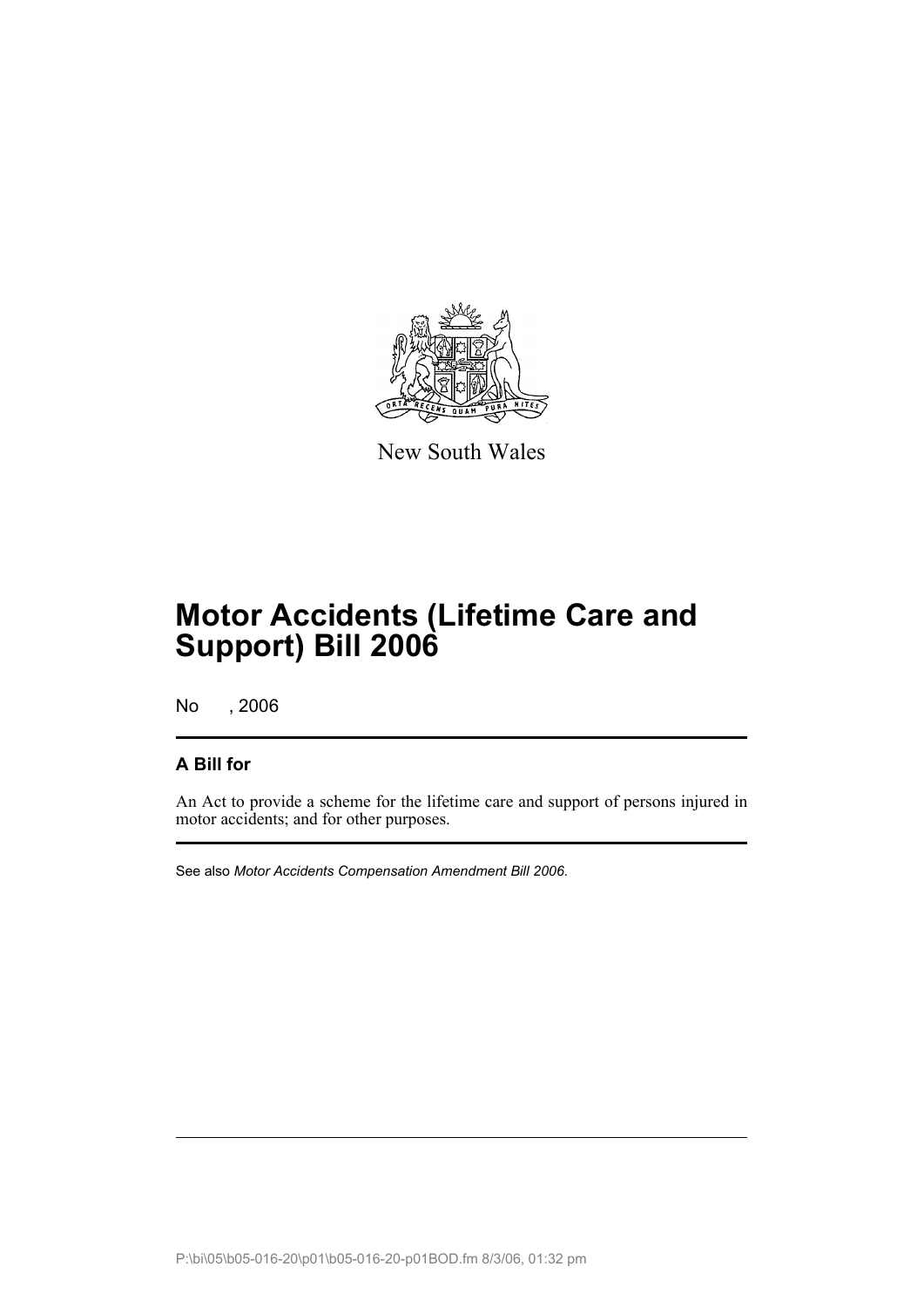Part 1 Preliminary

<span id="page-13-3"></span><span id="page-13-2"></span><span id="page-13-1"></span><span id="page-13-0"></span>

|              |     | The Legislature of New South Wales enacts:                                                                                                                                                                         | $\mathbf{1}$   |
|--------------|-----|--------------------------------------------------------------------------------------------------------------------------------------------------------------------------------------------------------------------|----------------|
| Part 1       |     | <b>Preliminary</b>                                                                                                                                                                                                 | $\overline{2}$ |
| 1            |     | <b>Name of Act</b>                                                                                                                                                                                                 | 3              |
|              |     | This Act is the Motor Accidents (Lifetime Care and Support) Act 2006.                                                                                                                                              | 4              |
| $\mathbf{2}$ |     | <b>Commencement</b>                                                                                                                                                                                                | 5              |
|              |     | This Act commences on a day or days to be appointed by proclamation.                                                                                                                                               | 6              |
| 3            |     | <b>Definitions</b>                                                                                                                                                                                                 | $\overline{7}$ |
|              | (1) | In this Act:                                                                                                                                                                                                       | 8              |
|              |     | <b>Advisory Council</b> means the Lifetime Care and Support Advisory<br>Council of New South Wales constituted by this Act.                                                                                        | 9<br>10        |
|              |     | <i>attendant care services</i> means services that aim to provide assistance to<br>people with everyday tasks, and includes (for example) personal<br>assistance, nursing, home maintenance and domestic services. | 11<br>12<br>13 |
|              |     | <b>Authority</b> means the Lifetime Care and Support Authority of New<br>South Wales constituted by this Act.                                                                                                      | 14<br>15       |
|              |     | <b>Fund</b> means the Lifetime Care and Support Authority Fund established<br>by this Act.                                                                                                                         | 16<br>17       |
|              |     | <i>insurer</i> of a claim means an insurer for the purposes of Chapter 4<br>(Motor accident claims) of the Motor Accidents Compensation Act 1999<br>in relation to the claim.                                      | 18<br>19<br>20 |
|              |     | <b>LTCS Guidelines</b> means guidelines issued by the Authority under<br>section 58, as in force from time to time.                                                                                                | 21<br>22       |
|              |     | <b>MAA</b> means the Motor Accidents Authority under the Motor Accidents<br>Compensation Act 1999.                                                                                                                 | 23<br>24       |
|              |     | <i>motor accident injury</i> means injury caused by a motor accident.                                                                                                                                              | 25             |
|              |     | Note. Section 4 provides for the motor accident injuries to which this Act<br>applies.                                                                                                                             | 26<br>27       |
|              |     | <i>participant</i> in the Scheme means a person accepted as provided by this<br>Act as a participant in the Scheme (either as a lifetime participant or as<br>an interim participant).                             | 28<br>29<br>30 |
|              |     | the Scheme means the scheme provided for by this Act for the lifetime<br>care and support of persons injured in motor accidents.                                                                                   | 31<br>32       |
|              |     | <i>treatment and care needs</i> —see section 6.                                                                                                                                                                    | 33             |
|              |     | <i>treatment and care needs assessment</i> means an assessment under<br>Part 4 of the treatment and care needs of a participant in respect of the<br>participant's motor accident injury.                          | 34<br>35<br>36 |
|              | (2) | Notes included in this Act do not form part of this Act.                                                                                                                                                           | 37             |
|              |     |                                                                                                                                                                                                                    |                |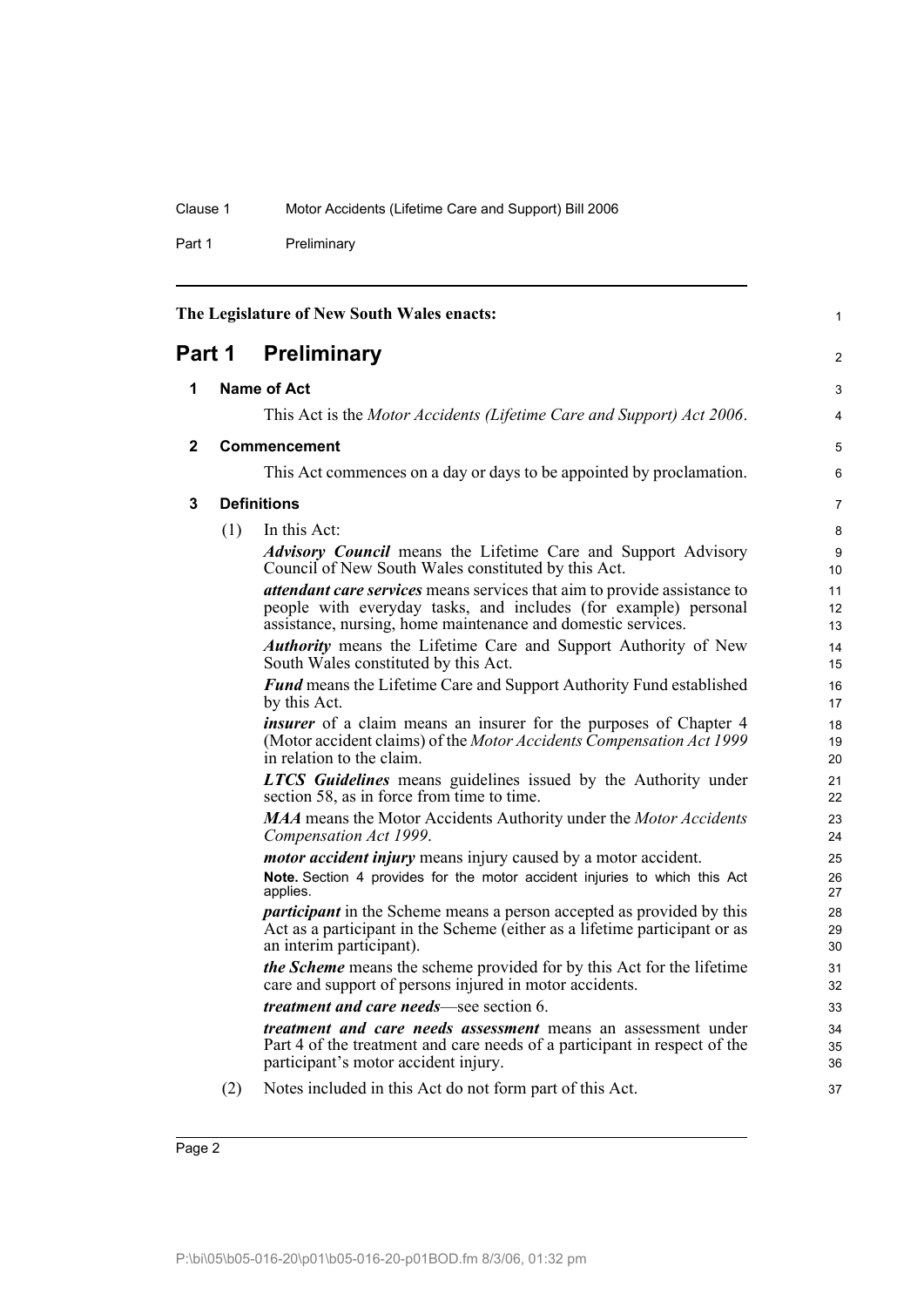Motor Accidents (Lifetime Care and Support) Bill 2006 Clause 4

<span id="page-14-1"></span><span id="page-14-0"></span>

| 4 |     | <b>Application of Act</b>                                                                                                                                                                                                                                                                                                                                                                                                        | 1                                               |
|---|-----|----------------------------------------------------------------------------------------------------------------------------------------------------------------------------------------------------------------------------------------------------------------------------------------------------------------------------------------------------------------------------------------------------------------------------------|-------------------------------------------------|
|   | (1) | This Act applies only in respect of motor accident injuries resulting<br>from motor accidents occurring after the commencement of this section.                                                                                                                                                                                                                                                                                  | $\overline{c}$<br>$\mathsf 3$                   |
|   | (2) | This Act applies only in respect of motor accident injuries resulting<br>from motor accidents occurring in New South Wales.                                                                                                                                                                                                                                                                                                      | $\overline{\mathbf{4}}$<br>5                    |
|   | (3) | This Act applies in respect of a motor accident injury only if there is a<br>motor vehicle involved in the motor accident concerned that has motor<br>accident insurance cover for the motor accident (within the meaning of<br>section 3B of the Motor Accidents Compensation Act 1999), whether or<br>not all the motor vehicles involved in the motor accident have motor<br>accident insurance cover for the motor accident. | $\,6$<br>$\boldsymbol{7}$<br>8<br>9<br>10<br>11 |
|   | (4) | This Act applies in respect of a motor accident injury whether or not the<br>injury was caused by the fault of the owner or driver of the motor<br>vehicle in the use or operation of the vehicle or of any other person and<br>so applies even if the injured person was at fault (whether as owner or<br>driver of the vehicle or otherwise).                                                                                  | 12<br>13<br>14<br>15<br>16                      |
|   | (5) | The regulations may make provision (including provision of a savings<br>or transitional nature) for or with respect to limiting the application of<br>this Act or any specified provisions of this Act to specified classes of<br>persons.                                                                                                                                                                                       | 17<br>18<br>19<br>20                            |
| 5 |     | <b>Interpretation-Motor Accidents Compensation Act 1999</b>                                                                                                                                                                                                                                                                                                                                                                      | 21                                              |
|   |     | Words and expressions used (but not defined) in this Act have the same<br>meanings as in the Motor Accidents Compensation Act 1999.                                                                                                                                                                                                                                                                                              | 22<br>23                                        |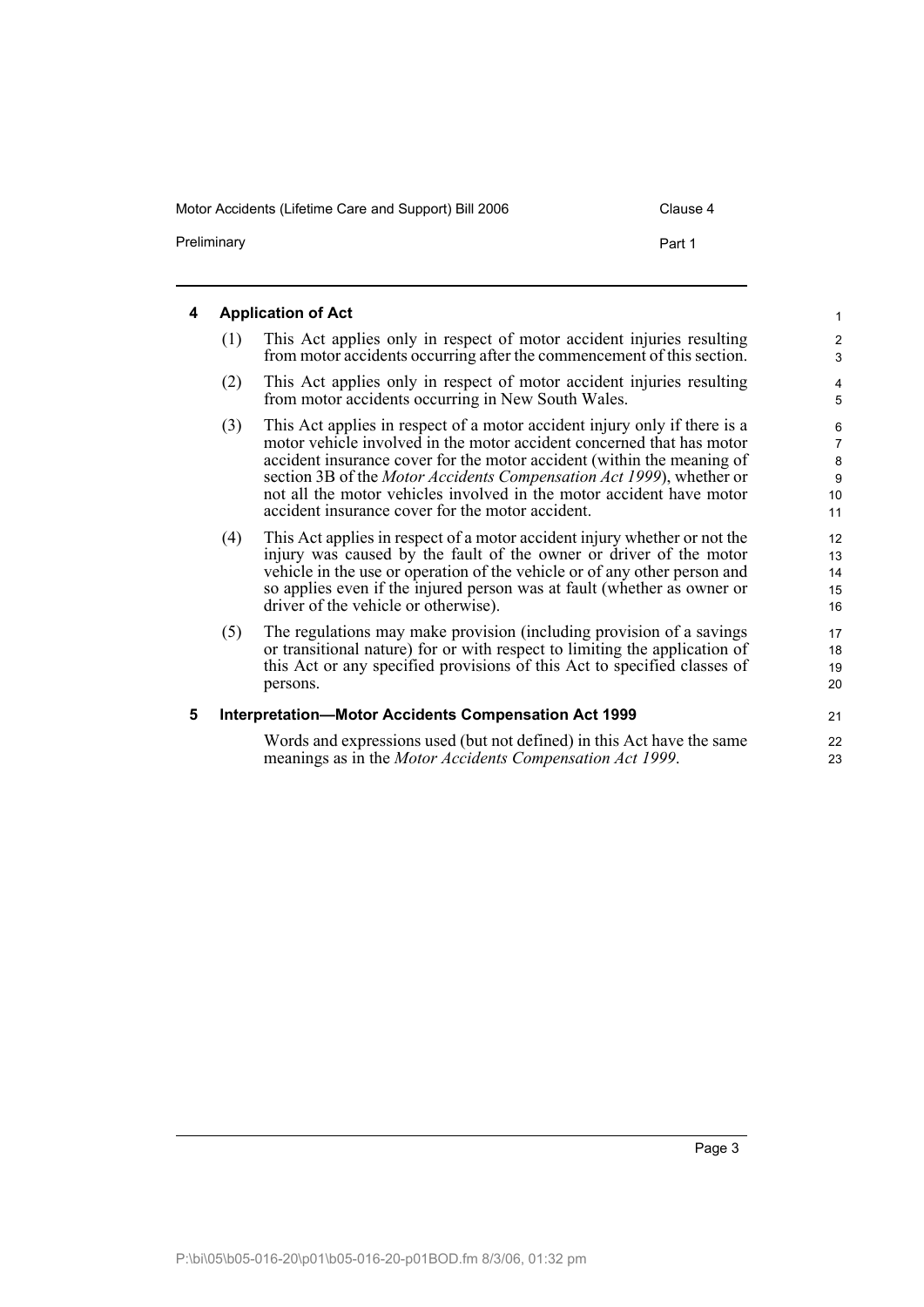| Part 2 | Care and support for Scheme participants |  |
|--------|------------------------------------------|--|
|--------|------------------------------------------|--|

## <span id="page-15-1"></span><span id="page-15-0"></span>**Part 2 Care and support for Scheme participants**

## **6 Scheme participants' treatment and care needs to be paid for by Authority**

(1) The Authority is to pay the reasonable expenses incurred by or on behalf of a person while a participant in the Scheme in providing for such of the treatment and care needs of the participant as relate to the motor accident injury in respect of which the person is a participant and as are reasonable and necessary in the circumstances.

| (2) | For the purposes of this Act, the <i>treatment and care needs</i> of a   |
|-----|--------------------------------------------------------------------------|
|     | participant are the participant's needs for or in connection with any of |
|     | the following:                                                           |

(a) medical treatment, (b) dental treatment, (c) rehabilitation,

1

- (d) ambulance transportation, (e) respite care,
	- (f) attendant care services,
	- (g) aids and appliances,
	- (h) artificial members, eyes and teeth,
	- (i) home and transport modification.
- (3) As an alternative to paying the expenses for which it is liable under this section as and when they are incurred, the Authority may pay those expenses by the payment to the participant of an amount to cover those expenses over a fixed period pursuant to an agreement between the Authority and the participant for the payment of those expenses by the participant.
- (4) The LTCS Guidelines may make provision for or with respect to determining which treatment and care needs of a participant in the Scheme are reasonable and necessary in the circumstances.

### <span id="page-15-2"></span>**7 Eligibility for participation in the Scheme**

- (1) A person who has suffered a motor accident injury is eligible to be a participant in the Scheme in respect of the injury if the person's injury satisfies the criteria specified in the LTCS Guidelines for eligibility for participation in the Scheme.
- (2) Participation in the Scheme may be as a lifetime participant or an interim participant and for that purpose the LTCS Guidelines are to establish criteria for eligibility for lifetime participation and criteria for eligibility for interim participation in the Scheme.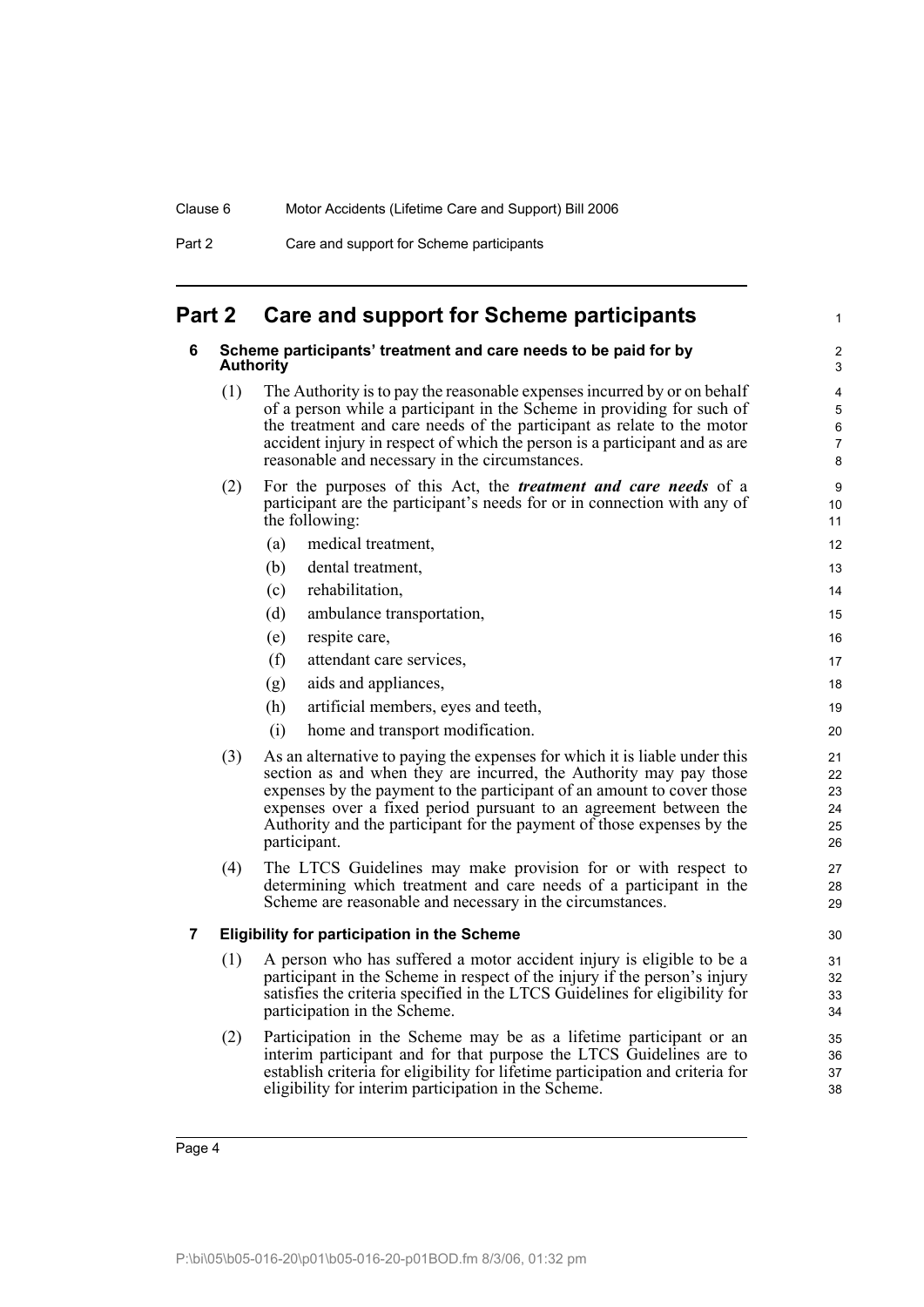Motor Accidents (Lifetime Care and Support) Bill 2006 Clause 8

<span id="page-16-0"></span>(3) A person is not eligible to be a participant in the Scheme in relation to an injury if the person has been awarded damages, pursuant to a final judgment entered by a court or a binding settlement, for future economic loss in respect of the treatment and care needs of the participant that relate to the injury. (4) The LTCS Guidelines may make provision for or with respect to eligibility for participation in the Scheme, including provision for or with respect to the criteria that a motor accident injury must satisfy for the injured person to be eligible for participation in the Scheme in respect of the injury and the determination of whether a motor accident injury satisfies those criteria. **8 Application for participation in the Scheme** (1) An application for a person to become a participant in the Scheme in respect of a motor accident injury is to be made to the Authority and can only be made by or on behalf of the person or by the insurer of a claim made by the person in respect of the injury. (2) An application by an insurer does not require the consent of the person. (3) The MAA may direct the insurer of a claim made by a person in respect of an injury to make an application for the person to become a participant in the Scheme, and the insurer must comply with such a direction. (4) An application is to be made in the form approved by the Authority and is to set out or be accompanied by such particulars and information as may be required by the approved form. (5) The Authority may require the injured person to provide authorisation for the Authority to obtain information and documents relevant to the motor accident injury from specified persons in connection with the application. (6) The LTCS Guidelines may make provision for or with respect to applications to become a participant in the Scheme, including provision for or with respect to: (a) the making and determination of applications (including the information required to be provided in connection with an application), and (b) requiring an insurer to pay the costs of any assessment required by the LTCS Guidelines in connection with an application, and (c) imposing restrictions on the time within which an application can be made or requiring the deferring of the making of an application until an injury has stabilised.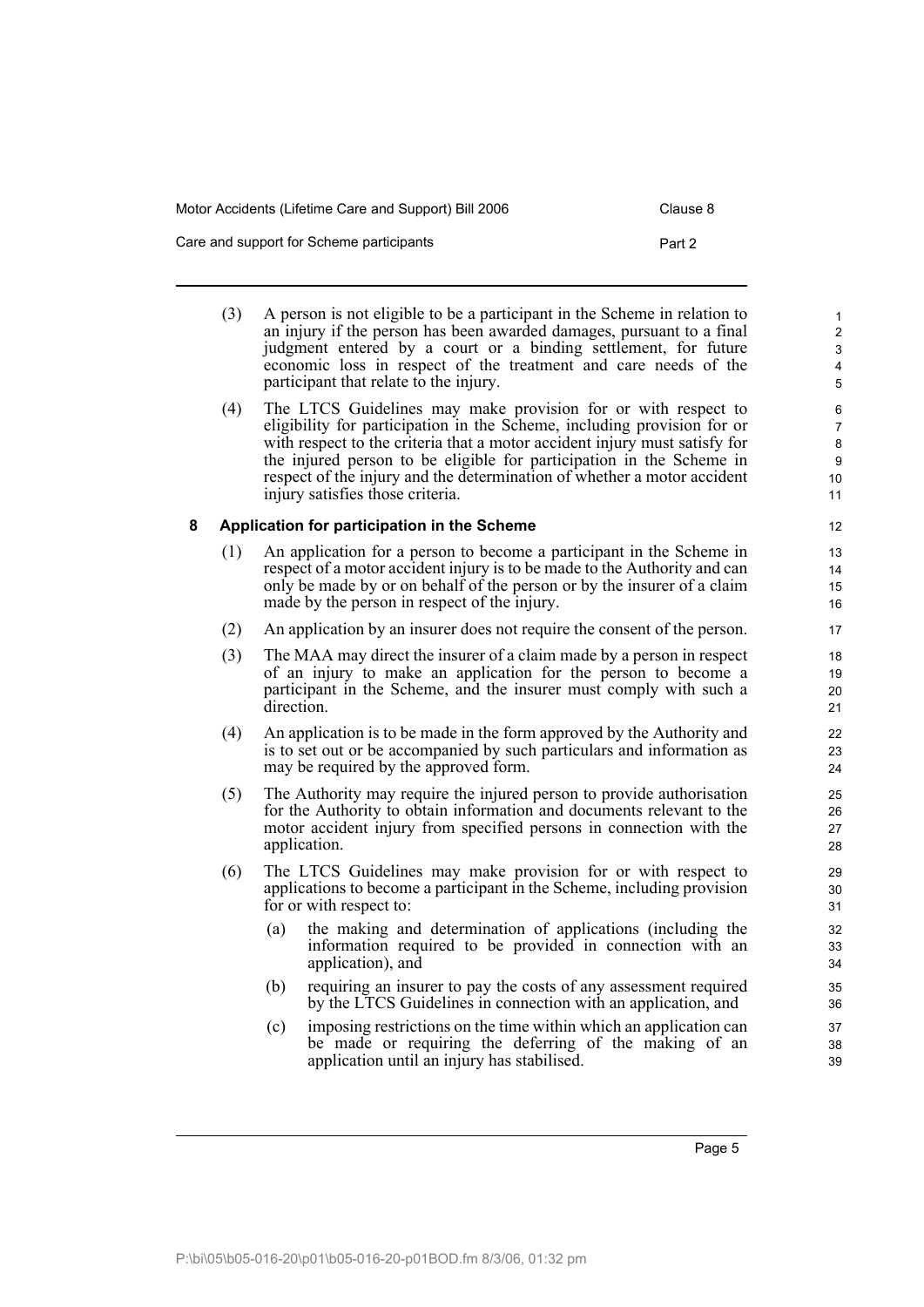Part 2 Care and support for Scheme participants

#### <span id="page-17-0"></span>**9 Acceptance as a participant**

- (1) A person becomes a participant in the Scheme if the Authority is satisfied that the person is eligible to be a participant and accepts the person in writing as a participant in the Scheme, either as a lifetime participant or an interim participant (according to the person's eligibility).
- (2) If the Authority is satisfied that a person is eligible to be a participant and that application for the person's acceptance as a participant has been duly made, the Authority must accept the person as a lifetime participant or an interim participant (according to the person's eligibility).
- (3) A person accepted as an interim participant must be accepted as a lifetime participant if the Authority becomes satisfied during the person's interim participation in the Scheme that the person is eligible for lifetime participation in the Scheme.
- (4) A person accepted as a lifetime participant in the Scheme remains a participant for life.
- (5) A person accepted as an interim participant remains a participant for a period of 2 years only. If the person is accepted as a lifetime participant before the end of that 2 years, the person ceases to be an interim participant on being accepted as a lifetime participant and then remains a participant for life.
- (6) A person cannot be accepted as an interim participant more than once in relation to the same motor accident injury.
- (7) The expiration of a period of interim participation in the Scheme does not prevent subsequent acceptance of the person as a lifetime participant in the Scheme.

#### <span id="page-17-1"></span>**10 Approval of treatment and care providers**

- (1) The LTCS Guidelines may make provision for or with respect to:
	- (a) the approval (by accreditation or otherwise) by or on behalf of the Authority of persons (*approved providers*), other than medical practitioners, to provide any service in connection with the provision of the treatment and care needs of a participant in the Scheme, and
	- (b) the standards of competency of approved providers, and
	- (c) requiring services provided in connection with the treatment and care needs of a participant in the Scheme (other than the services of a medical practitioner) to be provided only by approved providers.

Page 6

P:\bi\05\b05-016-20\p01\b05-016-20-p01BOD.fm 8/3/06, 01:32 pm

28 29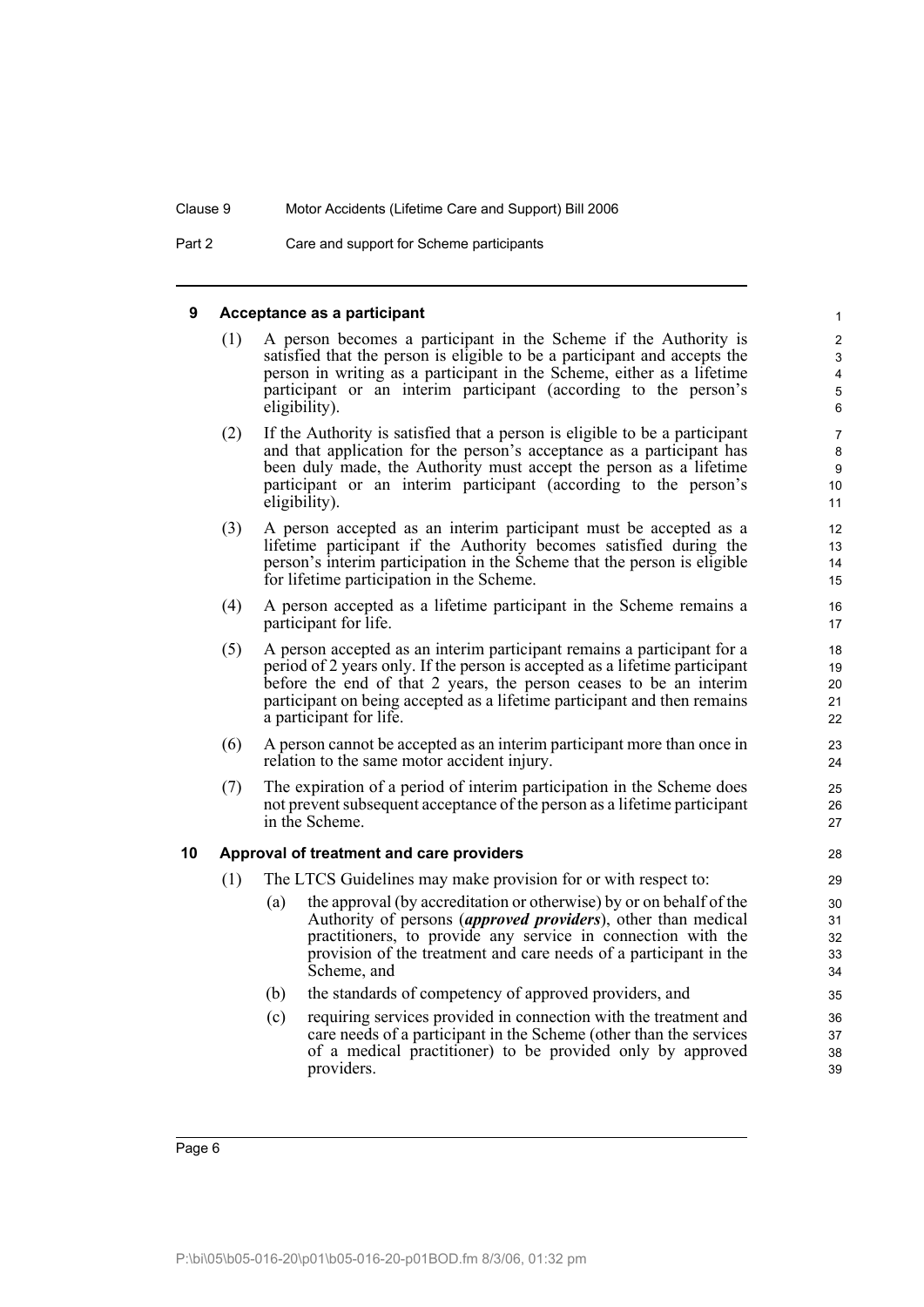| Motor Accidents (Lifetime Care and Support) Bill 2006 | Clause 11 |
|-------------------------------------------------------|-----------|
| Care and support for Scheme participants              | Part 2    |

(2) If the LTCS Guidelines require services to be provided only by approved providers, the Authority is not required to pay any expenses incurred by or on behalf of a participant in the Scheme in providing the services concerned unless those services are provided by an approved provider.

#### <span id="page-18-0"></span>**11 Effect of Scheme on motor accident compensation claims and limitation periods**

- (1) This Act does not limit or otherwise affect the application of the *Motor Accidents Compensation Act 1999* in respect of a motor accident injury of a person who is or who is eligible to become a participant in the Scheme, except as specifically provided by that Act.
- (2) While a person is an interim participant in the Scheme in respect of an injury, time does not run for the purposes of section 109 (Time limitations on commencement of court proceedings) of the *Motor Accidents Compensation Act 1999* or a provision of the *Limitation Act 1969* in respect of a cause of action on a claim for damages that relate to the injury or to any other injury suffered by the person as a result of the motor accident concerned.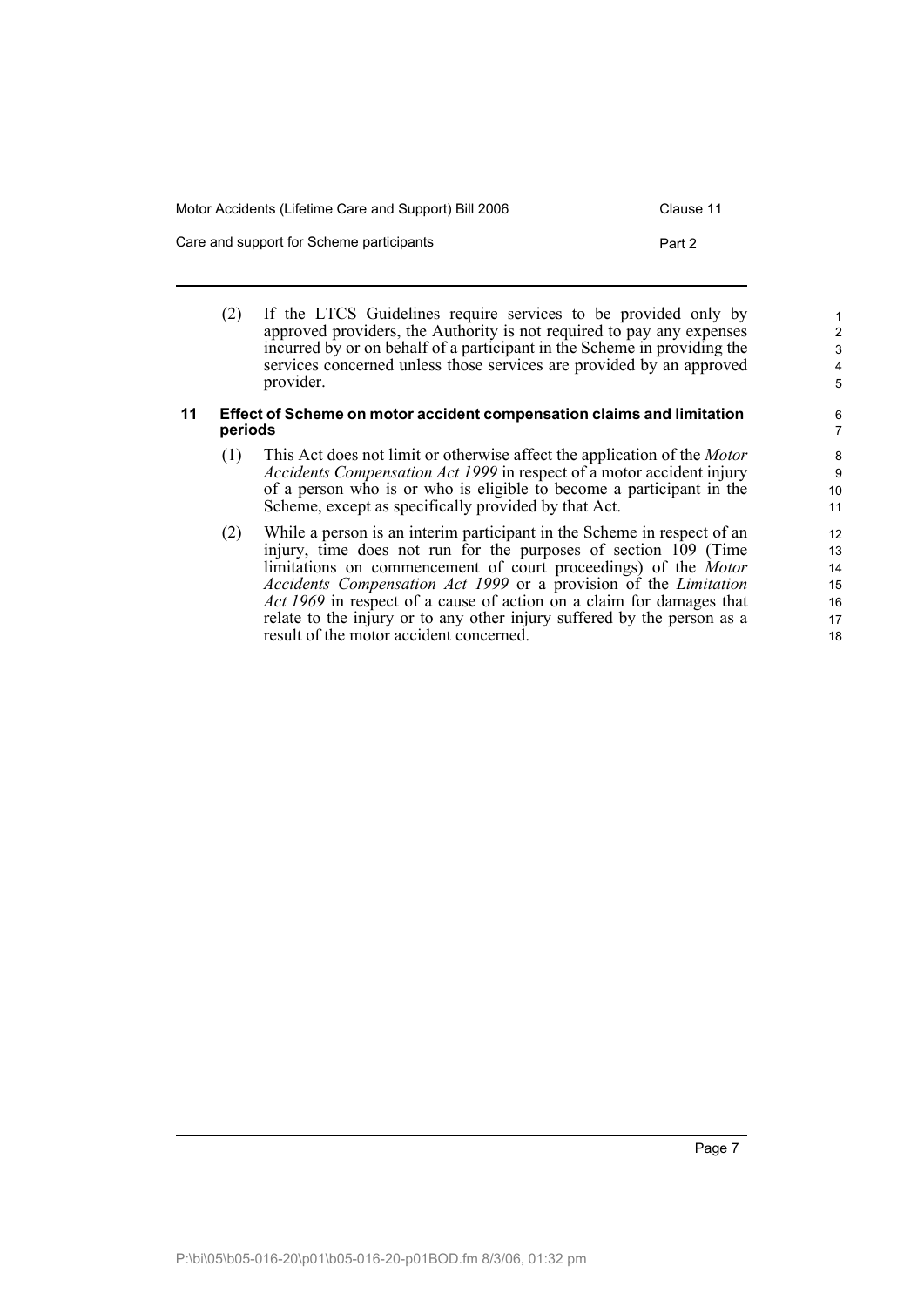Part 3 Dispute resolution

| Part 3<br><b>Dispute resolution</b> |
|-------------------------------------|
|-------------------------------------|

<span id="page-19-5"></span><span id="page-19-4"></span><span id="page-19-3"></span><span id="page-19-2"></span><span id="page-19-1"></span><span id="page-19-0"></span>

| <b>Division 1</b><br><b>Disputes about eligibility</b> |     |                                                                                                                                                                                                                                                                            | 2                    |
|--------------------------------------------------------|-----|----------------------------------------------------------------------------------------------------------------------------------------------------------------------------------------------------------------------------------------------------------------------------|----------------------|
| 12                                                     |     | <b>Definitions</b>                                                                                                                                                                                                                                                         | 3                    |
|                                                        |     | In this Division:                                                                                                                                                                                                                                                          | 4                    |
|                                                        |     | <b>Assessment Panel</b> means a panel of assessors convened under this<br>Division to determine a dispute under this Division.                                                                                                                                             | 5<br>6               |
|                                                        |     | assessor means a person appointed under this Division as an assessor<br>for the purposes of this Division.                                                                                                                                                                 | $\overline{7}$<br>8  |
|                                                        |     | <b>Review Panel</b> means a panel of assessors convened under this Division<br>to review a determination by an Assessment Panel.                                                                                                                                           | 9<br>10              |
| 13                                                     |     | <b>Appointment of assessors</b>                                                                                                                                                                                                                                            | 11                   |
|                                                        |     | The Authority is to appoint medical practitioners and other suitably<br>qualified persons to be assessors for the purposes of this Division.                                                                                                                               | 12<br>13             |
| 14                                                     |     | Referral of disputes to Assessment Panel                                                                                                                                                                                                                                   | 14                   |
|                                                        | (1) | If there is a dispute as to whether a motor accident injury suffered by a<br>person satisfies criteria specified in the LTCS Guidelines for eligibility<br>for participation in the Scheme, the dispute can be referred to an<br>Assessment Panel for determination.       | 15<br>16<br>17<br>18 |
|                                                        | (2) | The dispute can be referred by the Authority or by notice to the<br>Authority given by or on behalf of the injured person or by the insurer<br>of the injured person's claim.                                                                                              | 19<br>20<br>21       |
|                                                        | (3) | The Authority is to convene a panel of 3 assessors to constitute the<br>Assessment Panel to determine a dispute referred under this section.                                                                                                                               | 22<br>23             |
|                                                        | (4) | The Assessment Panel to which a dispute is referred for determination<br>is to determine the dispute and is to give a certificate as to its<br>determination setting out the reasons for its determination.                                                                | 24<br>25<br>26       |
| 15                                                     |     | <b>Review of Assessment Panel's determination</b>                                                                                                                                                                                                                          | 27                   |
|                                                        | (1) | The determination of an Assessment Panel can be referred for review by<br>a Review Panel, but only on one or more of the following grounds:                                                                                                                                | 28<br>29             |
|                                                        |     | a change in the condition of the injured person, being a change<br>(a)<br>that occurred or that first became apparent after the dispute was<br>referred for determination by the Assessment Panel and that is<br>capable of having a material effect on the determination, | 30<br>31<br>32<br>33 |
|                                                        |     | the availability of additional relevant information about the<br>(b)<br>injury, being information that was not available, or could not<br>reasonably have been obtained, before the dispute was referred                                                                   | 34<br>35<br>36       |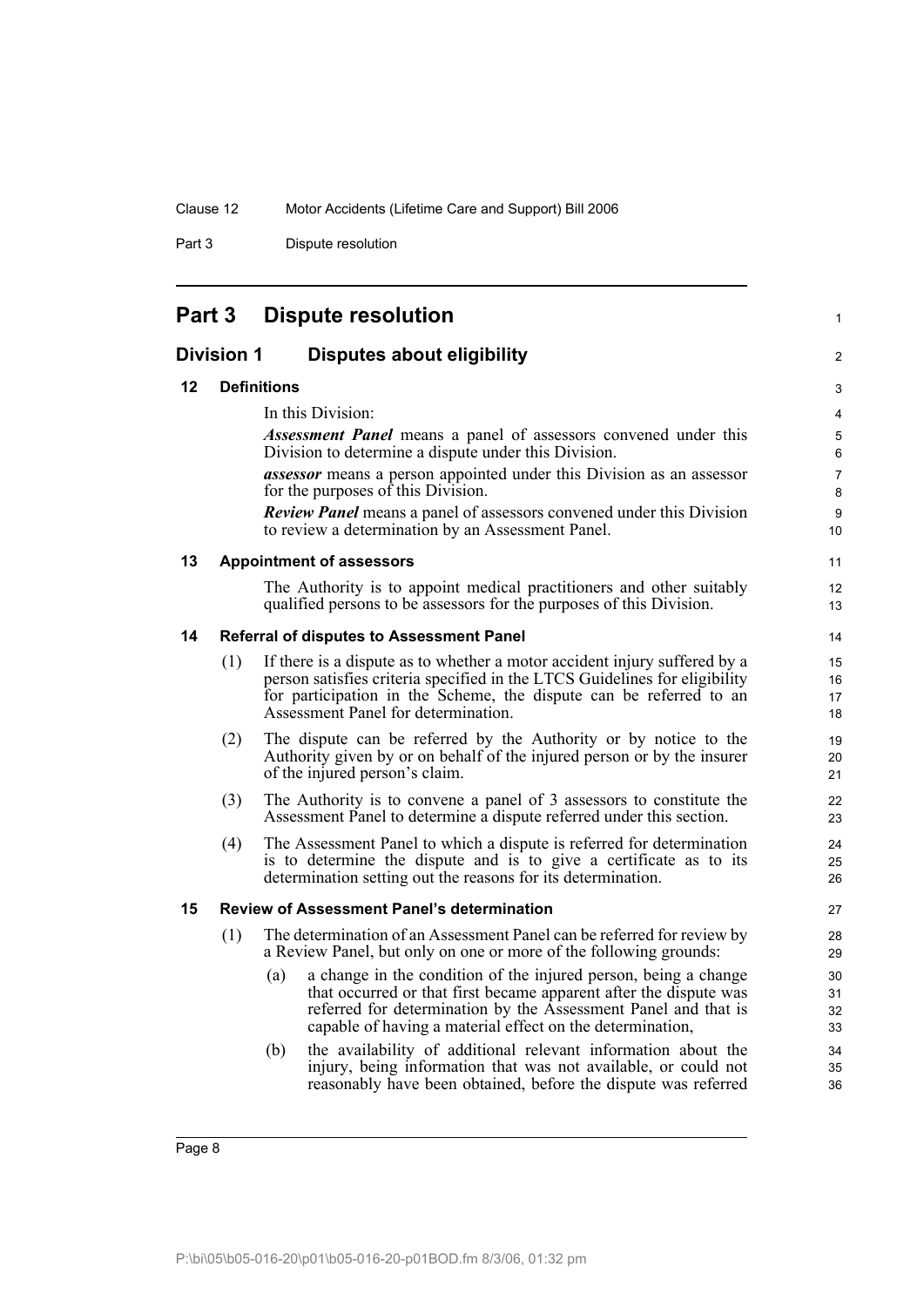Motor Accidents (Lifetime Care and Support) Bill 2006 Clause 16

| Dispute resolution | Part 3 |
|--------------------|--------|
|                    |        |

<span id="page-20-2"></span><span id="page-20-1"></span><span id="page-20-0"></span>for determination by the Assessment Panel and that is capable of having a material effect on the determination, (c) the determination was not made in accordance with the LTCS Guidelines, (d) the determination is demonstrably incorrect in a material respect. (2) A determination can be referred for review: (a) by or on behalf of the injured person, or (b) by the insurer of the injured person's claim, or (c) by the Authority. (3) The Authority is to convene a panel of 3 assessors to constitute the Review Panel to review the determination of the Assessment Panel. (4) The Review Panel can confirm the determination of the Assessment Panel or it can revoke that determination, substituting its own determination and giving a certificate as to its determination. **16 Determinations to be binding** The determination of an Assessment Panel (or of a Review Panel on the review of an Assessment Panel's determination) as to whether a motor accident injury satisfies criteria specified in the LTCS Guidelines for eligibility for participation in the Scheme is final and binding for the purposes of this Act and any proceedings under this Act. **17 Costs of assessment** (1) The costs of determinations and reviews of determinations under this Division are payable by the Authority. (2) The costs of determinations and reviews under this Division include the necessary costs and expenses of travel and accommodation incurred by the injured person, and by a parent or other carer of the injured person in order to accompany the injured person, in attending a panel for the purposes of the determination or review. **18 No legal costs payable by Authority** (1) No legal costs are payable by the Authority for or in respect of legal services provided to an injured person or an insurer in connection with the referral of a matter for or the making of a determination or review of a determination under this Division. (2) In this section, *legal services* and *legal costs* have the same meanings as in the *Legal Profession Act 2004*. 1  $\overline{2}$ 3 4 5 6 7 8 9 10 11 12 13 14 15 16 17 18 19 20 21  $22$ 23 24 25 26 27 28 29 30 31  $32$ 33 34 35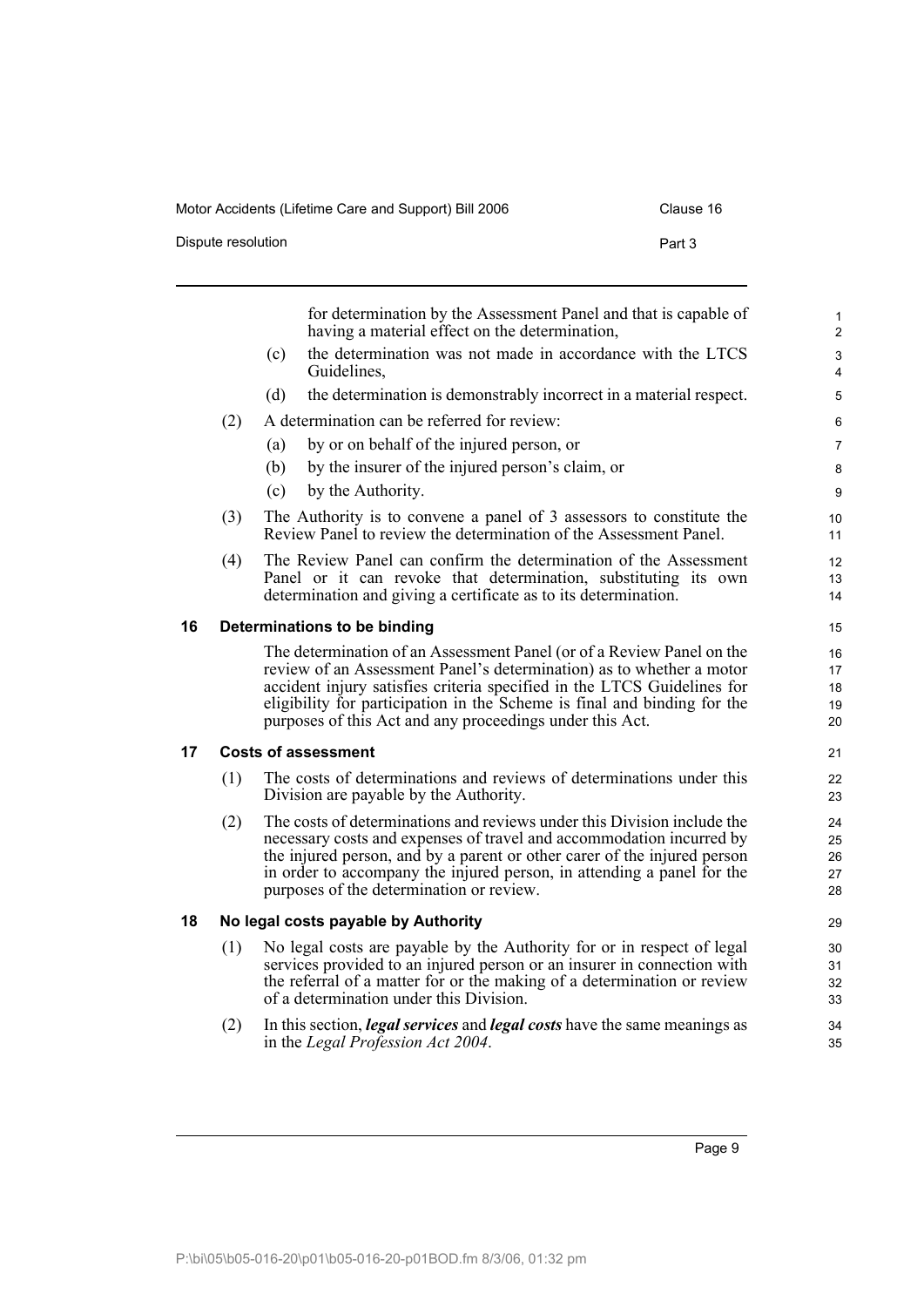Part 3 Dispute resolution

#### <span id="page-21-0"></span>**19 Authority monitoring and oversight**

(1) Determinations and reviews under this Division are subject to relevant provisions of the LTCS Guidelines relating to the procedures for the referral of disputes for determination or review of determinations and the procedure for determination.

**9** 

(2) The Authority may arrange for the provision of training and information to assessors to promote accurate and consistent determinations and reviews under this Division.

#### <span id="page-21-1"></span>**Division 2 Disputes about motor accident injury**

#### <span id="page-21-2"></span>**20 Determination of disputes**

- (1) An interested person who disputes a decision of the Authority as to whether an injury is a motor accident injury may request the Authority to refer the dispute for determination under this section.
- (2) Each of the following is an *interested person*:
	- (a) the person whose injury is the subject of the Authority's decision,
	- (b) the insurer of a claim made by the injured person in respect of the injury,
	- (c) the Nominal Defendant.
- (3) The Authority is to refer the dispute to the Principal Claims Assessor under Part 4.4 of the *Motor Accidents Compensation Act 1999*, who is to convene a panel of 3 claims assessors under that Part to determine the dispute.
- (4) The panel is to determine the dispute and certify in writing as to its determination giving reasons for its determination.
- (5) The panel's determination as to whether an injury is a motor accident injury is final and binding for the purposes of this Act and any proceedings under this Act.

#### <span id="page-21-3"></span>**21 Legal costs**

(1) The panel determining a dispute under this Division is to include in its determination a determination of the amount of the reasonable legal costs payable by the injured person for or in respect of legal services provided to the person in connection with the referral for determination of and the determination of the dispute.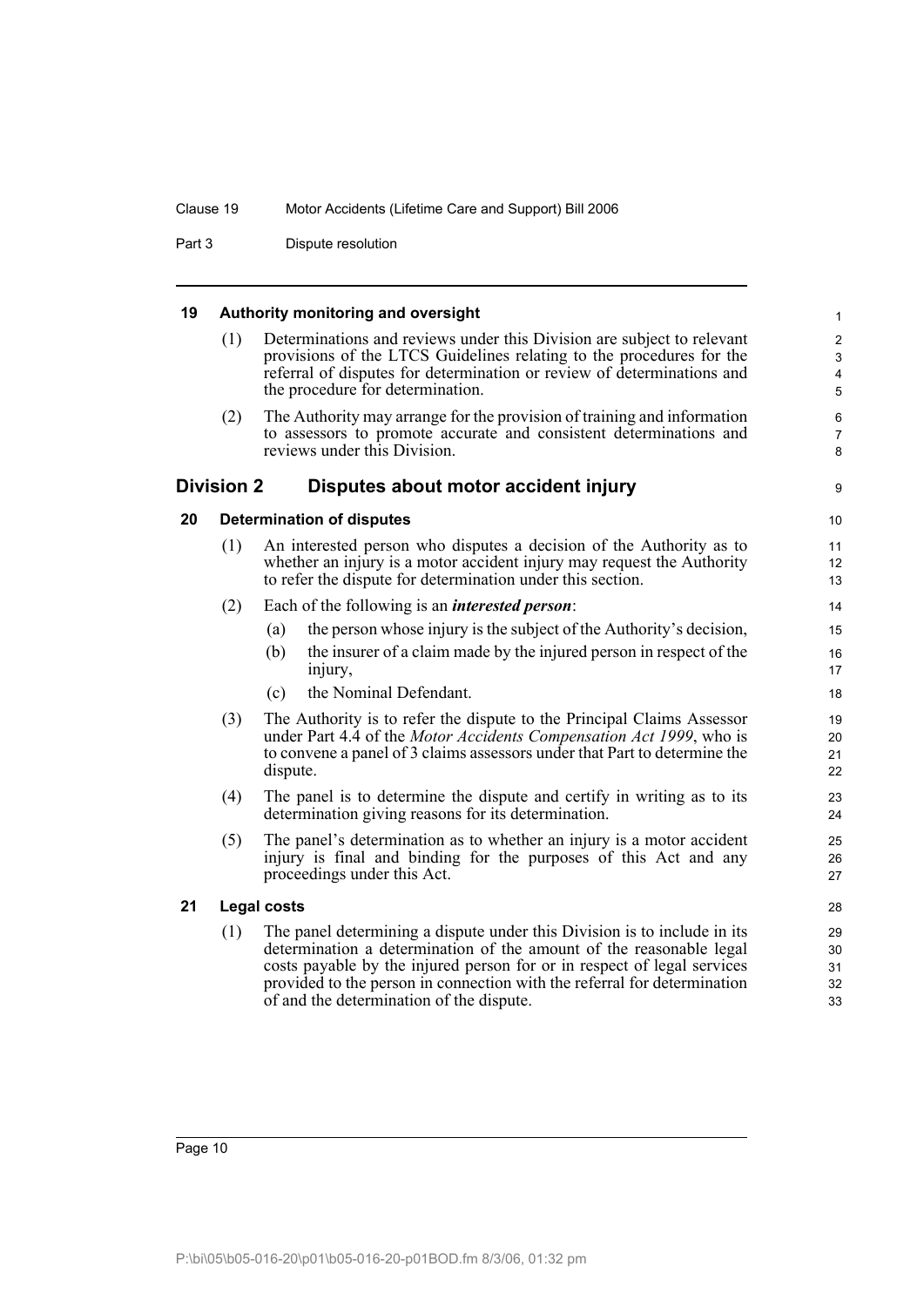Motor Accidents (Lifetime Care and Support) Bill 2006 Clause 21

Dispute resolution **Part 3** 

- (2) The Authority is to pay those reasonable legal costs of the injured person as assessed by the panel. No other legal costs are payable by the Authority for or in respect of legal services provided to an interested person in connection with the referral for determination of and the determination of a dispute under this Division.
- (3) The regulations may make provision for or with respect to fixing maximum legal costs for legal services provided to a person in connection with the referral for determination of and the determination of a dispute under this Division.
- (4) A legal practitioner is not entitled to be paid or recover for a legal service an amount that exceeds any maximum legal costs fixed for the service by the regulations under this section.
- (5) This section does not entitle a legal practitioner to recover legal costs for a legal service or matter that a court or costs assessor determines were unreasonably incurred.
- (6) This section and any regulations under this section prevail to the extent of any inconsistency with the *Legal Profession Act 2004* and the regulations under that Act. An assessment under that Act of any legal costs in respect of which provision is made by a regulation under this section is to be made so as to give effect to that regulation.
- (7) In this section, *legal services* and *legal costs* have the same meanings as in the *Legal Profession Act 2004*.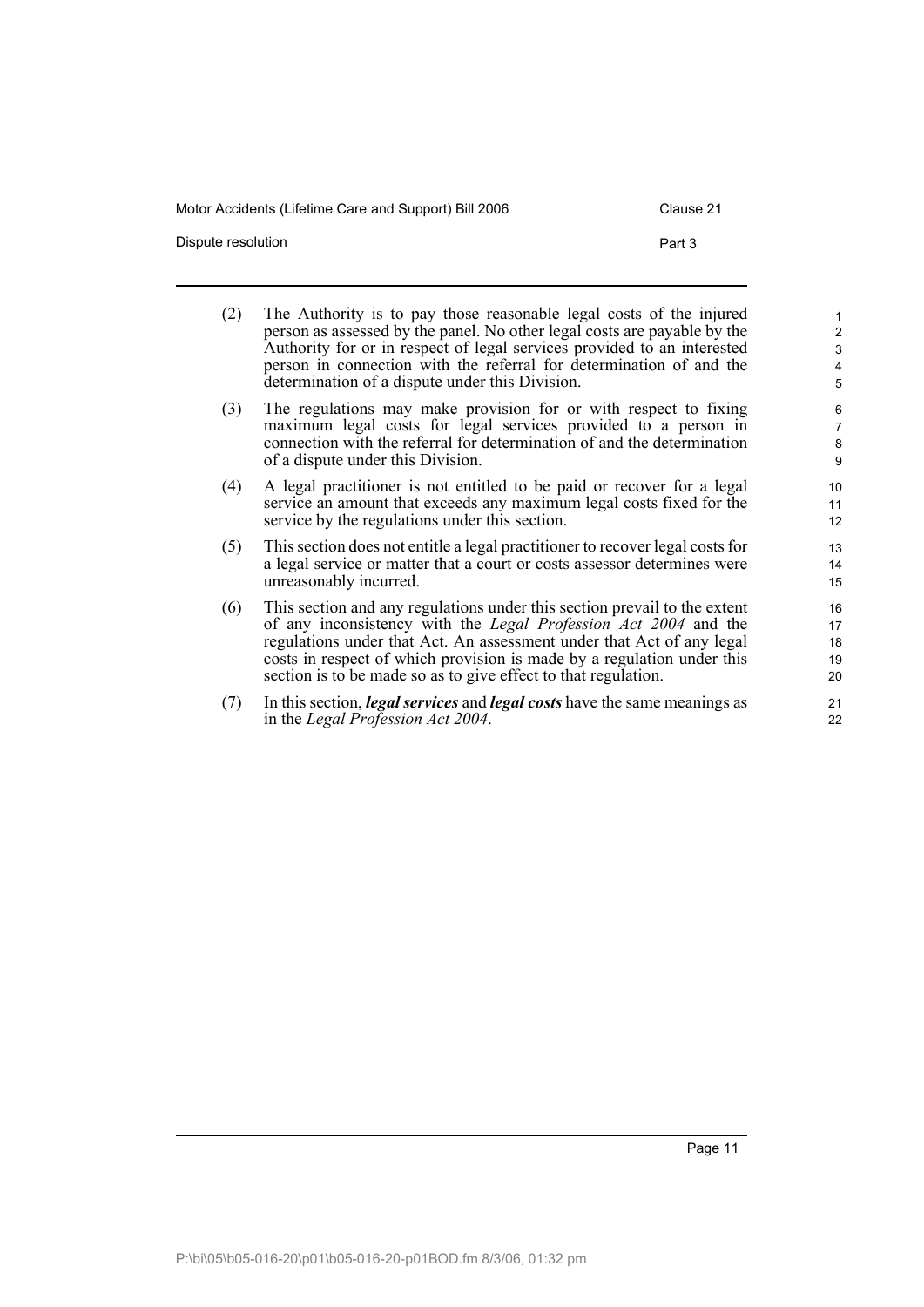Part 4 Treatment and care needs assessment

## <span id="page-23-0"></span>**Part 4 Treatment and care needs assessment**

#### <span id="page-23-1"></span>**22 Definitions**

In this Part:

*assessor* means a person appointed under this Part to make an assessment in relation to a disputed assessment under this Part. *Review Panel* means a panel of assessors convened under this Part to review an assessment under this Part.

1

#### <span id="page-23-2"></span>**23 Assessment of treatment and care needs of participants**

- (1) The Authority is to make an assessment of the treatment and care needs of a participant in the Scheme.
- (2) The assessment is an assessment of the participant's treatment and care needs that are reasonable and necessary in the circumstances, and as relate to the motor accident injury in respect of which the person is a participant in the Scheme.
- (3) An assessment of treatment and care needs is to be made in accordance with the LTCS Guidelines.
- (4) The Authority is to certify in writing as to its assessment of the treatment and care needs of the participant including its reasons for any finding on which the assessment is based, and is to give a copy of the certificate to the participant.

#### <span id="page-23-3"></span>**24 Dispute about Authority's assessment—determination by assessor**

- (1) If a participant in the Scheme disputes an assessment or any aspect of an assessment by the Authority of the treatment and care needs of the participant, the Authority must, at the request of the participant, refer the dispute to an assessor for determination.
- (2) A participant cannot make such a request more than 28 days after the Authority gives the participant a copy of the Authority's certificate of assessment of the treatment and care needs of the participant.
- (3) The Authority is to appoint health professionals and other suitably qualified persons to be assessors for the purposes of this Part.
- (4) The assessor who determines a dispute about the treatment and care needs of a participant is to give a certificate to the Authority and the participant certifying as to the assessor's determination and setting out the assessor's reasons for any finding on which the determination is based.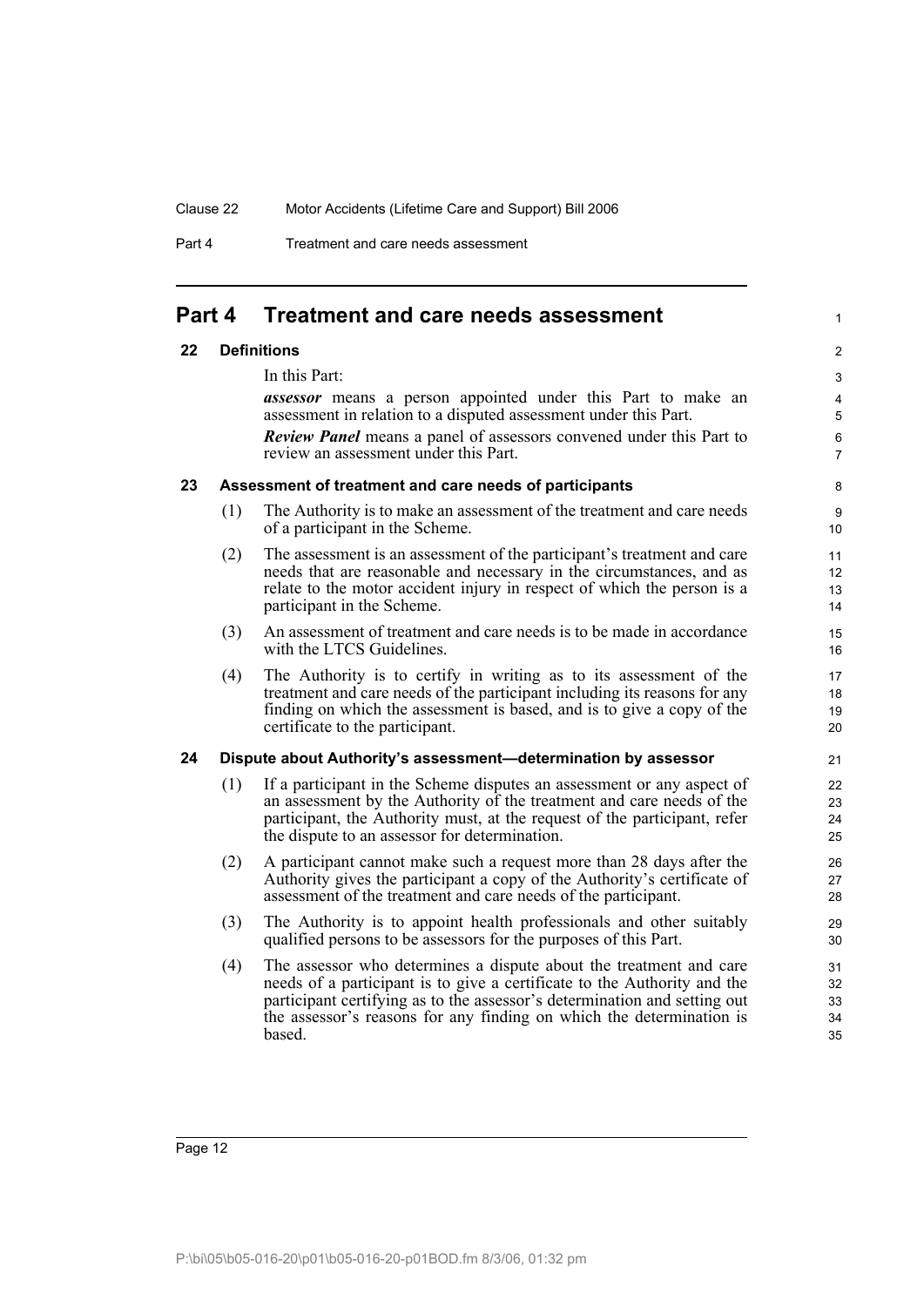#### <span id="page-24-0"></span>**25 Review of assessor's determination**

- (1) The Authority or a participant can refer an assessor's determination of a dispute about the treatment and care needs of the participant for review by a Review Panel, but only on one or more of the following grounds:
	- (a) the availability of additional relevant information about the treatment and care needs of the participant, being information that was not available, or could not reasonably have been obtained, at the time of the assessor's determination and that is capable of having a material effect on the determination,
	- (b) the assessor's determination was not made in accordance with the LTCS Guidelines,
	- (c) the assessor's determination is demonstrably incorrect in a material respect.
- (2) An assessor's determination can be referred for review not later than 28 days after the assessor's certificate of determination is given to the Authority and the participant.
- (3) The Authority is to convene a panel of 3 assessors to constitute the Review Panel for the review of an assessor's determination.
- (4) On its review, the Review Panel can confirm the assessor's determination or can revoke the assessor's determination and substitute its own determination, giving the Authority and the participant a certificate of the determination and setting out the Review Panel's reasons for any finding on which its determination is based.

#### <span id="page-24-1"></span>**26 Effect of assessment**

- (1) The Authority's assessment of the treatment and care needs of a participant is final and binding for the purposes of this Act and any proceedings under this Act.
- (2) The Authority is to revise its assessment to make any changes that may be necessary to give effect to any determination by an assessor or Review Panel of a dispute about those treatment and care needs.
- (3) The Authority's assessment of the treatment and care needs of a participant supersedes any earlier assessment by the Authority of those needs.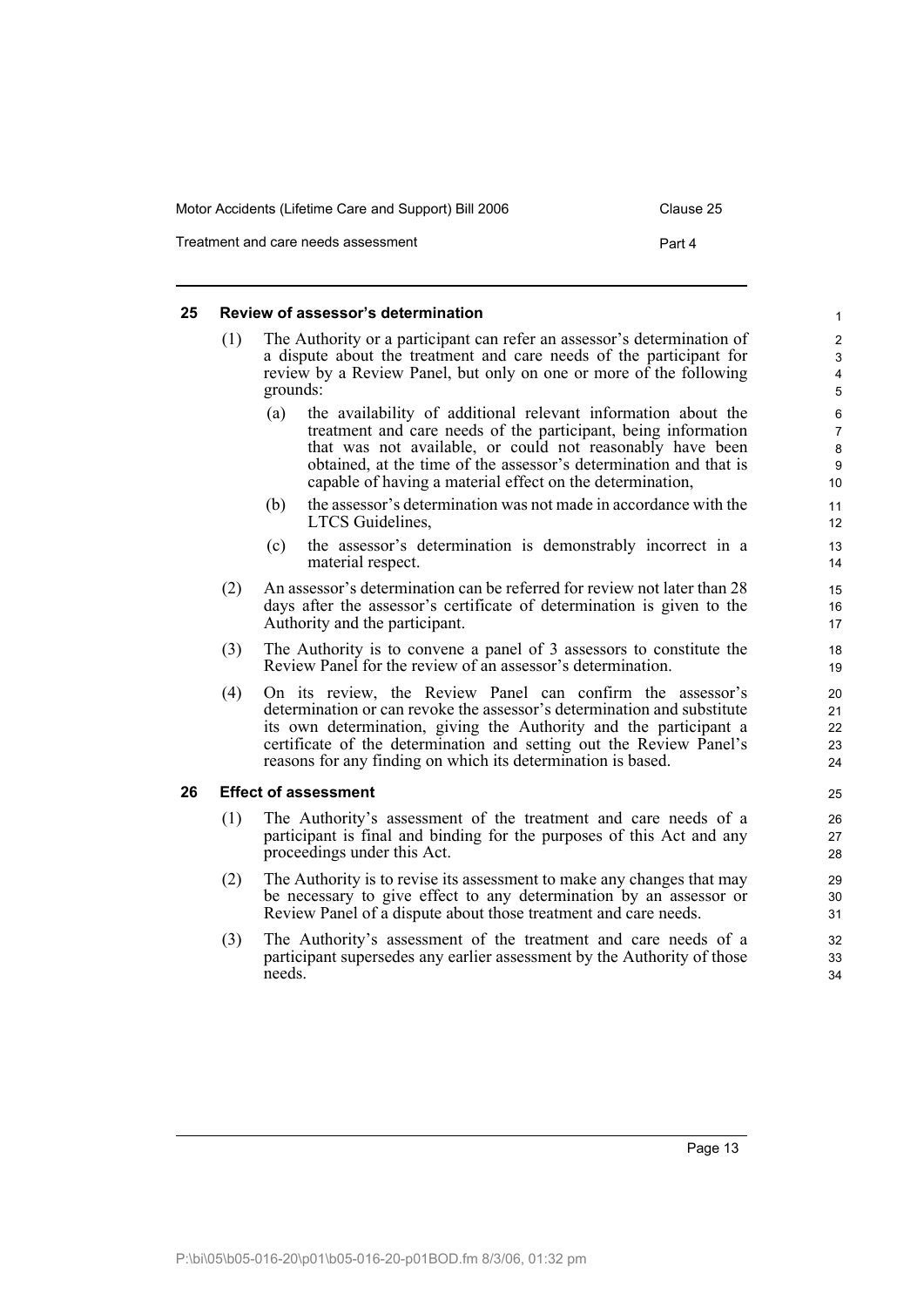Part 4 Treatment and care needs assessment

#### <span id="page-25-0"></span>**27 Co-operation of participant**

A participant in the Scheme must comply with any reasonable request made by the Authority or an assessor in connection with an assessment of or dispute about the treatment and care needs of the participant, including a request to undergo a medical examination or other examination by a health professional.

#### <span id="page-25-1"></span>**28 LTCS Guidelines**

- (1) The LTCS Guidelines may make provision for or with respect to the assessment of the treatment and care needs of a participant in the Scheme.
- (2) In particular, the LTCS Guidelines may make provision for or with respect to the following:
	- (a) the procedures to be followed in connection with such an assessment,
	- (b) the intervals at which such assessments are to be carried out,
	- (c) the methods and criteria to be used to determine the treatment and care needs of participants,
	- (d) the information to be provided by participants for the purposes of or in connection with assessments.
- (3) An assessment of the treatment and care needs of a participant in the Scheme is to be carried out in accordance with the LTCS Guidelines.

#### <span id="page-25-2"></span>**29 No legal costs payable for assessment or review**

- (1) No legal costs are payable by the Authority for or in respect of legal services provided to a participant in the Scheme in connection with an assessment under this Part of the treatment and care needs of the participant or the determination or review of a determination under this Part of a dispute about such an assessment.
- (2) In this section, *legal services* and *legal costs* have the same meanings as in the *Legal Profession Act 2004*.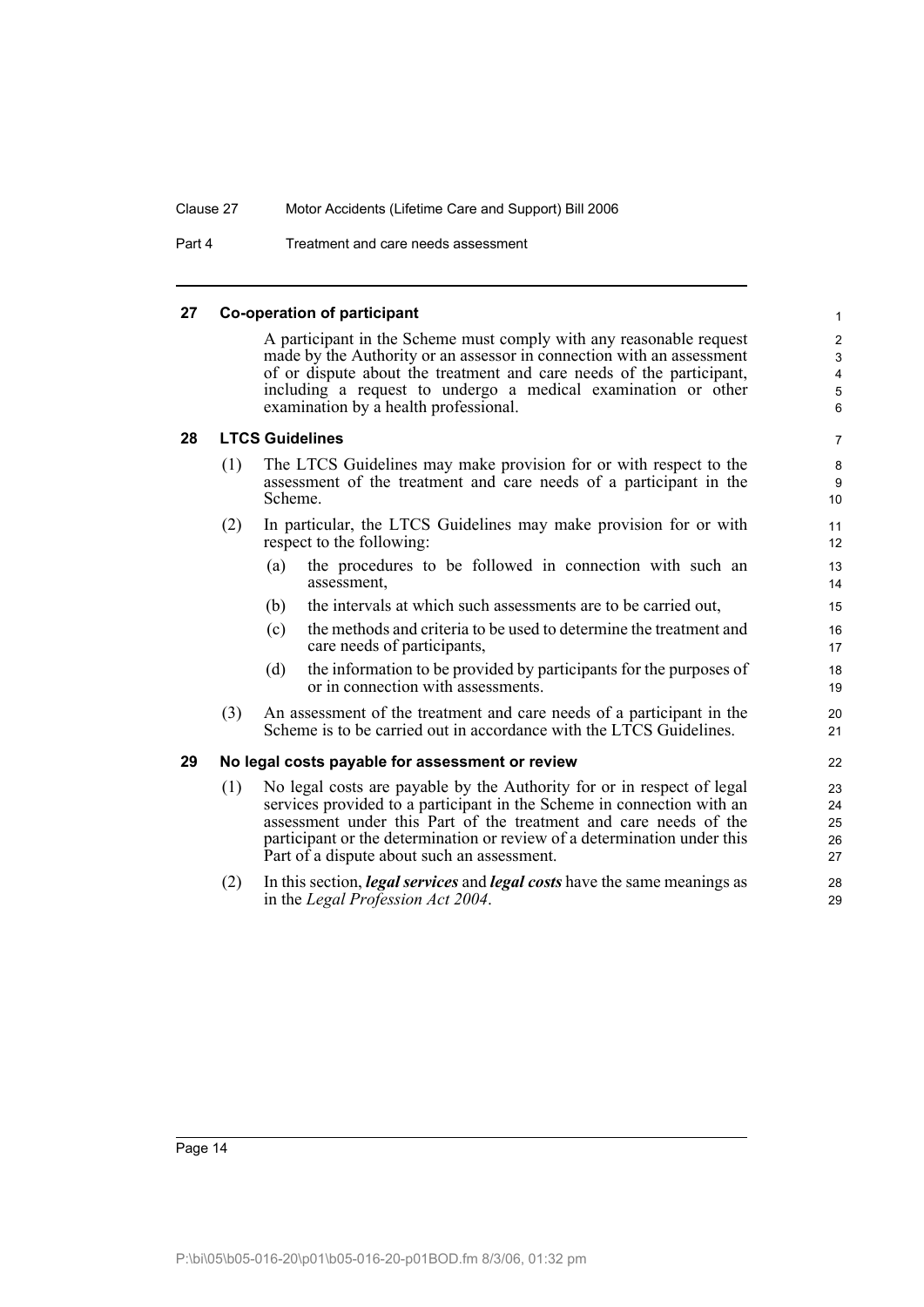| Motor Accidents (Lifetime Care and Support) Bill 2006 | Clause 30 |
|-------------------------------------------------------|-----------|
| Payments to hospitals, doctors and others             | Part 5    |

# <span id="page-26-0"></span>**Part 5 Payments to hospitals, doctors and others**

# <span id="page-26-1"></span>**30 Bulk billing arrangements for hospital, ambulance and other expenses**

- (1) Bulk billing arrangements may be entered into by the Authority with respect to:
	- (a) the payment of expenses incurred in connection with the treatment of participants in the Scheme at hospitals, or
	- (b) the payment of expenses incurred in transporting participants in the Scheme by ambulance, or
	- (c) the payment of other treatment expenses incurred by participants in the Scheme.
- (2) A bulk billing arrangement is an arrangement made with the Minister for Health, the MAA, service providers or others acting on their behalf for the payment by the Authority of any such expenses of participants in the Scheme at the rate provided by the arrangement.
- (3) For the purposes of this section, the treatment or transport of participants in the Scheme includes the treatment or transport of persons classified as participants in the Scheme in accordance with a bulk billing arrangement.

#### <span id="page-26-2"></span>**31 Payment of hospital, ambulance, medical and other expenses not covered by bulk billing arrangement**

- (1) This section applies to:
	- (a) payment for the treatment of participants in the Scheme at hospitals, and
	- (b) payment for conveying participants in the Scheme by ambulance, and
	- (c) payment for any medical or dental treatment of, or rehabilitation services provided to, participants in the Scheme,

in any case where payment for the expenses concerned has not been made, and is not required to be made in accordance with a bulk billing arrangement under this Part.

- (2) The rate at which such a payment is required to be made by the Authority under this Act is as follows:
	- (a) in the case of treatment at public hospitals—at the rate determined by the Minister for Health by order published in the Gazette,
	- (b) in any case in which a maximum rate is fixed under section 32 at the maximum rate so fixed,

Page 15

1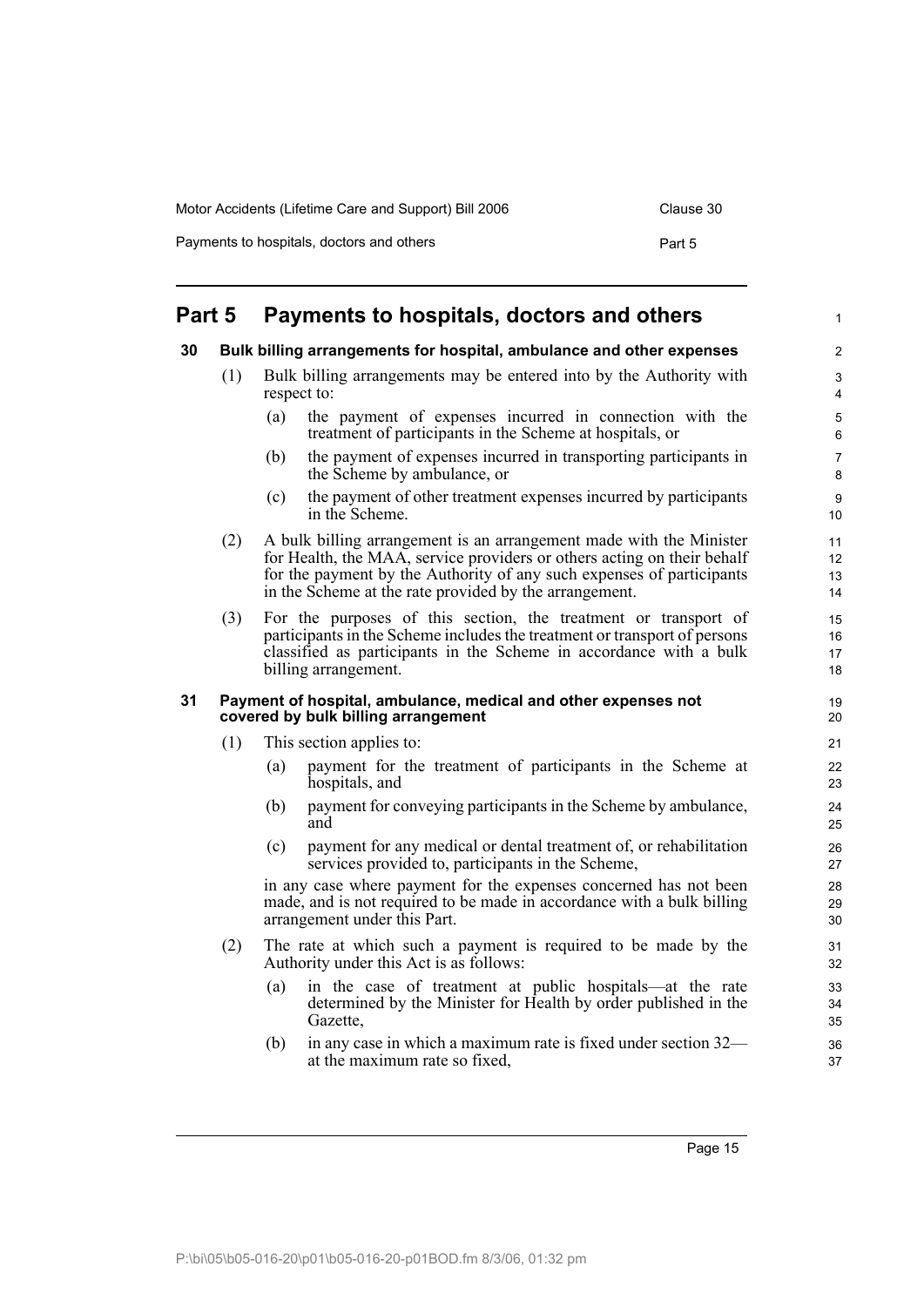Part 5 Payments to hospitals, doctors and others

(c) in a case to which a rate referred to in paragraph (a) or (b) does not apply—at the rate reasonably appropriate to the treatment or service having regard to the customary charge made in the community for the treatment or service.

(3) If the Authority does not make that payment, the body or person who provided the treatment or service to which the payment relates may recover the payment from the Authority as a debt in a court of competent jurisdiction.

#### <span id="page-27-0"></span>**32 Maximum fees payable for medical treatment and other treatment or services not provided at hospitals or for treatment at private hospitals**

- (1) This section applies to:
	- (a) the fee payable for any medical treatment of a participant in the Scheme, and
	- (b) the fee payable for any dental treatment of a participant in the Scheme, and
	- (c) the fee payable for any rehabilitation service provided to a participant in the Scheme, and
	- (d) the fees payable for any attendant care services provided to a participant in the Scheme,

but does not apply to any such treatment or service that is provided at a hospital (whether to an in-patient or out-patient) and for which any payment is required to be made to the hospital and not to the treatment or service provider.

- (2) This section also applies to the fee payable to a private hospital for any treatment at the hospital.
- (3) The regulations may make provision for or with respect to fixing the maximum amount for which the Authority is liable in respect of any claim for fees to which this section applies.
- (4) Any such fees may (but need not) be fixed by reference to fees recommended by the Australian Medical Association or other professional association or by reference to any schedule of fees.
- (5) A payment by the Authority in respect of a service provided in connection with the treatment and care needs of a participant in the Scheme is to be made consistently with any regulations under this section.
- (6) This section does not prevent the inclusion in the LTCS Guidelines of provision as to the appropriate allowance for fees to which this section applies and that are not fixed by regulations under this section.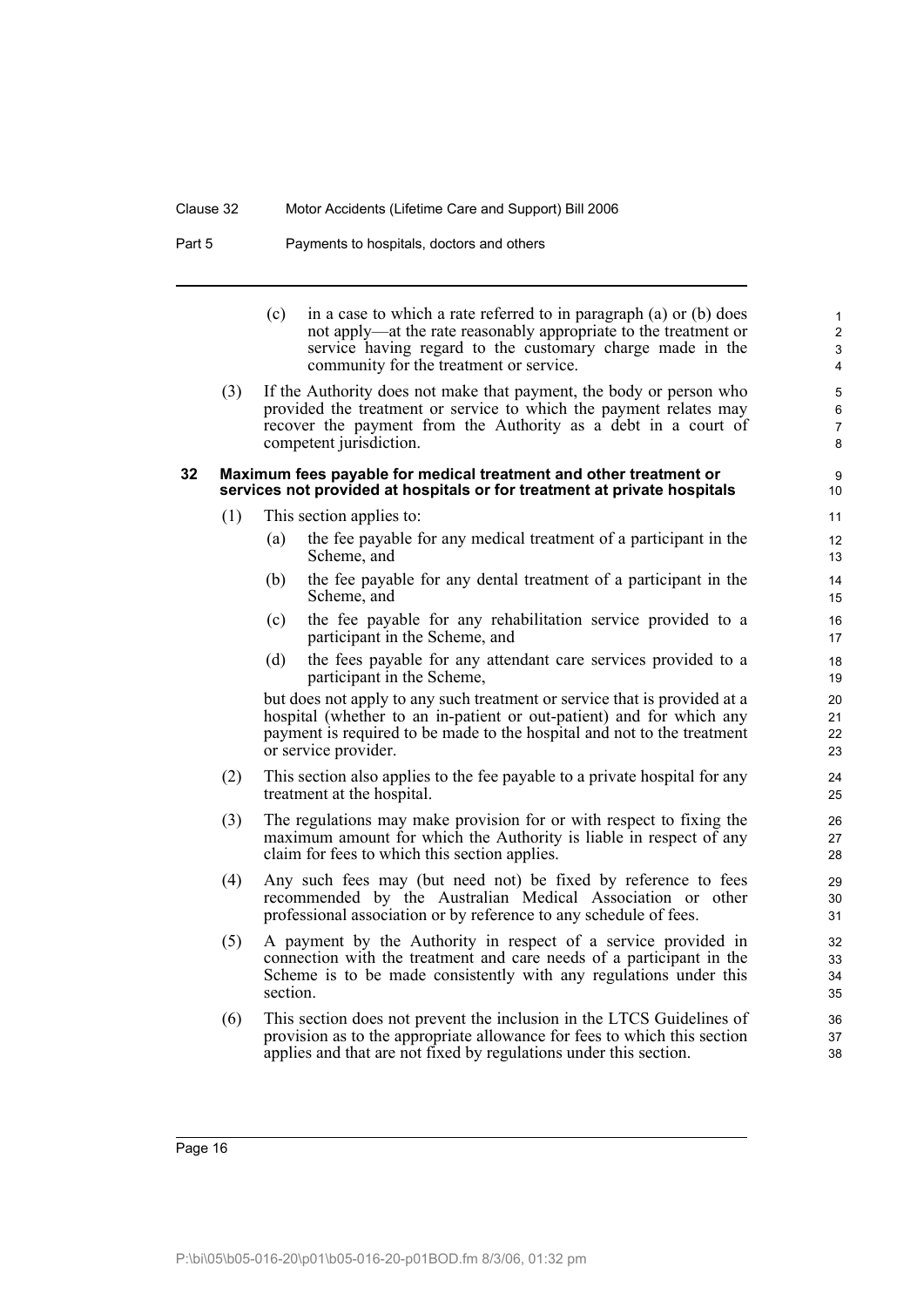Motor Accidents (Lifetime Care and Support) Bill 2006 Clause 33

Administration **Part 6** 

<span id="page-28-5"></span><span id="page-28-4"></span><span id="page-28-3"></span><span id="page-28-2"></span><span id="page-28-1"></span><span id="page-28-0"></span>

| Part 6 |                   | Administration                                                                                                                                                                                  | $\mathbf{1}$   |
|--------|-------------------|-------------------------------------------------------------------------------------------------------------------------------------------------------------------------------------------------|----------------|
|        | <b>Division 1</b> | <b>Constitution of Authority</b>                                                                                                                                                                | 2              |
| 33     |                   | <b>Constitution of Authority</b>                                                                                                                                                                | 3              |
|        | (1)               | There is constituted by this Act a corporation with the corporate name<br>of the Lifetime Care and Support Authority of New South Wales.                                                        | 4<br>5         |
|        | (2)               | The Authority is, for the purposes of any Act, a statutory body<br>representing the Crown.                                                                                                      | 6<br>7         |
| 34     |                   | <b>Board of Directors</b>                                                                                                                                                                       | 8              |
|        | (1)               | There is to be a Board of Directors of the Authority.                                                                                                                                           | 9              |
|        | (2)               | The Board is to consist of the following directors:                                                                                                                                             | 10             |
|        |                   | the Chief Executive Officer of the Authority,<br>(a)                                                                                                                                            | 11             |
|        |                   | (b)<br>4 part-time directors appointed by the Governor on the<br>recommendation of the Minister.                                                                                                | 12<br>13       |
|        | (3)               | Of the part-time directors:                                                                                                                                                                     | 14             |
|        |                   | one is to be a person nominated by the Treasurer, and<br>(a)                                                                                                                                    | 15             |
|        |                   | three are to be persons of the Minister's own choosing.<br>(b)                                                                                                                                  | 16             |
|        | (4)               | One of the part-time directors is to be appointed as the Chairperson of<br>the Board and one is to be appointed as the Deputy Chairperson of the<br>Board.                                      | 17<br>18<br>19 |
|        | (5)               | A person can be both a director of the Board and a member of the<br>Advisory Council.                                                                                                           | 20<br>21       |
|        | (6)               | A person can be both a director of the Board and a director of the Board<br>of the MAA.                                                                                                         | 22<br>23       |
|        | (7)               | Schedule 1 has effect with respect to the Board.                                                                                                                                                | 24             |
| 35     |                   | <b>Chief Executive Officer</b>                                                                                                                                                                  | 25             |
|        |                   | The Chief Executive Officer of the Authority is the Chief Executive<br>Officer holding office as such under Chapter 2 of the <i>Public Sector</i><br><b>Employment and Management Act 2002.</b> | 26<br>27<br>28 |
| 36     |                   | <b>Staff of Authority</b>                                                                                                                                                                       | 29             |
|        | (1)               | Such staff as may be necessary to enable the Authority to exercise its<br>functions may be employed under Chapter 2 of the Public Sector<br><b>Employment and Management Act 2002.</b>          | 30<br>31<br>32 |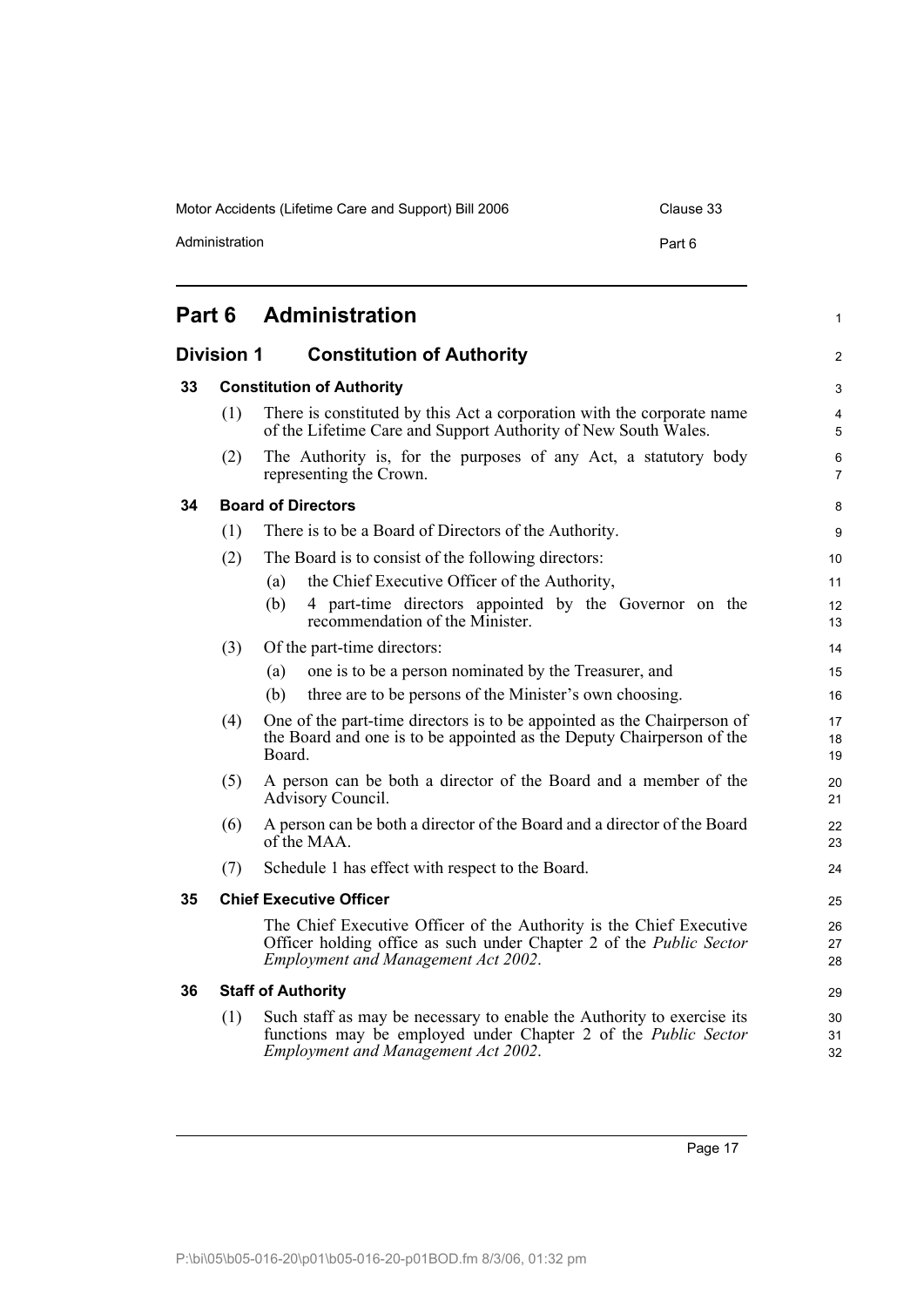Part 6 **Administration** 

<span id="page-29-2"></span><span id="page-29-1"></span><span id="page-29-0"></span>

|    | (2)               | The Authority may arrange for the use of the services of any staff or<br>facilities of a government department or a public or local authority.                                                                                                                                                                                                        | $\mathbf{1}$<br>$\overline{2}$     |
|----|-------------------|-------------------------------------------------------------------------------------------------------------------------------------------------------------------------------------------------------------------------------------------------------------------------------------------------------------------------------------------------------|------------------------------------|
|    | (3)               | The Authority may engage such consultants as the Authority requires to<br>assist it in the exercise of its functions.                                                                                                                                                                                                                                 | 3<br>$\overline{4}$                |
|    | (4)               | For the purposes of this Act, a person who is employed under subsection<br>$(1)$ or whose services are made use of under subsection $(2)$ is an officer<br>of the Authority.                                                                                                                                                                          | $\mathbf 5$<br>6<br>$\overline{7}$ |
| 37 |                   | <b>Financial year</b>                                                                                                                                                                                                                                                                                                                                 | 8                                  |
|    | (1)               | The financial year of the Authority is the year commencing on 1 July.                                                                                                                                                                                                                                                                                 | 9                                  |
|    | (2)               | A different financial year may be determined by the Treasurer under<br>section 4 (1A) of the <i>Public Finance and Audit Act 1983</i> .                                                                                                                                                                                                               | 10<br>11                           |
|    | <b>Division 2</b> | <b>Management of Authority</b>                                                                                                                                                                                                                                                                                                                        | 12                                 |
| 38 |                   | <b>The Minister</b>                                                                                                                                                                                                                                                                                                                                   | 13                                 |
|    | (1)               | If the Minister is satisfied that it is desirable in the public interest to do<br>so, the Minister may, by notice in writing to the Board of Directors of<br>the Authority or the Chief Executive Officer of the Authority, give<br>directions to the Board or Chief Executive Officer with respect to the<br>exercise of their respective functions. | 14<br>15<br>16<br>17<br>18         |
|    | (2)               | The Minister cannot give a direction under this section to the Board or<br>the Chief Executive Officer in respect of the exercise of any function of<br>the Board or the Authority under section 49 (Determination by<br>Authority of amount to be contributed to Fund) or 50 (Contributions to<br>Fund by third-party policy holders).               | 19<br>20<br>21<br>22<br>23         |
|    | (3)               | The Board of Directors of the Authority and the Chief Executive Officer<br>of the Authority must comply with any direction given under this<br>section by the Minister to the Board or Chief Executive Officer, as the<br>case requires.                                                                                                              | 24<br>25<br>26<br>27               |
|    | (4)               | The Authority must include in its annual report particulars of each<br>direction given under this section during the year to which the report<br>relates.                                                                                                                                                                                             | 28<br>29<br>30                     |
|    | (5)               | Except as provided by this or any other section of this Act, the Board of<br>Directors of the Authority and the Chief Executive Officer of the<br>Authority are not, in the exercise of their respective functions, subject<br>to the control and direction of the Minister.                                                                          | 31<br>32<br>33<br>34               |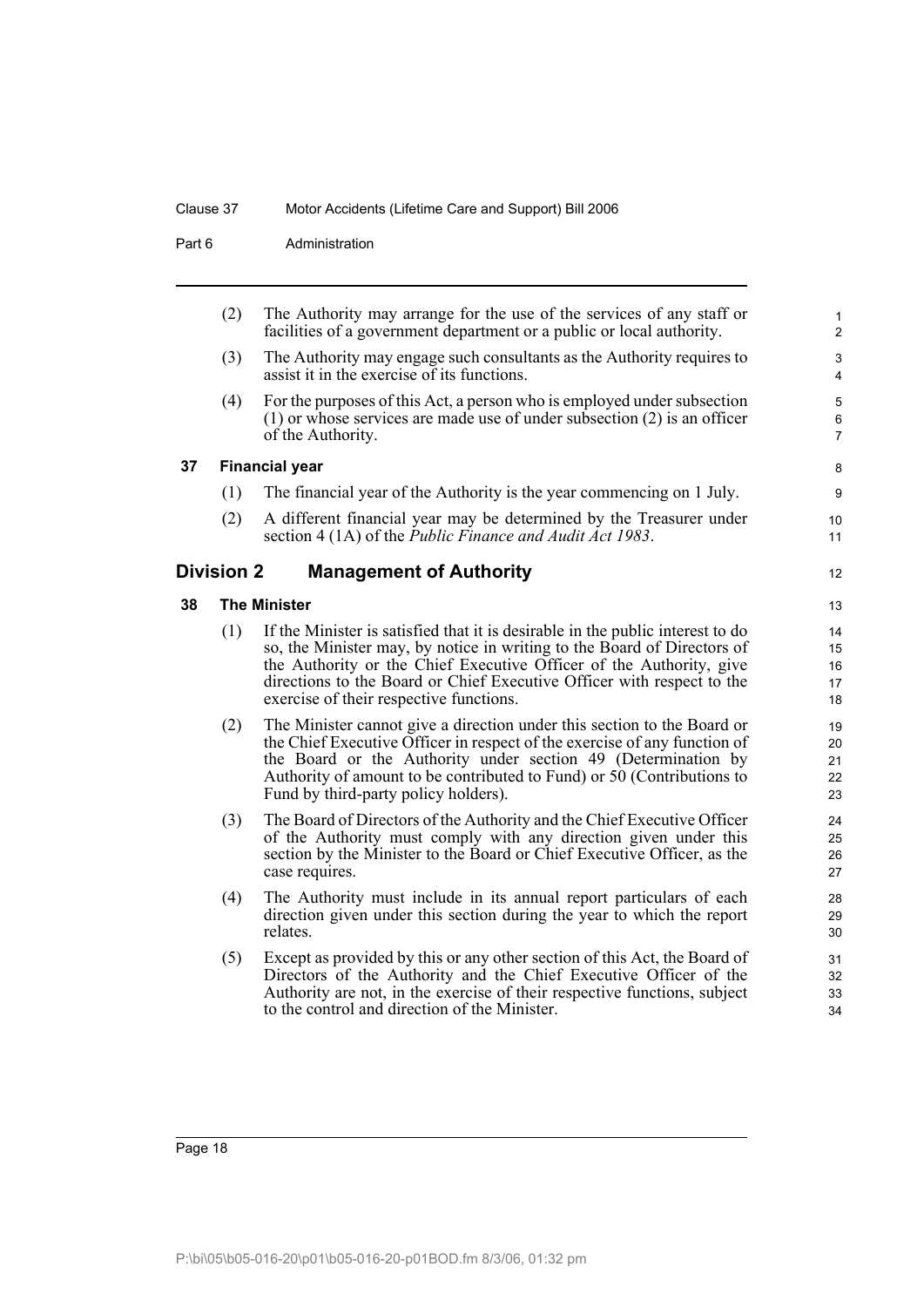<span id="page-30-5"></span><span id="page-30-4"></span><span id="page-30-3"></span><span id="page-30-2"></span><span id="page-30-1"></span><span id="page-30-0"></span>

| 39<br><b>Board of Directors</b><br>(1)<br>The Board of Directors of the Authority has the function of determining<br>the administrative policies of the Authority.<br>(2)<br>In exercising that function, the Board must ensure that, as far as<br>practicable, the activities of the Authority are carried out properly and<br>efficiently. |
|----------------------------------------------------------------------------------------------------------------------------------------------------------------------------------------------------------------------------------------------------------------------------------------------------------------------------------------------|
|                                                                                                                                                                                                                                                                                                                                              |
|                                                                                                                                                                                                                                                                                                                                              |
|                                                                                                                                                                                                                                                                                                                                              |
| <b>Chief Executive Officer</b><br>40                                                                                                                                                                                                                                                                                                         |
| Subject to this Division, the affairs of the Authority are to be managed<br>(1)<br>and controlled by the Chief Executive Officer of the Authority.                                                                                                                                                                                           |
| (2)<br>Any act, matter or thing done in the name of, or on behalf of, the<br>Authority by the Chief Executive Officer of the Authority is taken to<br>have been done by the Authority.                                                                                                                                                       |
| 41<br><b>Delegation of functions</b>                                                                                                                                                                                                                                                                                                         |
| The Authority may delegate to an authorised person any of the functions<br>(1)<br>of the Authority (other than this power of delegation).                                                                                                                                                                                                    |
| A delegate may sub-delegate to an authorised person any function<br>(2)<br>delegated by the Authority if the delegate is authorised in writing to do<br>so by the Authority.                                                                                                                                                                 |
| (3)<br>In this section:                                                                                                                                                                                                                                                                                                                      |
| <i>authorised person</i> means:                                                                                                                                                                                                                                                                                                              |
| an officer of the Authority, or<br>(a)                                                                                                                                                                                                                                                                                                       |
| a person of a class prescribed by the regulations or of a class<br>(b)<br>approved by the Board of Directors of the Authority.                                                                                                                                                                                                               |
| 42<br><b>Seal of Authority</b>                                                                                                                                                                                                                                                                                                               |
| The seal of the Authority is to be kept by the Chief Executive Officer of<br>the Authority and may be affixed to a document only:                                                                                                                                                                                                            |
| in the presence of the Chief Executive Officer or an officer of the<br>(a)<br>Authority authorised for the purpose by the Chief Executive<br>Officer, and                                                                                                                                                                                    |
| with an attestation by the signature of the Chief Executive Officer<br>(b)<br>or that officer of the fact of the affixing of the seal.                                                                                                                                                                                                       |
| <b>Division 3</b><br><b>Functions of Authority</b>                                                                                                                                                                                                                                                                                           |
| <b>Functions of Authority</b><br>43                                                                                                                                                                                                                                                                                                          |
| The Authority has such functions as are conferred or imposed on it by<br>(1)<br>or under this or any other Act.                                                                                                                                                                                                                              |

Motor Accidents (Lifetime Care and Support) Bill 2006 Clause 39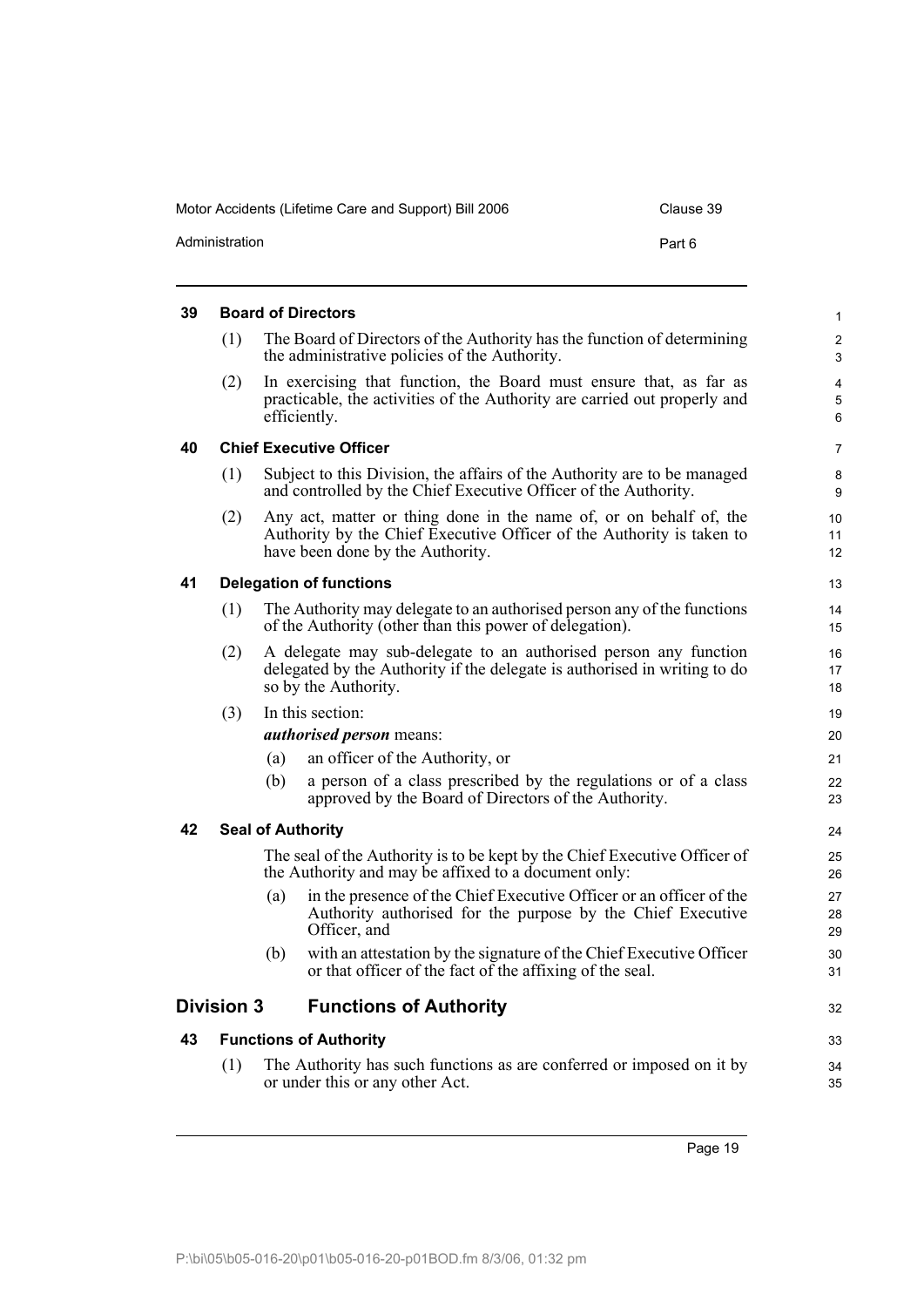Part 6 **Administration** 

<span id="page-31-1"></span><span id="page-31-0"></span>

| The Authority also has the following functions:<br>(2)<br>to monitor the operation of the Scheme under this Act, and in<br>(a)<br>particular to conduct (or arrange for other persons to conduct)<br>research into and to collect statistics in relation to the operation<br>$\overline{\mathbf{4}}$<br>of the Scheme,<br>to advise the Minister as to the administration, efficiency and<br>(b)<br>effectiveness of the Scheme,<br>to publicise and disseminate information concerning the Scheme,<br>(c)<br>(d)<br>to issue and keep under review the LTCS Guidelines under this<br>Act,<br>to provide administrative and other support to the Advisory<br>(e)<br>Council, sufficient to assist the Advisory Council to meet its<br>priorities,<br>(f)<br>to provide advice and make recommendations to the Advisory<br>Council on such matters as the Advisory Council requests or the<br>Authority considers appropriate.<br>(3)<br>The Authority has the following functions in relation to the provision of<br>care, treatment, rehabilitation, long term support and other services for<br>persons who have sustained motor accident injuries:<br>(a)<br>to monitor those services,<br>(b)<br>to provide support and funding for programs that will improve<br>delivery of those services,<br>to provide support and funding for research and education in<br>(c)<br>connection with the delivery of those services.<br>(4)<br>The Authority is not prevented from exercising any function that is the<br>same as or similar to a function being exercised or capable of being<br>exercised by the Advisory Council.<br><b>Division 4</b><br><b>Lifetime Care and Support Advisory Council</b><br><b>Constitution of Advisory Council</b><br>44<br>(1)<br>There is constituted by this Act a corporation with the corporate name<br>of the Lifetime Care and Support Advisory Council of New South<br>Wales.<br>The Advisory Council is subject to the control and direction of the<br>(2)<br>Minister, except in relation to the contents of any advice, report or<br>recommendation given to the Minister or the Authority. |  |  |                     |
|--------------------------------------------------------------------------------------------------------------------------------------------------------------------------------------------------------------------------------------------------------------------------------------------------------------------------------------------------------------------------------------------------------------------------------------------------------------------------------------------------------------------------------------------------------------------------------------------------------------------------------------------------------------------------------------------------------------------------------------------------------------------------------------------------------------------------------------------------------------------------------------------------------------------------------------------------------------------------------------------------------------------------------------------------------------------------------------------------------------------------------------------------------------------------------------------------------------------------------------------------------------------------------------------------------------------------------------------------------------------------------------------------------------------------------------------------------------------------------------------------------------------------------------------------------------------------------------------------------------------------------------------------------------------------------------------------------------------------------------------------------------------------------------------------------------------------------------------------------------------------------------------------------------------------------------------------------------------------------------------------------------------------------------------------------------------------------------------------------------------------------------|--|--|---------------------|
|                                                                                                                                                                                                                                                                                                                                                                                                                                                                                                                                                                                                                                                                                                                                                                                                                                                                                                                                                                                                                                                                                                                                                                                                                                                                                                                                                                                                                                                                                                                                                                                                                                                                                                                                                                                                                                                                                                                                                                                                                                                                                                                                      |  |  | $\mathbf{1}$        |
|                                                                                                                                                                                                                                                                                                                                                                                                                                                                                                                                                                                                                                                                                                                                                                                                                                                                                                                                                                                                                                                                                                                                                                                                                                                                                                                                                                                                                                                                                                                                                                                                                                                                                                                                                                                                                                                                                                                                                                                                                                                                                                                                      |  |  | $\overline{2}$      |
|                                                                                                                                                                                                                                                                                                                                                                                                                                                                                                                                                                                                                                                                                                                                                                                                                                                                                                                                                                                                                                                                                                                                                                                                                                                                                                                                                                                                                                                                                                                                                                                                                                                                                                                                                                                                                                                                                                                                                                                                                                                                                                                                      |  |  | 3                   |
|                                                                                                                                                                                                                                                                                                                                                                                                                                                                                                                                                                                                                                                                                                                                                                                                                                                                                                                                                                                                                                                                                                                                                                                                                                                                                                                                                                                                                                                                                                                                                                                                                                                                                                                                                                                                                                                                                                                                                                                                                                                                                                                                      |  |  | 5                   |
|                                                                                                                                                                                                                                                                                                                                                                                                                                                                                                                                                                                                                                                                                                                                                                                                                                                                                                                                                                                                                                                                                                                                                                                                                                                                                                                                                                                                                                                                                                                                                                                                                                                                                                                                                                                                                                                                                                                                                                                                                                                                                                                                      |  |  | 6<br>$\overline{7}$ |
|                                                                                                                                                                                                                                                                                                                                                                                                                                                                                                                                                                                                                                                                                                                                                                                                                                                                                                                                                                                                                                                                                                                                                                                                                                                                                                                                                                                                                                                                                                                                                                                                                                                                                                                                                                                                                                                                                                                                                                                                                                                                                                                                      |  |  | 8                   |
|                                                                                                                                                                                                                                                                                                                                                                                                                                                                                                                                                                                                                                                                                                                                                                                                                                                                                                                                                                                                                                                                                                                                                                                                                                                                                                                                                                                                                                                                                                                                                                                                                                                                                                                                                                                                                                                                                                                                                                                                                                                                                                                                      |  |  | 9<br>10             |
|                                                                                                                                                                                                                                                                                                                                                                                                                                                                                                                                                                                                                                                                                                                                                                                                                                                                                                                                                                                                                                                                                                                                                                                                                                                                                                                                                                                                                                                                                                                                                                                                                                                                                                                                                                                                                                                                                                                                                                                                                                                                                                                                      |  |  | 11<br>12<br>13      |
|                                                                                                                                                                                                                                                                                                                                                                                                                                                                                                                                                                                                                                                                                                                                                                                                                                                                                                                                                                                                                                                                                                                                                                                                                                                                                                                                                                                                                                                                                                                                                                                                                                                                                                                                                                                                                                                                                                                                                                                                                                                                                                                                      |  |  | 14<br>15<br>16      |
|                                                                                                                                                                                                                                                                                                                                                                                                                                                                                                                                                                                                                                                                                                                                                                                                                                                                                                                                                                                                                                                                                                                                                                                                                                                                                                                                                                                                                                                                                                                                                                                                                                                                                                                                                                                                                                                                                                                                                                                                                                                                                                                                      |  |  | 17                  |
|                                                                                                                                                                                                                                                                                                                                                                                                                                                                                                                                                                                                                                                                                                                                                                                                                                                                                                                                                                                                                                                                                                                                                                                                                                                                                                                                                                                                                                                                                                                                                                                                                                                                                                                                                                                                                                                                                                                                                                                                                                                                                                                                      |  |  | 18<br>19            |
|                                                                                                                                                                                                                                                                                                                                                                                                                                                                                                                                                                                                                                                                                                                                                                                                                                                                                                                                                                                                                                                                                                                                                                                                                                                                                                                                                                                                                                                                                                                                                                                                                                                                                                                                                                                                                                                                                                                                                                                                                                                                                                                                      |  |  | 20                  |
|                                                                                                                                                                                                                                                                                                                                                                                                                                                                                                                                                                                                                                                                                                                                                                                                                                                                                                                                                                                                                                                                                                                                                                                                                                                                                                                                                                                                                                                                                                                                                                                                                                                                                                                                                                                                                                                                                                                                                                                                                                                                                                                                      |  |  | 21<br>22            |
|                                                                                                                                                                                                                                                                                                                                                                                                                                                                                                                                                                                                                                                                                                                                                                                                                                                                                                                                                                                                                                                                                                                                                                                                                                                                                                                                                                                                                                                                                                                                                                                                                                                                                                                                                                                                                                                                                                                                                                                                                                                                                                                                      |  |  | 23<br>24            |
|                                                                                                                                                                                                                                                                                                                                                                                                                                                                                                                                                                                                                                                                                                                                                                                                                                                                                                                                                                                                                                                                                                                                                                                                                                                                                                                                                                                                                                                                                                                                                                                                                                                                                                                                                                                                                                                                                                                                                                                                                                                                                                                                      |  |  | 25<br>26<br>27      |
|                                                                                                                                                                                                                                                                                                                                                                                                                                                                                                                                                                                                                                                                                                                                                                                                                                                                                                                                                                                                                                                                                                                                                                                                                                                                                                                                                                                                                                                                                                                                                                                                                                                                                                                                                                                                                                                                                                                                                                                                                                                                                                                                      |  |  | 28                  |
|                                                                                                                                                                                                                                                                                                                                                                                                                                                                                                                                                                                                                                                                                                                                                                                                                                                                                                                                                                                                                                                                                                                                                                                                                                                                                                                                                                                                                                                                                                                                                                                                                                                                                                                                                                                                                                                                                                                                                                                                                                                                                                                                      |  |  | 29                  |
|                                                                                                                                                                                                                                                                                                                                                                                                                                                                                                                                                                                                                                                                                                                                                                                                                                                                                                                                                                                                                                                                                                                                                                                                                                                                                                                                                                                                                                                                                                                                                                                                                                                                                                                                                                                                                                                                                                                                                                                                                                                                                                                                      |  |  | 30<br>31<br>32      |
|                                                                                                                                                                                                                                                                                                                                                                                                                                                                                                                                                                                                                                                                                                                                                                                                                                                                                                                                                                                                                                                                                                                                                                                                                                                                                                                                                                                                                                                                                                                                                                                                                                                                                                                                                                                                                                                                                                                                                                                                                                                                                                                                      |  |  | 33<br>34<br>35      |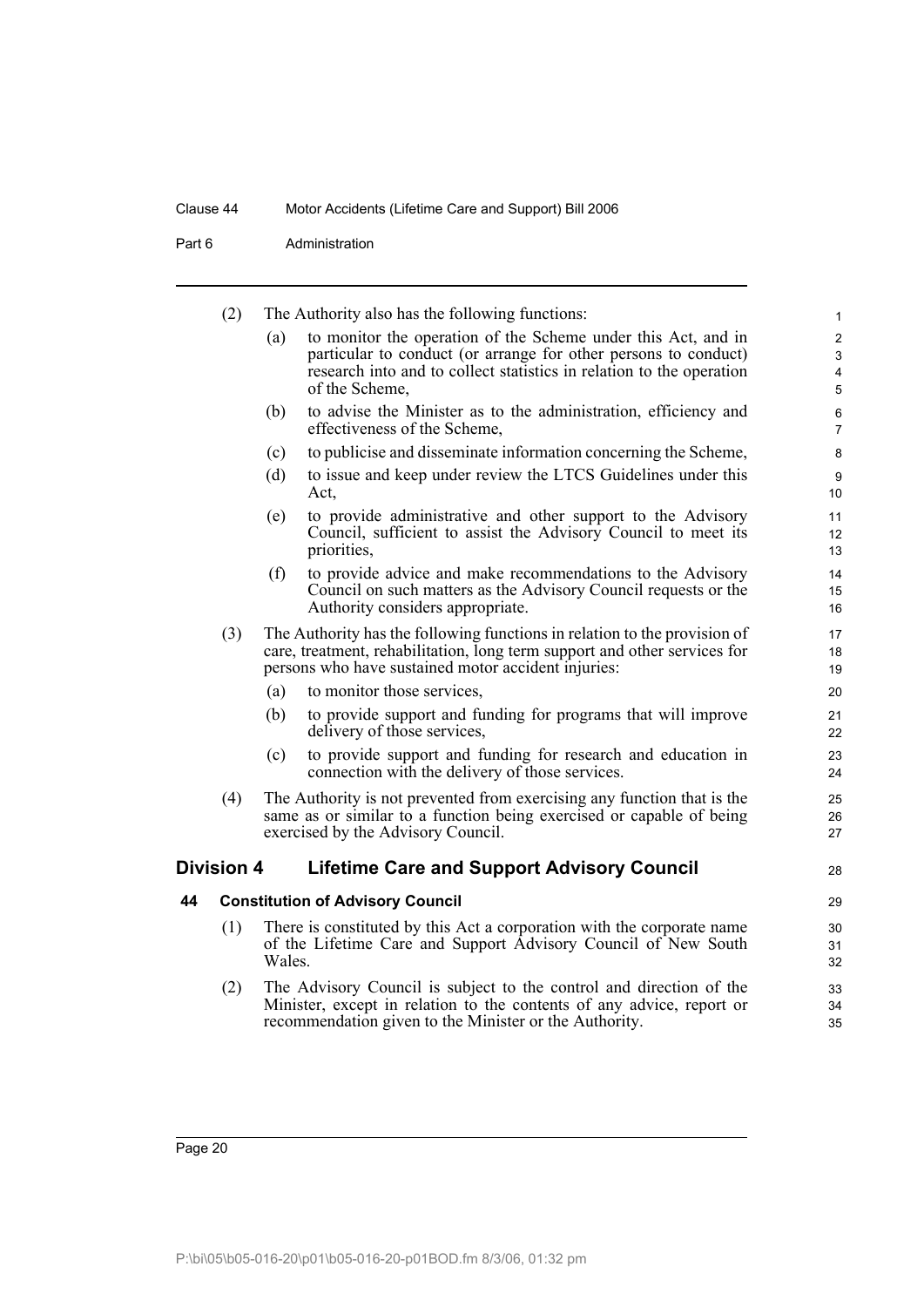Motor Accidents (Lifetime Care and Support) Bill 2006 Clause 45 Administration **Part 6** 

<span id="page-32-1"></span><span id="page-32-0"></span>

| (1) | <b>Membership and procedure of Advisory Council</b><br>The Advisory Council is to consist of the following 8 members:                                                                                                                | 1                                              |
|-----|--------------------------------------------------------------------------------------------------------------------------------------------------------------------------------------------------------------------------------------|------------------------------------------------|
|     |                                                                                                                                                                                                                                      |                                                |
|     |                                                                                                                                                                                                                                      | $\overline{2}$                                 |
|     | 2 health practitioners appointed by the Minister after consultation<br>(a)<br>with the Australian Medical Association (NSW) Limited and<br>such other associations of health practitioners as the Minister<br>considers appropriate, | $\ensuremath{\mathsf{3}}$<br>4<br>5<br>$\,6\,$ |
|     | 2 persons appointed by the Minister after consultation with such<br>(b)<br>organisations concerned with the treatment and care of injured<br>persons as the Minister considers appropriate,                                          | $\overline{7}$<br>8<br>9                       |
|     | 2 persons appointed by the Minister after consultation with such<br>(c)<br>organisations representing the interests of severely injured<br>persons as the Minister considers appropriate,                                            | 10<br>11<br>12                                 |
|     | 1 person of the Minister's own choosing, who is to be the<br>(d)<br>Chairperson of the Advisory Council,                                                                                                                             | 13<br>14                                       |
|     | the Chief Executive Officer of the Authority.<br>(e)                                                                                                                                                                                 | 15                                             |
| (2) | One of the appointed members of the Advisory Council is to be<br>appointed by the Minister as the Deputy Chairperson of the Advisory<br>Council.                                                                                     | 16<br>17<br>18                                 |
| (3) | Schedule 2 has effect with respect to the Advisory Council.                                                                                                                                                                          | 19                                             |
|     |                                                                                                                                                                                                                                      | 20                                             |
| (1) | The functions of the Advisory Council are as follows:                                                                                                                                                                                | 21                                             |
|     | to advise the Minister on any matter relating to the lifetime care<br>(a)<br>and support scheme under this Act that the Advisory Council<br>considers appropriate or that the Minister refers to the Advisory<br>Council for advice, | 22<br>23<br>24<br>25                           |
|     | to advise and make recommendations to the Authority on, and to<br>(b)<br>keep under review, the LTCS Guidelines,                                                                                                                     | 26<br>27                                       |
|     | to monitor the operation of the services provided under this Act,<br>(c)                                                                                                                                                             | 28                                             |
|     | such other functions as are conferred or imposed on it by or under<br>(d)<br>this or any other Act.                                                                                                                                  | 29<br>30                                       |
| (2) | The Advisory Council may seek advice from any appropriate source,<br>and accordingly is not limited to seeking advice from bodies constituted<br>under this Act.                                                                     | 31<br>32<br>33                                 |
| (3) | The Advisory Council is not prevented from exercising any function<br>that is the same as or similar to a function being exercised or capable of<br>being exercised by the Authority.                                                | 34<br>35<br>36                                 |
|     |                                                                                                                                                                                                                                      | <b>Functions of Advisory Council</b>           |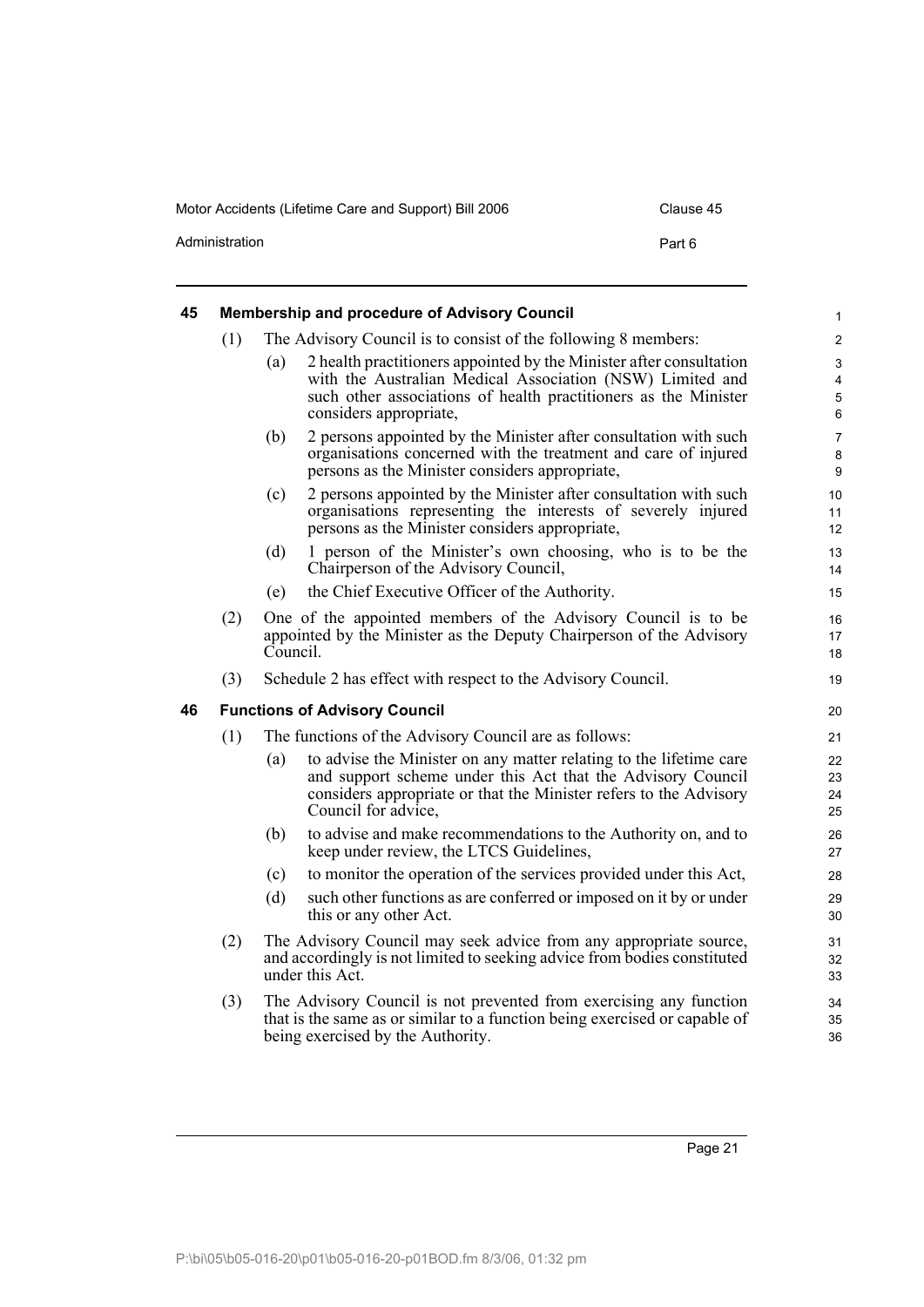Part 7 Funding of the Scheme

<span id="page-33-0"></span>

| Part 7 | <b>Funding of the Scheme</b> |
|--------|------------------------------|
|--------|------------------------------|

## <span id="page-33-2"></span><span id="page-33-1"></span>**47 Definitions**

| 47 |     | <b>Definitions</b> |                                                                                                                                                                                                                                        | $\overline{c}$       |
|----|-----|--------------------|----------------------------------------------------------------------------------------------------------------------------------------------------------------------------------------------------------------------------------------|----------------------|
|    |     |                    | In this Part:                                                                                                                                                                                                                          | 3                    |
|    |     |                    | <i>financial year</i> means a year commencing on 1 July.                                                                                                                                                                               | $\overline{4}$       |
|    |     |                    | <b>licensed insurer</b> has the same meaning as in the Motor Accidents<br>Compensation Act 1999.                                                                                                                                       | 5<br>6               |
|    |     |                    | <b>third-party policy</b> has the same meaning as in the Motor Accidents<br>Compensation Act 1999.                                                                                                                                     | $\overline{7}$<br>8  |
| 48 |     |                    | <b>Lifetime Care and Support Authority Fund</b>                                                                                                                                                                                        | 9                    |
|    | (1) |                    | There is established a fund, to be known as the Lifetime Care and<br>Support Authority Fund, belonging to and vested in the Authority.                                                                                                 | 10<br>11             |
|    | (2) |                    | The following is to be paid into the Fund:                                                                                                                                                                                             | 12                   |
|    |     | (a)                | Fund levies paid under this Part in connection with the issue of<br>third-party policies,                                                                                                                                              | 13<br>14             |
|    |     | (b)                | the interest from time to time accruing from the investment of the<br>Fund.                                                                                                                                                            | 15<br>16             |
|    |     | (c)                | money required to be paid into the Fund by or under this or any<br>other Act.                                                                                                                                                          | 17<br>18             |
|    |     | (d)                | all other money received by the Authority and not otherwise<br>appropriated.                                                                                                                                                           | 19<br>20             |
|    | (3) |                    | The following is to be paid from the Fund:                                                                                                                                                                                             | 21                   |
|    |     | (a)                | all payments required to be made by the Authority under Part 2<br>(Care and support for Scheme participants),                                                                                                                          | 22<br>23             |
|    |     | (b)                | the remuneration, allowances, office accommodation and other<br>associated costs of the Chief Executive Officer of the Authority,<br>the part-time directors of the Board of Directors of the Authority<br>and staff of the Authority, | 24<br>25<br>26<br>27 |
|    |     | (c)                | the remuneration, allowances and other associated costs of<br>members of the Advisory Council,                                                                                                                                         | 28<br>29             |
|    |     | (d)                | all payments required to meet expenditure incurred in relation to<br>the functions of the Authority or the Advisory Council, where<br>money is not otherwise provided for that purpose,                                                | 30<br>31<br>32       |
|    |     | (e)                | all other money required by or under this or any other Act to be<br>paid from the Fund.                                                                                                                                                | 33<br>34             |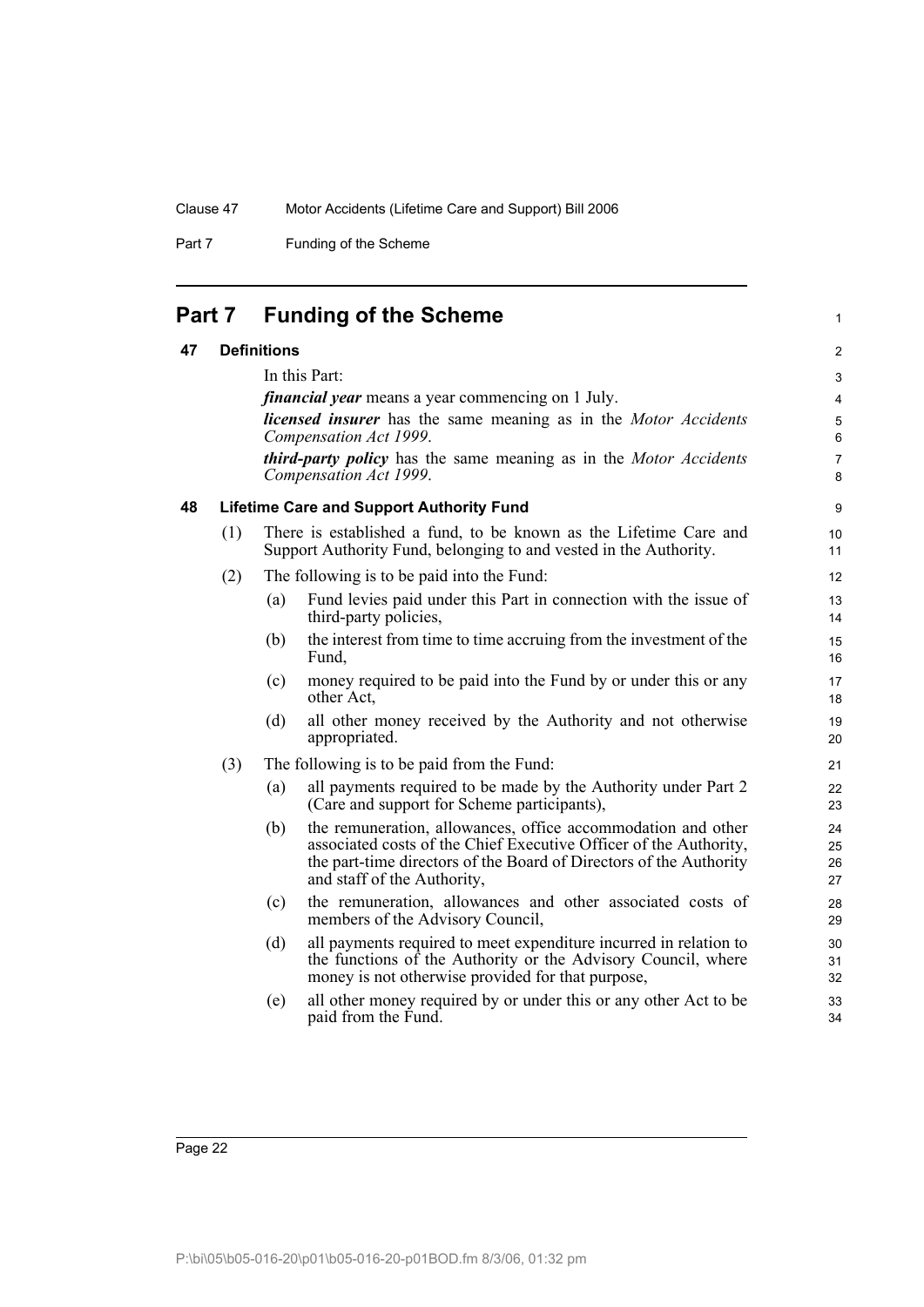Motor Accidents (Lifetime Care and Support) Bill 2006 Clause 49

Funding of the Scheme **Part 7** 

<span id="page-34-0"></span>

|    | (4) |     | The Authority may invest money in the Fund that is not immediately<br>required for the purposes of the Fund:                                                                                                                                                                                                                                                | 1<br>$\overline{2}$                |
|----|-----|-----|-------------------------------------------------------------------------------------------------------------------------------------------------------------------------------------------------------------------------------------------------------------------------------------------------------------------------------------------------------------|------------------------------------|
|    |     | (a) | in such manner as may be authorised by the <i>Public Authorities</i><br>(Financial Arrangements) Act 1987, or                                                                                                                                                                                                                                               | $\ensuremath{\mathsf{3}}$<br>4     |
|    |     | (b) | if that Act does not confer power on the Authority to invest<br>money in the Fund—in any other manner approved by the<br>Minister with the concurrence of the Treasurer.                                                                                                                                                                                    | $\mathbf 5$<br>6<br>$\overline{7}$ |
| 49 |     |     | Determination by Authority of amount to be contributed to Fund                                                                                                                                                                                                                                                                                              | 8                                  |
|    | (1) |     | The Authority is to determine, before the beginning of each relevant<br>period, the amount required to be contributed to the Fund:                                                                                                                                                                                                                          | 9<br>10                            |
|    |     | (a) | to fully fund the present and likely future liabilities of the<br>Authority under Part 2 (Care and support for Scheme<br>participants) in respect of persons who become participants in the<br>Scheme in respect of motor accident injuries suffered during that<br>period, and                                                                             | 11<br>12<br>13<br>14<br>15         |
|    |     | (b) | to meet the payments required to be made from the Fund (other<br>than payments under Part 2) during that period, and                                                                                                                                                                                                                                        | 16<br>17                           |
|    |     | (c) | to make provision for such other matters as the Authority should,<br>in all the circumstances, prudently make provision for in<br>connection with liabilities under Part 2.                                                                                                                                                                                 | 18<br>19<br>20                     |
|    | (2) |     | The amount required to fully fund a liability of the Authority under<br>Part 2 is an amount that is sufficient to provide a sum of money that<br>together with anticipated investment income is equal to the best<br>estimate of the cost of meeting the liability (in inflated dollars) as and<br>when the liability falls due.                            | 21<br>22<br>23<br>24<br>25         |
|    | (3) |     | The Authority's determination in respect of a relevant period is to be<br>made in accordance with the report of an independent actuary engaged<br>by the Authority on the recommendation of the Board to report to the<br>Authority on the amount required to be contributed to the Fund as<br>referred to in subsection $(1)$ .                            | 26<br>27<br>28<br>29<br>30         |
|    | (4) |     | A relevant period is a financial year or such other period as the<br>Authority determines from time to time to be a relevant period for the<br>purposes of this section. Relevant periods can be determined so as to<br>overlap but there must be no gap between successive relevant periods<br>and each relevant period must not be longer than 12 months. | 31<br>32<br>33<br>34<br>35         |
|    | (5) |     | The amount determined by the Authority under this section for a<br>relevant period is the <i>required Fund contribution</i> for that period.                                                                                                                                                                                                                | 36<br>37                           |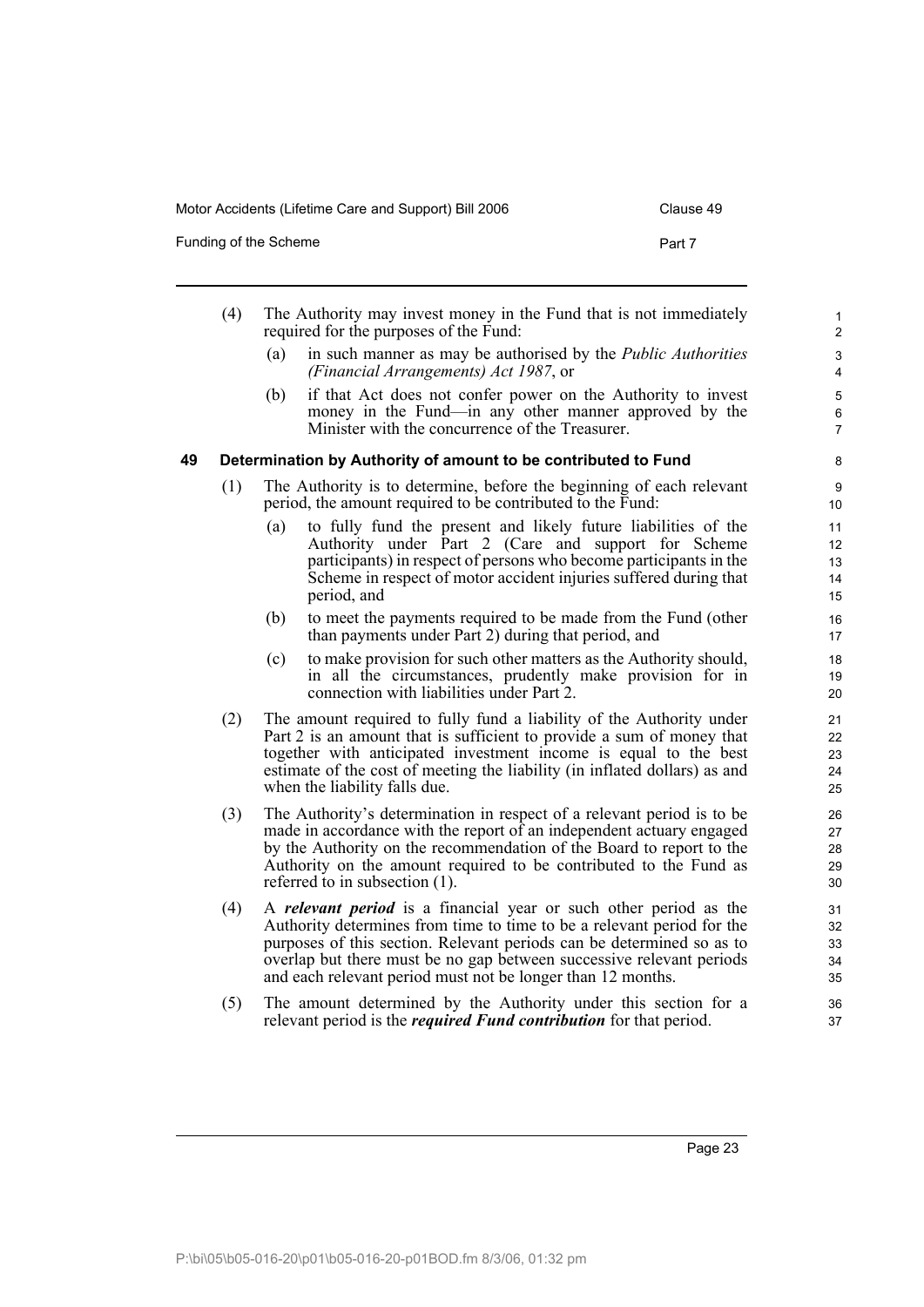Part 7 Funding of the Scheme

#### <span id="page-35-0"></span>**50 Contributions to Fund by third-party policy holders**

(1) The required Fund contribution for a relevant period is to be made by the payment to the Authority of a levy (the *Fund levy*) by persons to whom third-party policies are issued during the relevant period.

- (2) The Fund levy is to be an amount determined by the Authority and is to be an amount that will result in the required Fund contribution for the relevant period being contributed to the Fund.
- (3) The Fund levy can be determined as a fixed amount or as a percentage of the premium payable for a third-party policy, or as a combination of a fixed amount and percentage of premium.
- (4) A Fund levy can be determined to differ according to any classification or other criteria for the determination of third-party policy premiums as provided for by the MAA Premiums Determination Guidelines (under Part 2.3 of the *Motor Accidents Compensation Act 1999*).
- (5) The Authority is to notify each licensed insurer of the Fund levy determined for a relevant period.

#### <span id="page-35-1"></span>**51 Payment and collection of Fund levy**

- (1) The Fund levy for a relevant period is payable to the Authority by each person to whom a third-party policy is issued during the relevant period and is to be collected, in conjunction with the payment of the premium for the policy, on behalf of the Authority by the insurer who issues the policy.
- (2) A licensed insurer is not to issue a third-party policy to a person unless the Fund levy payable by the person has been paid. Section 14 (Cancellation of third-party policies) of the *Motor Accidents Compensation Act 1999* applies in respect of the Fund levy payable in connection with the issue of a third-party policy in the same way as it applies in respect of the premium payable for the policy.
- (3) Fund levies collected by a licensed insurer are to be paid to the Authority at the times and in accordance with such arrangements as the Authority may notify to the insurer from time to time.
- (4) If a payment required to be made by a licensed insurer has not been paid as and when required under those arrangements:
	- (a) the insurer is guilty of an offence and liable to a penalty not exceeding 100 penalty units, and
	- (b) the amount of the required payment together with interest calculated at the rate of 15% per annum compounded quarterly (or, where another rate is prescribed by the regulations, that other rate) may be recovered from the insurer as a debt due to the Authority.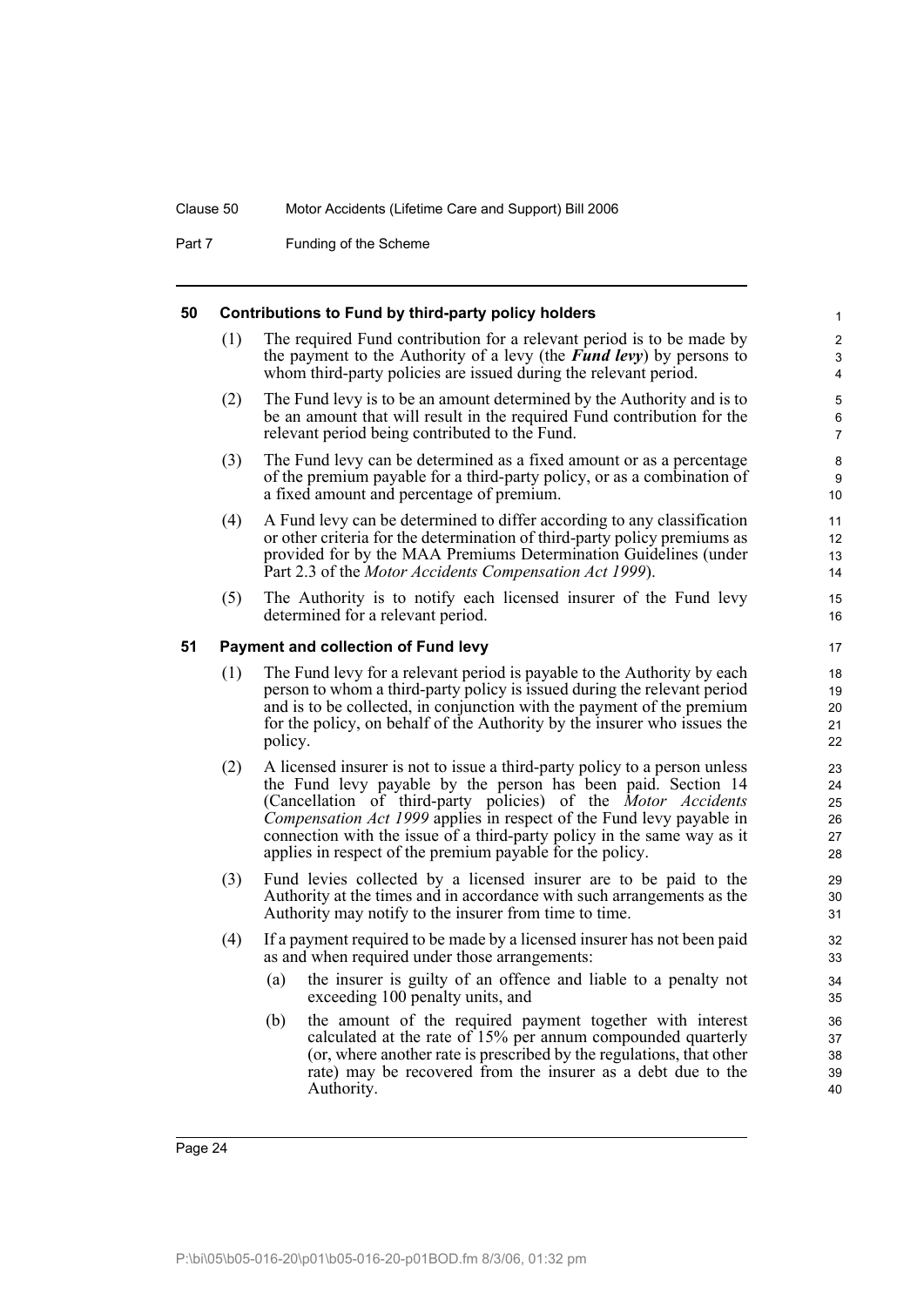Motor Accidents (Lifetime Care and Support) Bill 2006 Clause 52

<span id="page-36-1"></span><span id="page-36-0"></span>

|    | (5) | A certificate purporting to be signed by the Chief Executive Officer of<br>the Authority as to the amount of a payment required to be made under<br>this section by a licensed insurer specified in the certificate and the due<br>date for payment is admissible in proceedings under this section and is<br>evidence of the matters specified in the certificate. | 1<br>$\overline{c}$<br>3<br>4<br>5 |
|----|-----|---------------------------------------------------------------------------------------------------------------------------------------------------------------------------------------------------------------------------------------------------------------------------------------------------------------------------------------------------------------------|------------------------------------|
|    | (6) | The obligation of a licensed insurer to make a payment under this<br>section in respect of any period during which the person was a licensed<br>insurer does not cease merely because the person subsequently ceases<br>to be a licensed insurer.                                                                                                                   | 6<br>$\overline{7}$<br>8<br>9      |
| 52 |     | Records relating to collection of Fund levies                                                                                                                                                                                                                                                                                                                       | 10 <sup>1</sup>                    |
|    | (1) | A licensed insurer must keep such accounting and other records in<br>relation to Fund levies collected by the insurer under this Part:                                                                                                                                                                                                                              | 11<br>12 <sup>°</sup>              |
|    |     | as may be prescribed by the regulations, and<br>(a)                                                                                                                                                                                                                                                                                                                 | 13                                 |
|    |     | subject to the regulations, as may be directed by the Authority by<br>(b)<br>notice served on the insurer.                                                                                                                                                                                                                                                          | 14<br>15                           |
|    | (2) | The regulations may prescribe the manner in which collection of Fund<br>levies is to be accounted for in any such records.                                                                                                                                                                                                                                          | 16<br>17                           |
|    | (3) | A licensed insurer must lodge with the Authority returns in relation to<br>Fund levies collected by the insurer under this Part in such form,<br>containing such particulars and accompanied by such documents:                                                                                                                                                     | 18<br>19<br>20                     |
|    |     | as may be prescribed by the regulations, and<br>(a)                                                                                                                                                                                                                                                                                                                 | 21                                 |
|    |     | subject to the regulations, as may be directed by the Authority by<br>(b)<br>notice served on the insurer.                                                                                                                                                                                                                                                          | 22<br>23                           |
|    | (4) | Returns must be lodged at such other times as may be prescribed by the<br>regulations or, subject to the regulations, at such times as the Authority,<br>by notice served on the insurer, directs.                                                                                                                                                                  | 24<br>25<br>26                     |
|    | (5) | The Authority may require returns, and documents accompanying<br>returns, to be certified by an auditor or by an actuary.                                                                                                                                                                                                                                           | 27<br>28                           |
|    | (6) | A licensed insurer who contravenes any requirement imposed on the<br>insurer by or under this section is guilty of an offence.<br>Maximum penalty: 100 penalty units.                                                                                                                                                                                               | 29<br>30<br>31                     |
|    | (7) | The Authority may make publicly available a copy of any return, and<br>any documents accompanying a return, under this section.                                                                                                                                                                                                                                     | 32<br>33                           |
| 53 |     | <b>Audit of Fund levy records</b>                                                                                                                                                                                                                                                                                                                                   | 34                                 |
|    | (1) | The Authority may appoint an appropriately qualified person to audit or<br>inspect, and report to the Authority on, the accounting and other records<br>of a licensed insurer relating to Fund levies collected by the insurer<br>under this Part.                                                                                                                  | 35<br>36<br>37<br>38               |
|    |     |                                                                                                                                                                                                                                                                                                                                                                     |                                    |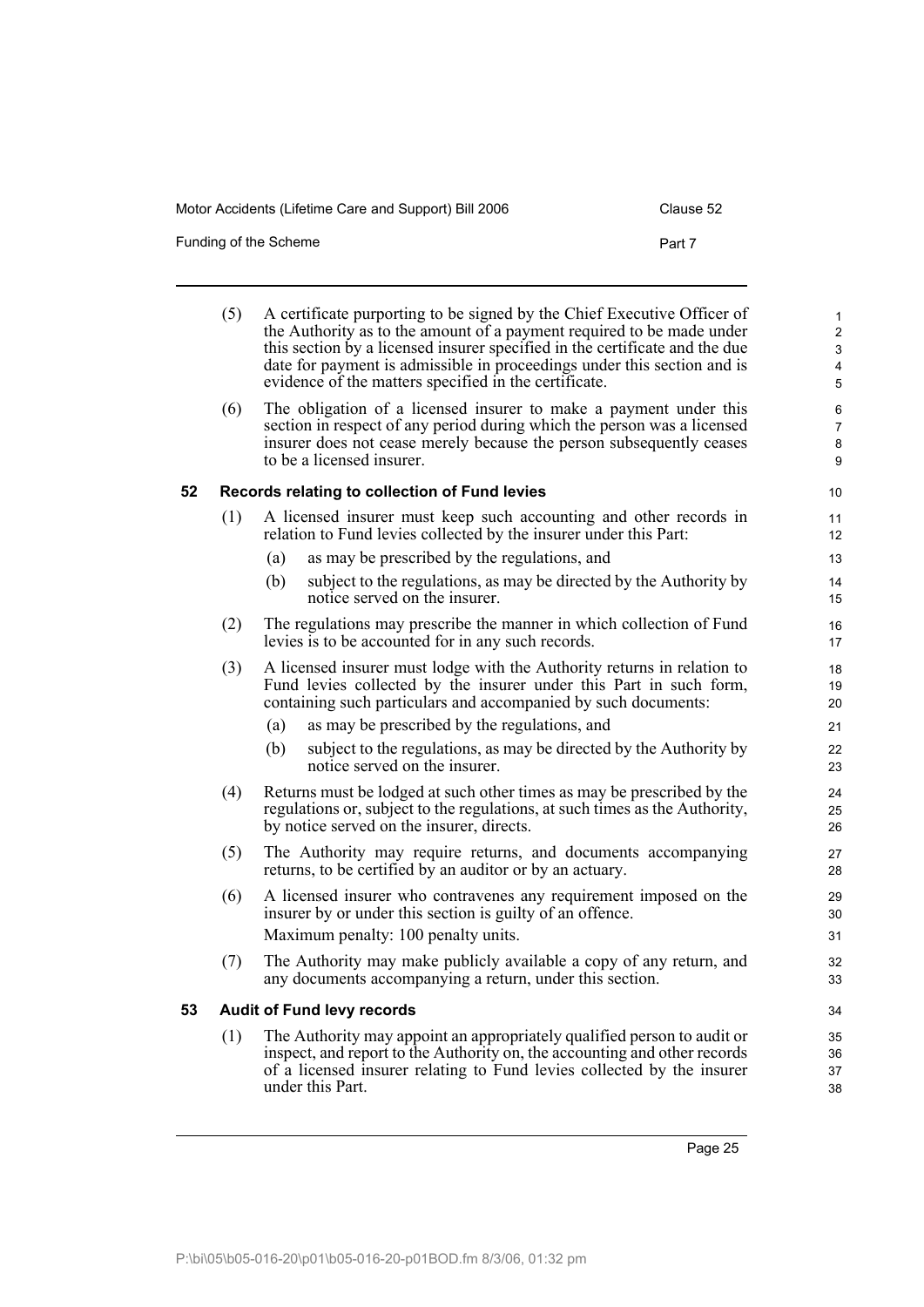Part 7 Funding of the Scheme

<span id="page-37-0"></span>

|    | (2) |            | A person so appointed is, for the purpose of exercising any functions<br>under this section, entitled to inspect relevant accounting and other<br>records of the licensed insurer.                                                                                                                      | $\mathbf{1}$<br>$\boldsymbol{2}$<br>3 |
|----|-----|------------|---------------------------------------------------------------------------------------------------------------------------------------------------------------------------------------------------------------------------------------------------------------------------------------------------------|---------------------------------------|
|    | (3) |            | A licensed insurer must provide all reasonable assistance to enable the<br>exercise of those functions.                                                                                                                                                                                                 | 4<br>5                                |
|    | (4) |            | A person must not wilfully obstruct or delay a person exercising a<br>function under this section.                                                                                                                                                                                                      | 6<br>$\overline{7}$                   |
|    | (5) | functions. | A person exercising functions under this section has qualified privilege<br>in proceedings for defamation in respect of any statement that the<br>person makes orally or in writing in the course of the exercise of those                                                                              | 8<br>9<br>10<br>11                    |
|    | (6) |            | A licensed insurer or another person who contravenes any requirement<br>imposed on the insurer or other person by or under this section is guilty<br>of an offence.                                                                                                                                     | 12<br>13<br>14                        |
|    |     |            | Maximum penalty: 100 penalty units.                                                                                                                                                                                                                                                                     | 15                                    |
| 54 |     |            | Recovery of lifetime care and support payments—uninsured and<br>interstate vehicles                                                                                                                                                                                                                     | 16<br>17                              |
|    | (1) |            | The Authority is entitled to recover from the appropriate person as a<br>debt due to the Authority the present value of its treatment and care<br>liabilities in respect of the motor accident injury of a participant in the<br>Scheme if:                                                             | 18<br>19<br>20<br>21                  |
|    |     | (a)        | the injury was caused by the fault of the owner or driver of a<br>motor vehicle in the use or operation of the vehicle, and                                                                                                                                                                             | 22<br>23                              |
|    |     | (b)        | at the time of the motor accident there was no third-party policy<br>in force in relation to the motor vehicle concerned.                                                                                                                                                                               | 24<br>25                              |
|    | (2) |            | If the participant suffered the motor accident injury as a result partly of<br>the participant's contributory negligence, the amount that the Authority<br>is entitled to recover under this section is to be reduced in proportion to<br>the participant's share in the responsibility for the injury. | 26<br>27<br>28<br>29                  |
|    | (3) |            | The present value of the Authority's treatment and care liabilities in<br>respect of a motor accident injury is the sum of the following amounts:                                                                                                                                                       | 30<br>31                              |
|    |     | (a)        | amounts already paid by the Authority under Part 2 in respect of<br>the treatment and care needs associated with the motor accident<br>injury,                                                                                                                                                          | 32<br>33<br>34                        |
|    |     | (b)        | the present value of the amounts that the Authority estimates will<br>become payable by the Authority in the future under Part 2 in<br>respect of the treatment and care needs associated with the motor<br>accident injury.                                                                            | 35<br>36<br>37<br>38                  |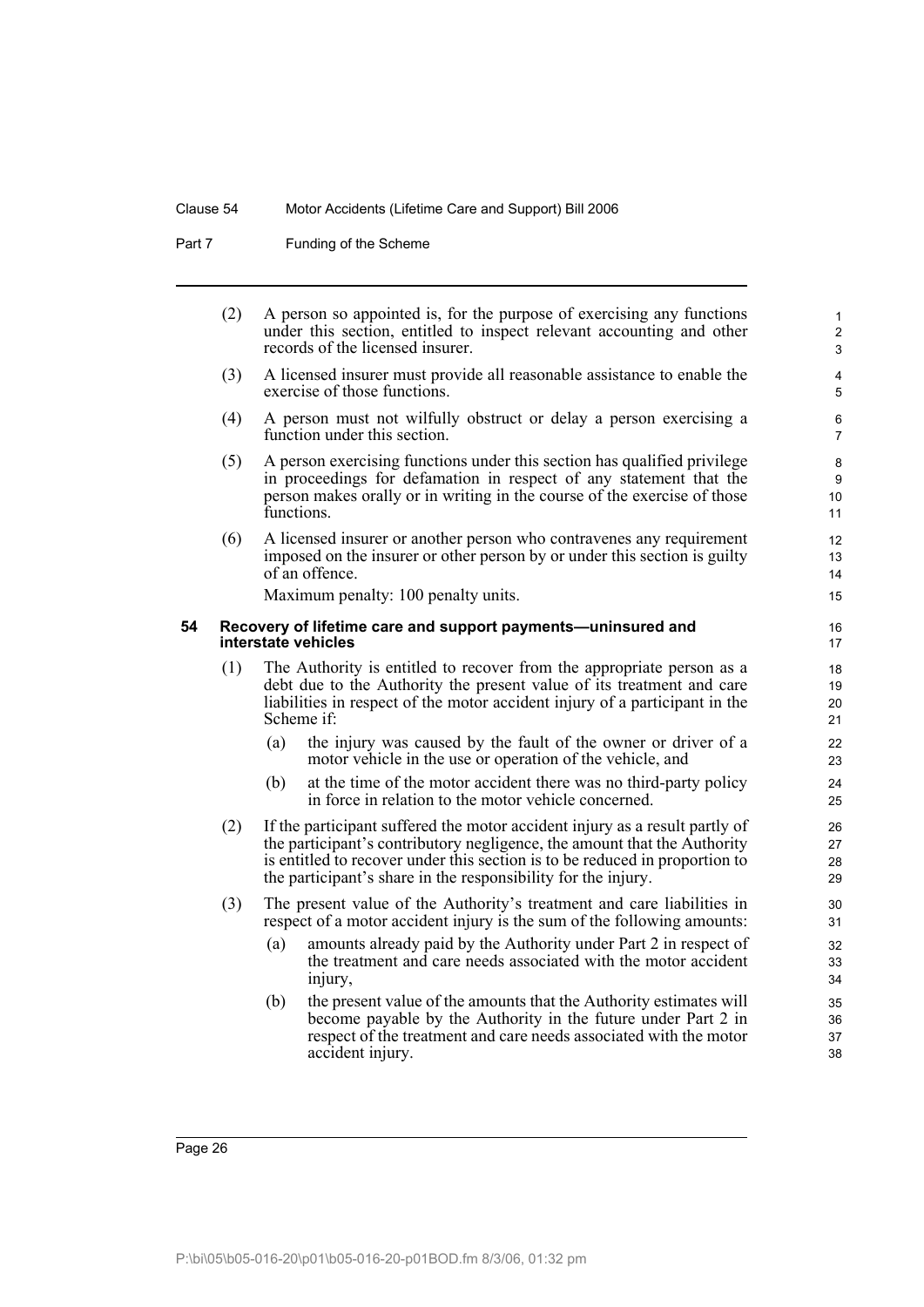| (4) | The <i>appropriate person</i> from whom the Authority may recover is:                                                                                                                                                                                                                                                                                                                                                                                                                                                                                                                                                        | 1                                                              |  |  |
|-----|------------------------------------------------------------------------------------------------------------------------------------------------------------------------------------------------------------------------------------------------------------------------------------------------------------------------------------------------------------------------------------------------------------------------------------------------------------------------------------------------------------------------------------------------------------------------------------------------------------------------------|----------------------------------------------------------------|--|--|
|     | unless paragraph (b) applies—the person who at the time of the<br>(a)<br>motor accident was the owner of the motor vehicle or, if at that<br>time some other person was driving the motor vehicle, the owner<br>and the driver jointly or either of them severally, or                                                                                                                                                                                                                                                                                                                                                       | $\overline{c}$<br>$\mathbf{3}$<br>$\overline{\mathbf{4}}$<br>5 |  |  |
|     | if the motor vehicle was at the time of the motor accident subject<br>(b)<br>to coverage under a policy of compulsory third-party personal<br>injury insurance or a compulsory motor vehicle accident<br>compensation scheme under the law of a place other than New<br>South Wales or under a law of the Commonwealth—the insurer<br>under that policy or the person liable under that scheme.                                                                                                                                                                                                                              | 6<br>$\overline{7}$<br>8<br>$\boldsymbol{9}$<br>10<br>11       |  |  |
| (5) | The Authority is entitled to recover under this section in respect of a<br>motor accident injury of a participant in the Scheme only if the injury is<br>an injury to which Chapter 3 of the Motor Accidents Compensation<br><i>Act 1999</i> applies (as provided by section 3B of that Act).                                                                                                                                                                                                                                                                                                                                |                                                                |  |  |
| (6) | It is a sufficient defence in any proceedings to recover under this section<br>against the owner (whether severally or jointly with the driver) of a<br>motor vehicle if the owner establishes to the satisfaction of the court<br>that, at the time of the occurrence, some other person was driving the<br>motor vehicle without the owner's authority.                                                                                                                                                                                                                                                                    |                                                                |  |  |
| (7) | It is a sufficient defence in any proceedings to recover under this section<br>against the driver of a motor vehicle (whether severally or jointly with<br>the owner) if the driver establishes to the satisfaction of the court that,<br>at the time of the occurrence, the driver was driving the motor vehicle<br>with the authority of the owner (or had reasonable grounds for believing<br>and did in fact believe that the driver had such authority) and that the<br>driver had reasonable grounds for believing and did in fact believe that<br>a third-party policy was in force in relation to the motor vehicle. | 21<br>22<br>23<br>24<br>25<br>26<br>27<br>28                   |  |  |
| (8) | The Authority is not entitled to recover under this section from the<br>owner or driver of a motor vehicle that, at the relevant time, was not<br>required to be registered or was exempt from registration or, if required<br>to be registered, was not required to be insured under the Motor<br><b>Accidents Compensation Act 1999.</b>                                                                                                                                                                                                                                                                                   | 29<br>30<br>31<br>32<br>33                                     |  |  |
| (9) | The certificate of the Authority as to the present value of the Authority's<br>treatment and care liabilities in respect of a motor accident injury is<br>evidence of the matters certified for the purposes of any proceedings in<br>connection with this section.                                                                                                                                                                                                                                                                                                                                                          | 34<br>35<br>36<br>37                                           |  |  |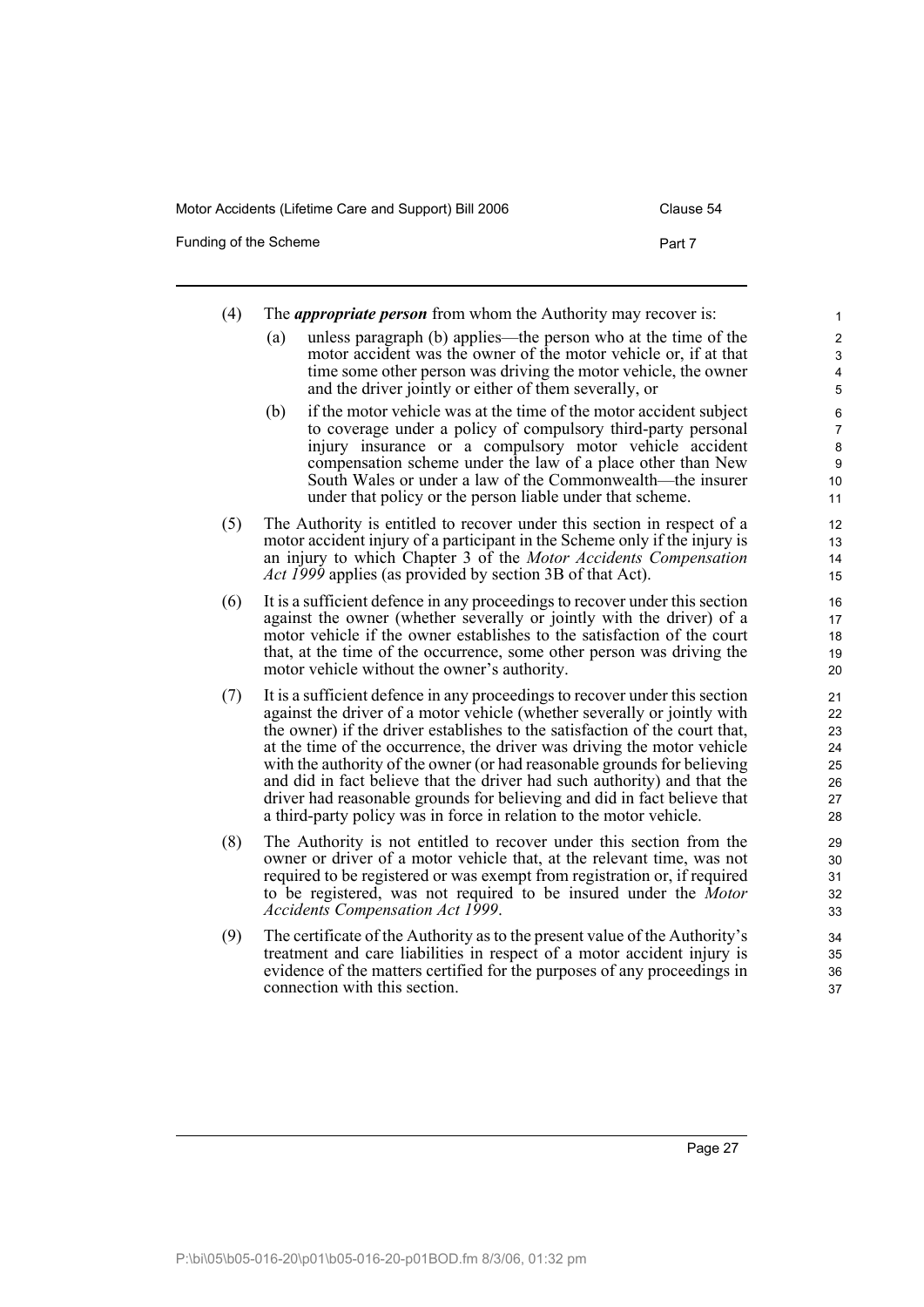Part 7 Funding of the Scheme

#### <span id="page-39-0"></span>**55 Unearned premiums surplus resulting from introduction of the Scheme**

(1) MAA Premiums Determination Guidelines under Part 2.3 of the *Motor Accidents Compensation Act 1999* are to ensure that any unearned premiums surplus (*LTCS premiums surplus*) of insurers that results from or in connection with the operation of this Act is taken into account for the purpose of subsidising the premiums payable for policies of insurance under that Act issued within 12 months after the surplus accrues.

(2) The MAA Premiums Determination Guidelines may make provision for or with respect to identifying LTCS premiums surplus and determining how insurers are to apply that surplus.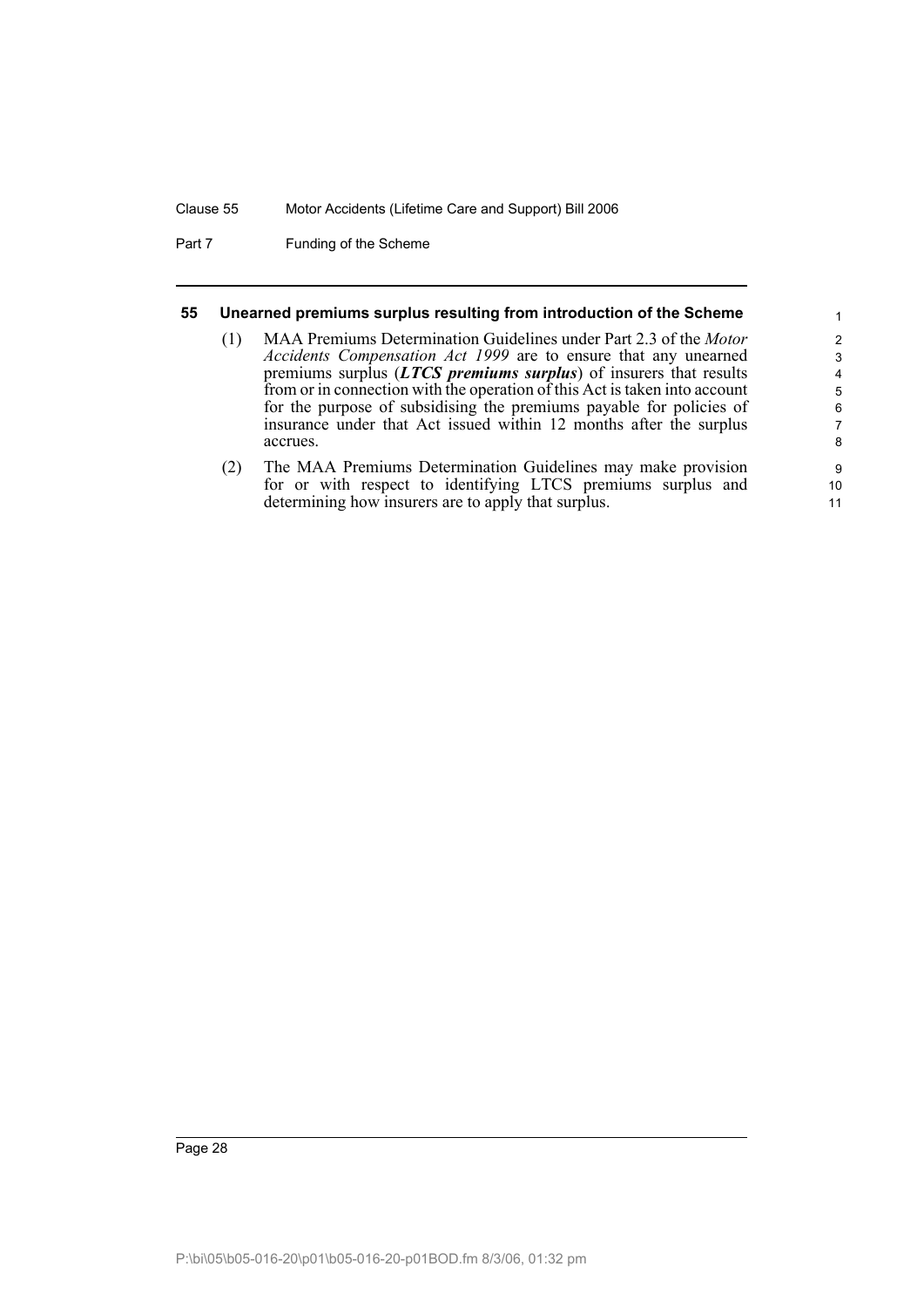Motor Accidents (Lifetime Care and Support) Bill 2006 Clause 56

Miscellaneous **Part 8** 

<span id="page-40-5"></span><span id="page-40-4"></span><span id="page-40-3"></span><span id="page-40-2"></span><span id="page-40-1"></span><span id="page-40-0"></span>

| Part 8 |     | <b>Miscellaneous</b>                                                                                                                                                                                                                                                       | 1                    |
|--------|-----|----------------------------------------------------------------------------------------------------------------------------------------------------------------------------------------------------------------------------------------------------------------------------|----------------------|
| 56     |     | No contracting out of Act                                                                                                                                                                                                                                                  | 2                    |
|        |     | This Act applies despite any contract to the contrary.                                                                                                                                                                                                                     | 3                    |
| 57     |     | <b>Act to bind Crown</b>                                                                                                                                                                                                                                                   | 4                    |
|        |     | This Act binds the Crown, not only in right of New South Wales but<br>also, so far as the legislative power of Parliament permits, the Crown in<br>all its other capacities.                                                                                               | 5<br>6<br>7          |
| 58     |     | <b>LTCS Guidelines</b>                                                                                                                                                                                                                                                     | 8                    |
|        | (1) | The Authority may issue guidelines $(LTCS)$ Guidelines) for or with<br>respect to any matter that by this Act is required or permitted to be the<br>subject of those guidelines.                                                                                           | 9<br>10<br>11        |
|        | (2) | The Authority may amend, revoke or replace LTCS Guidelines.                                                                                                                                                                                                                | 12                   |
|        | (3) | LTCS Guidelines may adopt the provisions of other publications,<br>whether with or without modification or addition and whether in force<br>at a particular time or from time to time.                                                                                     | 13<br>14<br>15       |
|        | (4) | LTCS Guidelines (including any amendment, revocation<br><sub>or</sub><br>replacement) are to be published in the Gazette and take effect on the<br>day of that publication or, if a later day is specified in the guidelines for<br>that purpose, on the day so specified. | 16<br>17<br>18<br>19 |
|        | (5) | Sections 40 (Notice of statutory rules to be tabled) and 41<br>(Disallowance of statutory rules) of the <i>Interpretation Act 1987</i> apply to<br>a guideline under this section in the same way as those sections apply to<br>a statutory rule.                          | 20<br>21<br>22<br>23 |
| 59     |     | <b>Service of documents on Authority or Advisory Council</b>                                                                                                                                                                                                               | 24                   |
|        | (1) | A document may be served on the Authority or the Advisory Council by<br>leaving it at, or by sending it by post addressed to, the Authority's office<br>or, if it has more than one office, any of its offices.                                                            | 25<br>26<br>27       |
|        | (2) | Nothing in this section affects the operation of any provision of a law or<br>of the rules of a court authorising a document to be served on the<br>Authority or the Advisory Council in any other manner.                                                                 | 28<br>29<br>30       |
| 60     |     | <b>Personal liability</b>                                                                                                                                                                                                                                                  | 31                   |
|        | (1) | In this section:                                                                                                                                                                                                                                                           | 32                   |
|        |     | <b>body</b> means the Authority, the Board of Directors of the Authority or the<br>Advisory Council.                                                                                                                                                                       | 33<br>34             |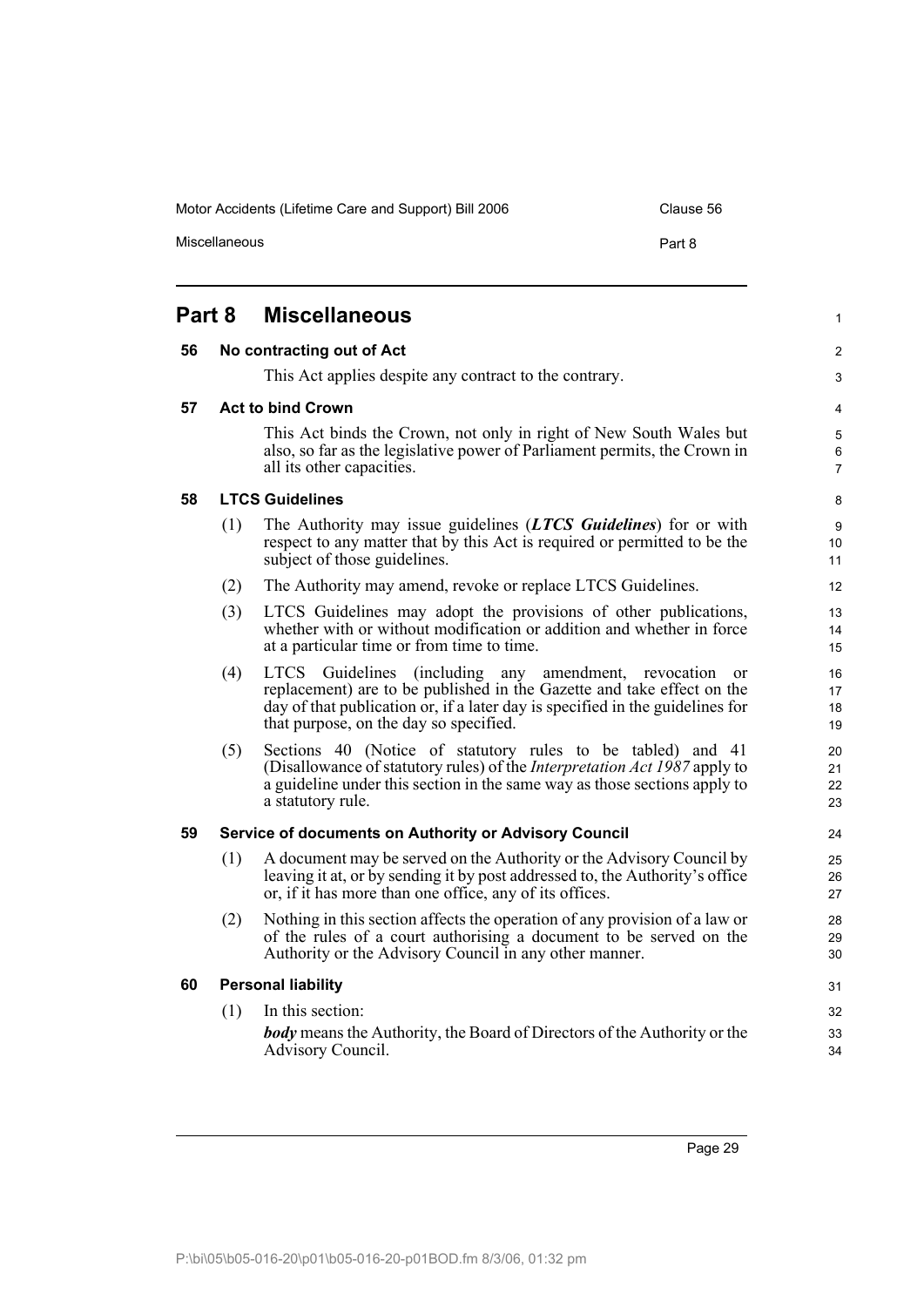Part 8 Miscellaneous

| (2) | A matter or thing done by a body, by a member of a body or by a person    |
|-----|---------------------------------------------------------------------------|
|     | acting under the direction of a body does not, if the matter or thing was |
|     | done in good faith for the purposes of executing this or any other Act,   |
|     | subject a member of a body or a person so acting personally to any        |
|     | action, liability, claim or demand.                                       |

22  $23$ 24

#### <span id="page-41-0"></span>**61 Protection of assessors**

- (1) A matter or thing done or omitted to be done by an assessor under Part 3 or 4 in the exercise of the assessor's functions does not, if the matter or thing was done or omitted in good faith, subject the assessor personally to any action, liability, claim or demand.
- (2) An assessor under Part 3 or 4 is, in any legal proceedings, competent but not compellable to give evidence or produce documents in respect of any matter in which he or she was involved in the course of the exercise of his or her functions as an assessor.
- (3) Any liability that would attach to a person were it not for the operation of subsection (1) attaches instead to the Crown.

#### <span id="page-41-1"></span>**62 Regulations**

The Governor may make regulations, not inconsistent with this Act, for or with respect to any matter that by this Act is required or permitted to be prescribed or that is necessary or convenient to be prescribed for carrying out or giving effect to this Act.

#### <span id="page-41-2"></span>**63 Nature of proceedings for offences**

Proceedings for an offence under this Act or the regulations may be dealt with summarily before a Local Court.

#### <span id="page-41-3"></span>**64 Consequential amendments of Motor Accidents Compensation Act 1999 No 41**

The *Motor Accidents Compensation Act 1999* is amended as set out in Schedule 3.

#### <span id="page-41-4"></span>**65 Review of Act**

- (1) The Minister is to review this Act to determine whether the policy objectives of the Act remain valid and whether the terms of the Act remain appropriate for securing those objectives.
- (2) The review is to be undertaken as soon as possible after the period of 5 years from the date of assent to this Act.
- (3) A report on the outcome of the review is to be tabled in each House of Parliament within 12 months after the end of the period of 5 years.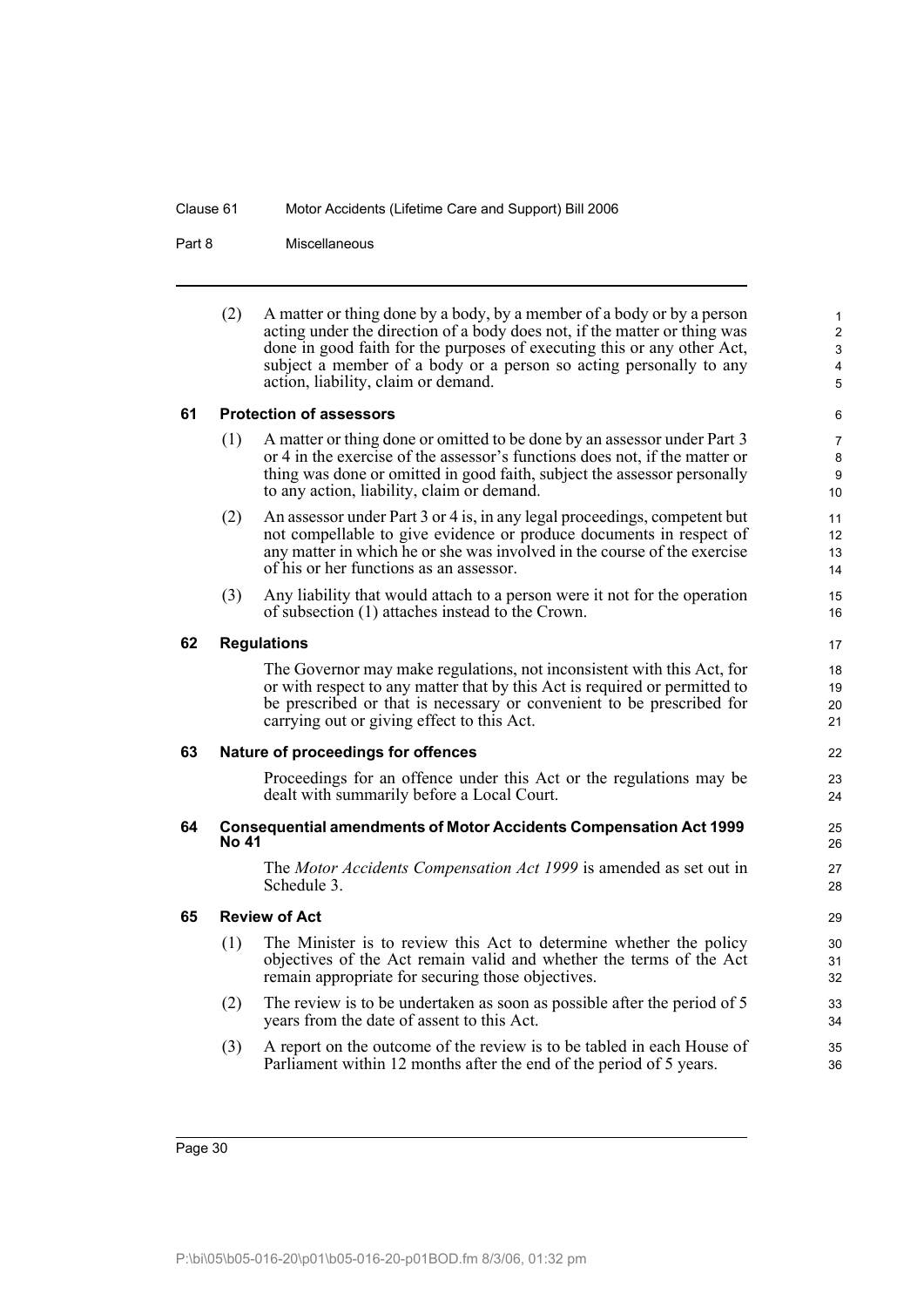Provisions relating to Board of Directors of Authority **Schedule 1** Schedule 1

<span id="page-42-0"></span>

| (Section 34)<br><b>Definitions</b><br>1<br>In this Schedule:<br><b>Board</b> means the Board of Directors of the Authority.<br><i>director</i> means any director of the Board.<br><i>part-time director</i> means a director of the Board other than the Chief<br><b>Executive Officer.</b><br>$\mathbf{2}$<br>Deputies of part-time directors<br>The Minister may, from time to time, appoint a person to be the deputy<br>(1)<br>of a part-time director, and the Minister may revoke any such<br>appointment.<br>In the absence of a part-time director, the director's deputy:<br>(2)<br>may, if available, act in the place of the absent director, and<br>(a)<br>while so acting, has all the functions of the director (other than<br>(b) | $\mathbf{1}$<br>$\overline{2}$ |
|---------------------------------------------------------------------------------------------------------------------------------------------------------------------------------------------------------------------------------------------------------------------------------------------------------------------------------------------------------------------------------------------------------------------------------------------------------------------------------------------------------------------------------------------------------------------------------------------------------------------------------------------------------------------------------------------------------------------------------------------------|--------------------------------|
|                                                                                                                                                                                                                                                                                                                                                                                                                                                                                                                                                                                                                                                                                                                                                   | 3                              |
|                                                                                                                                                                                                                                                                                                                                                                                                                                                                                                                                                                                                                                                                                                                                                   | $\overline{4}$                 |
|                                                                                                                                                                                                                                                                                                                                                                                                                                                                                                                                                                                                                                                                                                                                                   | 5                              |
|                                                                                                                                                                                                                                                                                                                                                                                                                                                                                                                                                                                                                                                                                                                                                   | 6                              |
|                                                                                                                                                                                                                                                                                                                                                                                                                                                                                                                                                                                                                                                                                                                                                   | 7                              |
|                                                                                                                                                                                                                                                                                                                                                                                                                                                                                                                                                                                                                                                                                                                                                   | 8<br>9                         |
|                                                                                                                                                                                                                                                                                                                                                                                                                                                                                                                                                                                                                                                                                                                                                   | 10                             |
|                                                                                                                                                                                                                                                                                                                                                                                                                                                                                                                                                                                                                                                                                                                                                   | 11                             |
|                                                                                                                                                                                                                                                                                                                                                                                                                                                                                                                                                                                                                                                                                                                                                   | 12                             |
|                                                                                                                                                                                                                                                                                                                                                                                                                                                                                                                                                                                                                                                                                                                                                   | 13                             |
|                                                                                                                                                                                                                                                                                                                                                                                                                                                                                                                                                                                                                                                                                                                                                   | 14                             |
|                                                                                                                                                                                                                                                                                                                                                                                                                                                                                                                                                                                                                                                                                                                                                   | 15                             |
| any functions the director has as Chairperson or Deputy                                                                                                                                                                                                                                                                                                                                                                                                                                                                                                                                                                                                                                                                                           | 16<br>17                       |
| Chairperson of the Board) and is taken to be a director.                                                                                                                                                                                                                                                                                                                                                                                                                                                                                                                                                                                                                                                                                          | 18                             |
| (3)<br>A person while acting in the place of a part-time director is entitled to                                                                                                                                                                                                                                                                                                                                                                                                                                                                                                                                                                                                                                                                  | 19                             |
| be paid such remuneration (including travelling and subsistence                                                                                                                                                                                                                                                                                                                                                                                                                                                                                                                                                                                                                                                                                   | 20                             |
| allowances) as the Minister may from time to time determine in respect<br>of the person.                                                                                                                                                                                                                                                                                                                                                                                                                                                                                                                                                                                                                                                          | 21<br>22                       |
| For the purposes of this clause, a vacancy in the office of a director is<br>(4)                                                                                                                                                                                                                                                                                                                                                                                                                                                                                                                                                                                                                                                                  | 23                             |
| taken to be an absence of the director.                                                                                                                                                                                                                                                                                                                                                                                                                                                                                                                                                                                                                                                                                                           | 24                             |
| 3<br>Terms of office of part-time directors                                                                                                                                                                                                                                                                                                                                                                                                                                                                                                                                                                                                                                                                                                       | 25                             |
| Subject to this Schedule, a part-time director holds office for such                                                                                                                                                                                                                                                                                                                                                                                                                                                                                                                                                                                                                                                                              | 26                             |
| period (not exceeding 3 years) as is specified in the director's<br>instrument of appointment, but is eligible (if otherwise qualified) for                                                                                                                                                                                                                                                                                                                                                                                                                                                                                                                                                                                                       | 27<br>28                       |
| re-appointment.                                                                                                                                                                                                                                                                                                                                                                                                                                                                                                                                                                                                                                                                                                                                   | 29                             |
| <b>Remuneration</b><br>4                                                                                                                                                                                                                                                                                                                                                                                                                                                                                                                                                                                                                                                                                                                          | 30                             |
| A part-time director is entitled to be paid such remuneration (including                                                                                                                                                                                                                                                                                                                                                                                                                                                                                                                                                                                                                                                                          | 31                             |
| travelling and subsistence allowances) as the Minister may from time to<br>time determine in respect of the director.                                                                                                                                                                                                                                                                                                                                                                                                                                                                                                                                                                                                                             | 32<br>33                       |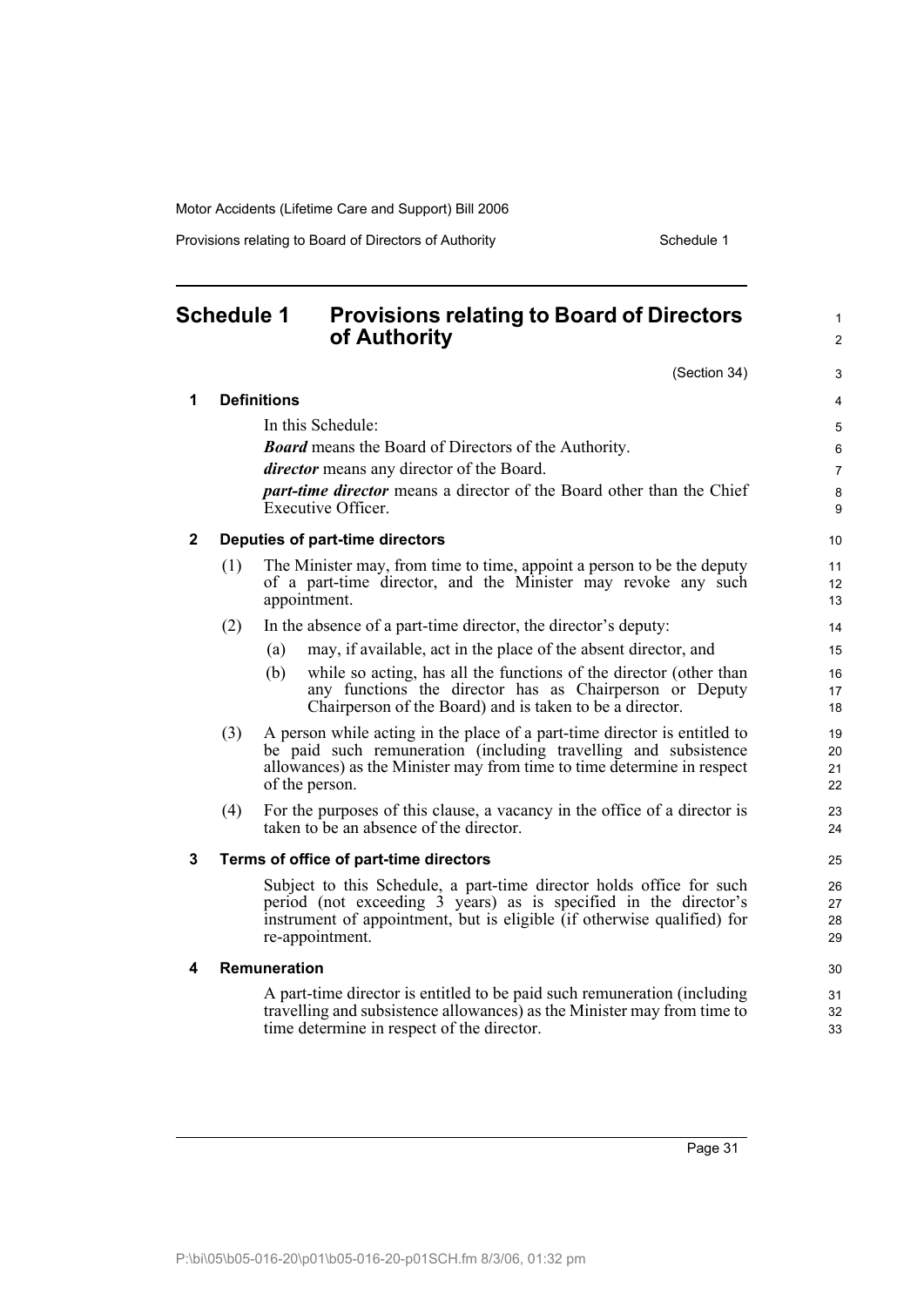Schedule 1 Provisions relating to Board of Directors of Authority

| 5 |     |     | Vacancy in office of part-time director                                                                                                                                                                                                                                                                                                                                          | $\mathbf{1}$                     |
|---|-----|-----|----------------------------------------------------------------------------------------------------------------------------------------------------------------------------------------------------------------------------------------------------------------------------------------------------------------------------------------------------------------------------------|----------------------------------|
|   | (1) |     | The office of a part-time director becomes vacant if the director:                                                                                                                                                                                                                                                                                                               | 2                                |
|   |     | (a) | dies, or                                                                                                                                                                                                                                                                                                                                                                         | 3                                |
|   |     | (b) | completes a term of office and is not re-appointed, or                                                                                                                                                                                                                                                                                                                           | 4                                |
|   |     | (c) | resigns the office by instrument in writing addressed to the<br>Minister, or                                                                                                                                                                                                                                                                                                     | 5<br>6                           |
|   |     | (d) | is removed from office by the Governor under this clause or<br>under Chapter 5 of the Public Sector Employment and<br>Management Act 2002, or                                                                                                                                                                                                                                    | $\overline{7}$<br>$\bf 8$<br>9   |
|   |     | (e) | is absent from 4 consecutive meetings of the Board of which<br>reasonable notice has been given to the director personally or in<br>the ordinary course of post, except on leave granted by the Board<br>or unless, before the expiration of 4 weeks after the last of those<br>meetings, the director is excused by the Board for having been<br>absent from those meetings, or | 10<br>11<br>12<br>13<br>14<br>15 |
|   |     | (f) | becomes bankrupt, applies to take the benefit of any law for the<br>relief of bankrupt or insolvent debtors, compounds with his or her<br>creditors or makes an assignment of his or her remuneration for<br>their benefit, or                                                                                                                                                   | 16<br>17<br>18<br>19             |
|   |     | (g) | becomes a mentally incapacitated person, or                                                                                                                                                                                                                                                                                                                                      | 20                               |
|   |     | (h) | is convicted in New South Wales of an offence that is punishable<br>by imprisonment for 12 months or more or is convicted<br>elsewhere than in New South Wales of an offence that, if<br>committed in New South Wales, would be an offence so<br>punishable.                                                                                                                     | 21<br>22<br>23<br>24<br>25       |
|   | (2) |     | The Governor may at any time remove a part-time director from office.                                                                                                                                                                                                                                                                                                            | 26                               |
| 6 |     |     | <b>Disclosure of pecuniary interests</b>                                                                                                                                                                                                                                                                                                                                         | 27                               |
|   | (1) | If: |                                                                                                                                                                                                                                                                                                                                                                                  | 28                               |
|   |     | (a) | a director has a direct or indirect pecuniary interest in a matter<br>being considered or about to be considered at a meeting of the<br>Board, and                                                                                                                                                                                                                               | 29<br>30<br>31                   |
|   |     | (b) | the interest appears to raise a conflict with the proper<br>performance of the director's duties in relation to the<br>consideration of the matter,                                                                                                                                                                                                                              | 32<br>33<br>34                   |
|   |     |     | the director must, as soon as possible after the relevant facts have come<br>to the director's knowledge, disclose the nature of the interest at a<br>meeting of the Board.                                                                                                                                                                                                      | 35<br>36<br>37                   |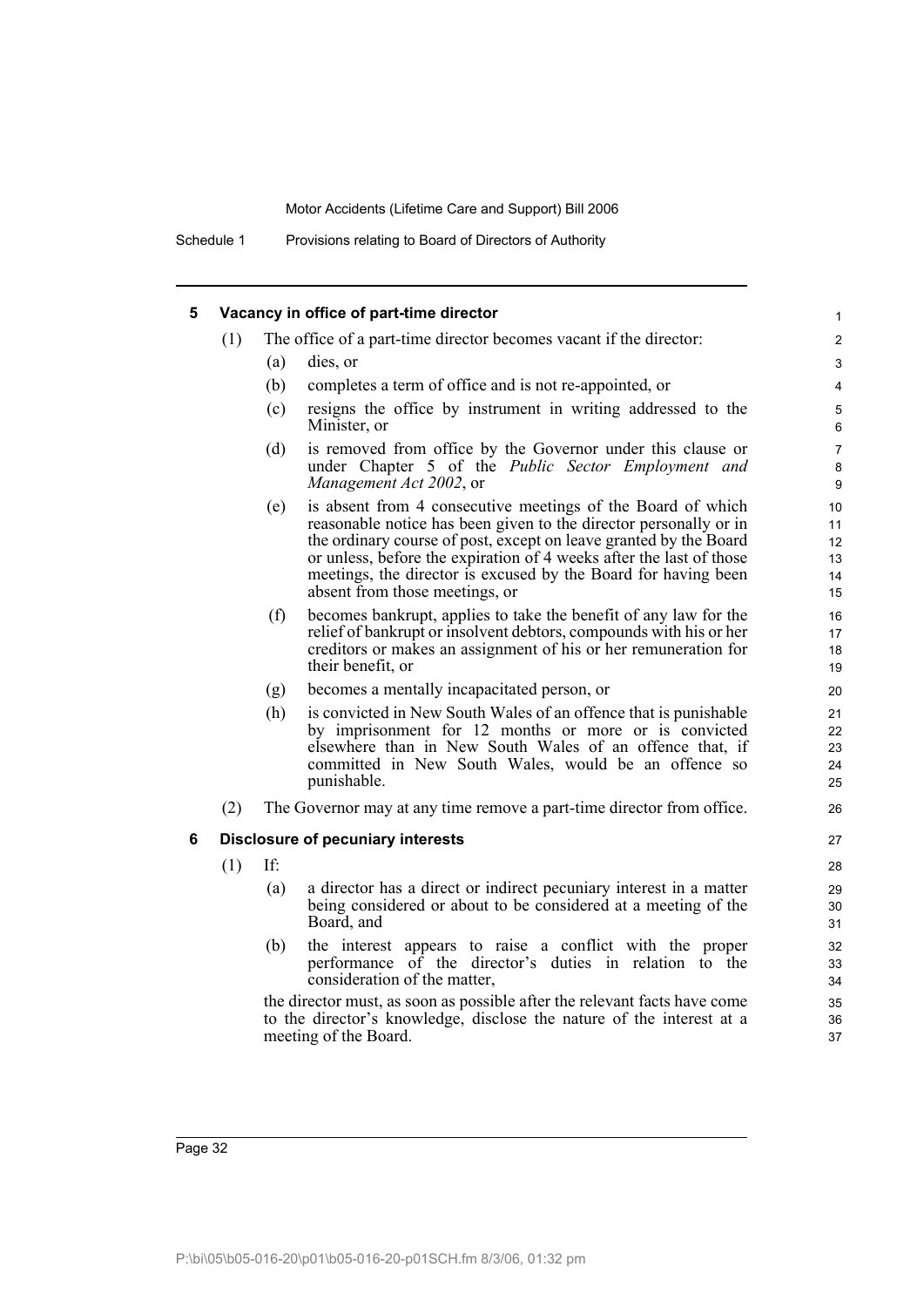|   | (2) |        | A disclosure by a director at a meeting of the Board that the director:                                                                                                                                                                                                                      | 1                            |
|---|-----|--------|----------------------------------------------------------------------------------------------------------------------------------------------------------------------------------------------------------------------------------------------------------------------------------------------|------------------------------|
|   |     | (a)    | is a member, or is in the employment, of a specified company or<br>other body, or                                                                                                                                                                                                            | $\overline{\mathbf{c}}$<br>3 |
|   |     | (b)    | is a partner, or is in the employment, of a specified person, or                                                                                                                                                                                                                             | 4                            |
|   |     | (c)    | has some other specified interest relating to a specified company<br>or other body or to a specified person,                                                                                                                                                                                 | 5<br>6                       |
|   |     |        | is a sufficient disclosure of the nature of the interest in any matter<br>relating to that company or other body or to that person which may arise<br>after the date of the disclosure and which is required to be disclosed<br>under this clause.                                           | 7<br>8<br>9<br>10            |
|   | (3) |        | The Board must cause particulars of any disclosure made under this<br>clause to be recorded in a book kept for the purpose and that book must<br>be open at all reasonable hours for inspection by any person on payment<br>of such fee as may be determined by the Board from time to time. | 11<br>12<br>13<br>14         |
|   | (4) |        | After a director has disclosed the nature of an interest in any matter, the<br>director must not, unless the Minister or the Board otherwise<br>determines:                                                                                                                                  | 15<br>16<br>17               |
|   |     | (a)    | be present during any deliberation of the Board with respect to<br>the matter, or                                                                                                                                                                                                            | 18<br>19                     |
|   |     | (b)    | take part in any decision of the Board with respect to the matter.                                                                                                                                                                                                                           | 20                           |
|   | (5) |        | For the purposes of the making of a determination by the Board under<br>subclause $(4)$ , a director who has a direct or indirect pecuniary interest<br>in a matter to which the disclosure relates must not:                                                                                | 21<br>22<br>23               |
|   |     | (a)    | be present during any deliberation of the Board for the purpose of<br>making the determination, or                                                                                                                                                                                           | 24<br>25                     |
|   |     | (b)    | take part in the making by the Board of the determination.                                                                                                                                                                                                                                   | 26                           |
|   | (6) | Board. | A contravention of this clause does not invalidate any decision of the                                                                                                                                                                                                                       | 27<br>28                     |
| 7 |     |        | Filling of vacancy in office of part-time director                                                                                                                                                                                                                                           | 29                           |
|   |     |        | If the office of a part-time director becomes vacant, a person is, subject<br>to this Act, to be appointed to fill the vacancy.                                                                                                                                                              | 30<br>31                     |
| 8 |     |        | <b>Effect of certain other Acts</b>                                                                                                                                                                                                                                                          | 32                           |
|   | (1) |        | Chapter 2 of the Public Sector Employment and Management Act 2002<br>does not apply to or in respect of the appointment of a part-time director.                                                                                                                                             | 33<br>34                     |
|   | (2) |        | If by or under any Act provision is made:                                                                                                                                                                                                                                                    | 35                           |
|   |     | (a)    | requiring a person who is the holder of a specified office to<br>devote the whole of his or her time to the duties of that office, or                                                                                                                                                        | 36<br>37                     |
|   |     |        |                                                                                                                                                                                                                                                                                              |                              |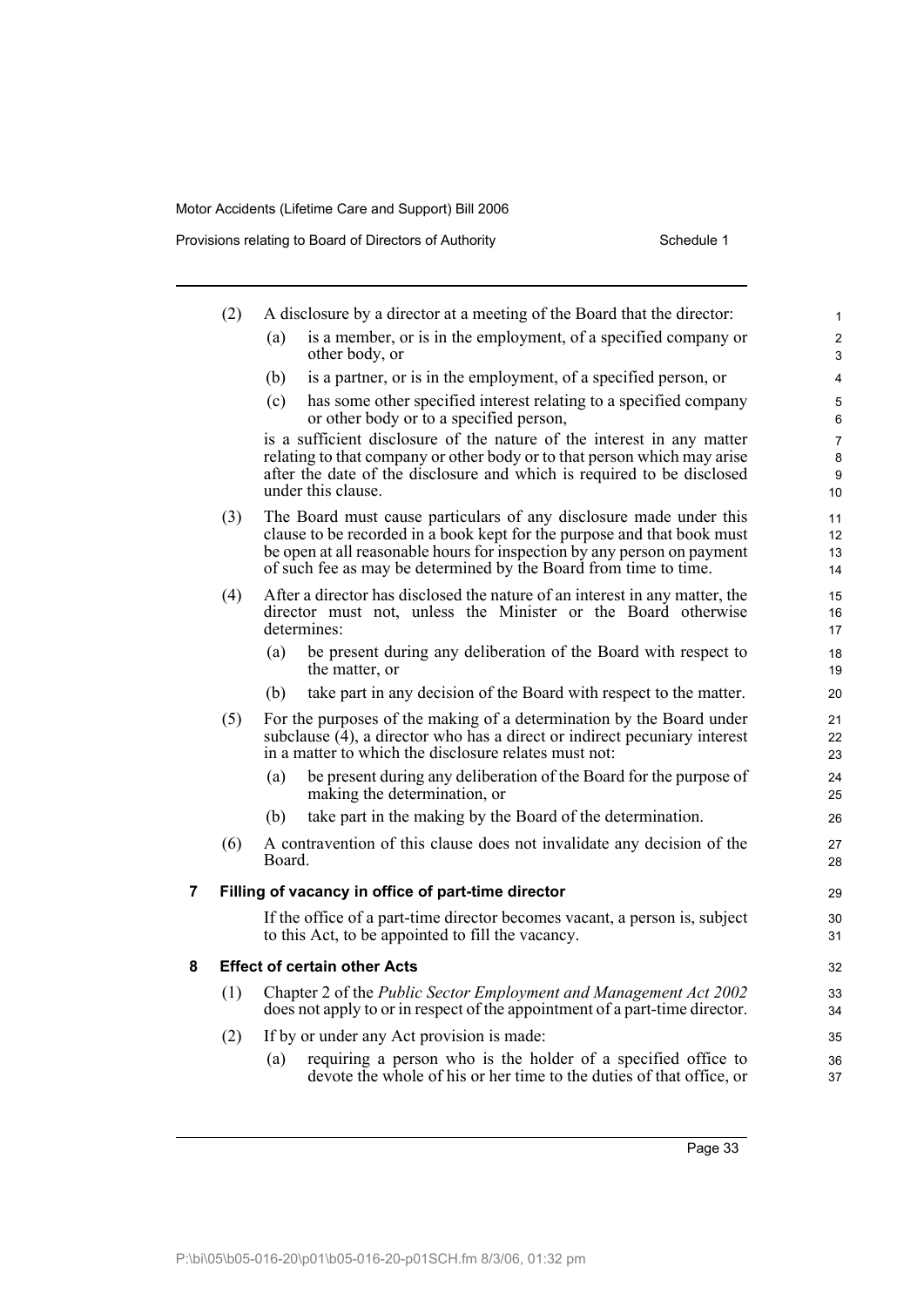|    |        | prohibiting the person from engaging in employment outside the<br>(b)<br>duties of that office.                                                                                                        | 1<br>$\overline{2}$     |
|----|--------|--------------------------------------------------------------------------------------------------------------------------------------------------------------------------------------------------------|-------------------------|
|    |        | the provision does not operate to disqualify the person from holding that                                                                                                                              | 3                       |
|    |        | office and also the office of a part-time director or from accepting and                                                                                                                               | $\overline{\mathbf{4}}$ |
|    |        | retaining any remuneration payable to the person under this Act as such<br>a director.                                                                                                                 | 5<br>6                  |
| 9  |        | <b>General procedure</b>                                                                                                                                                                               | 7                       |
|    |        | The procedure for the calling of meetings of the Board and for the                                                                                                                                     | 8                       |
|    |        | conduct of business at those meetings is, subject to this Act and the<br>regulations, to be as determined by the Board.                                                                                | 9<br>10                 |
| 10 | Quorum |                                                                                                                                                                                                        | 11                      |
|    |        | The quorum for a meeting of the Board is 3 directors.                                                                                                                                                  | 12                      |
| 11 |        | <b>Presiding member</b>                                                                                                                                                                                | 13                      |
|    | (1)    | The Chairperson of the Board or, in the absence of the Chairperson, the<br>Deputy Chairperson is to preside at a meeting of the Board.                                                                 | 14<br>15                |
|    | (2)    | In the absence of both the Chairperson and the Deputy Chairperson,<br>another part-time director elected to chair the meeting by the directors<br>present at the meeting is to preside at the meeting. | 16<br>17<br>18          |
|    | (3)    | The person presiding at any meeting of the Board has a deliberative vote<br>and, in the event of an equality of votes, has a second or casting vote.                                                   | 19<br>20                |
| 12 | Voting |                                                                                                                                                                                                        | 21                      |
|    |        | A decision supported by a majority of the votes cast at a meeting of the<br>Board at which a quorum is present is the decision of the Board.                                                           | 22<br>23                |
| 13 |        | Transaction of business outside meetings or by telephone                                                                                                                                               | 24                      |
|    | (1)    | The Board may, if it thinks fit, transact any of its business by the                                                                                                                                   | 25                      |
|    |        | circulation of papers among all the directors for the time being, and a<br>resolution in writing approved in writing by a majority of those                                                            | 26<br>27                |
|    |        | directors is taken to be a decision of the Board.                                                                                                                                                      | 28                      |
|    | (2)    | The Board may, if it thinks fit, transact any of its business at a meeting                                                                                                                             | 29                      |
|    |        | at which the directors (or some of them) participate by telephone,<br>closed-circuit television or other means, but only if any director who                                                           | 30<br>31                |
|    |        | speaks on a matter before the meeting can be heard by the other                                                                                                                                        | 32                      |
|    |        | directors.                                                                                                                                                                                             | 33                      |
|    | (3)    | For the purposes of:                                                                                                                                                                                   | 34                      |
|    |        | the approval of a resolution under subclause $(1)$ , or<br>(a)                                                                                                                                         | 35                      |
|    |        |                                                                                                                                                                                                        |                         |

Schedule 1 Provisions relating to Board of Directors of Authority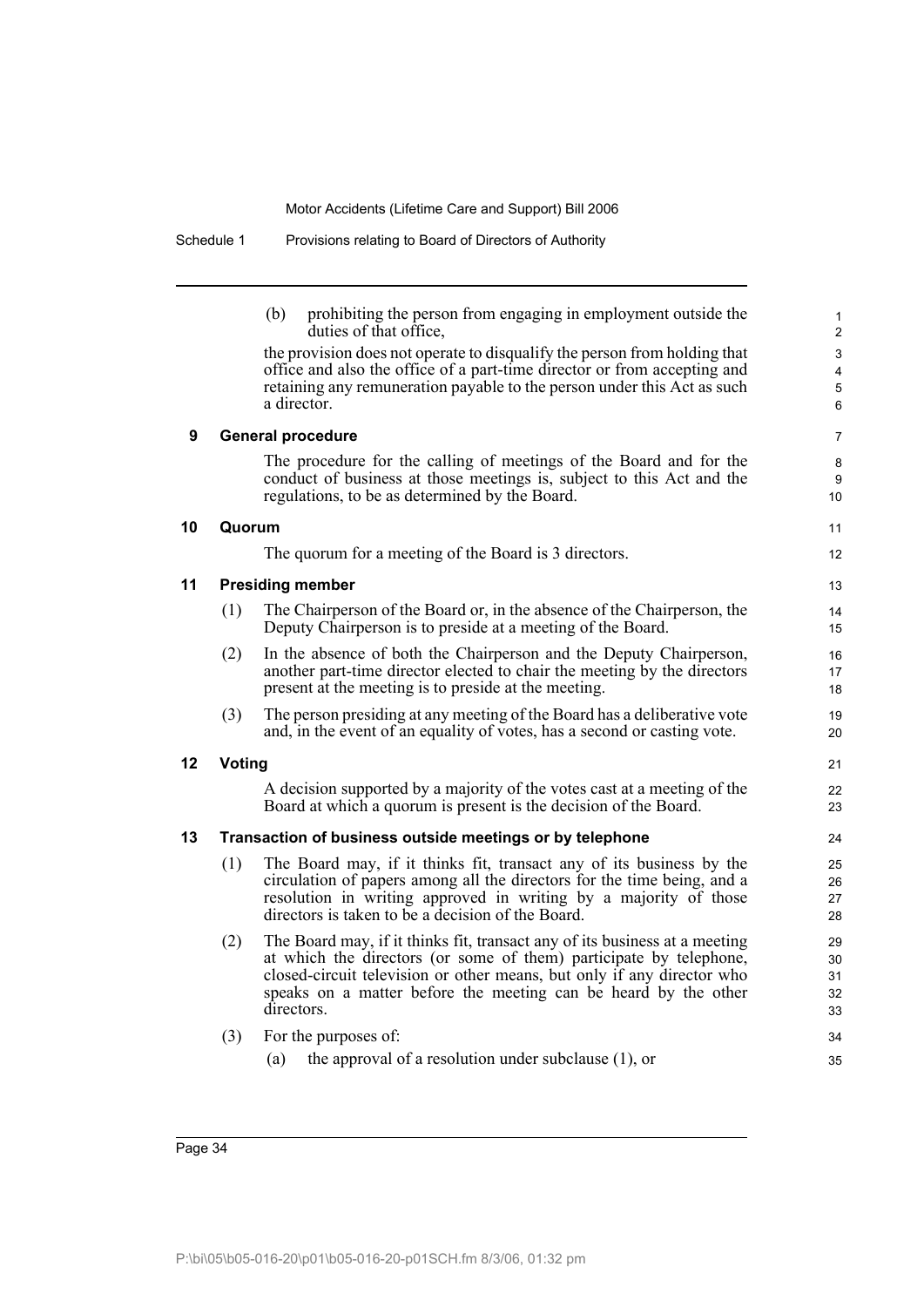**14 Committees**

**15 First meeting**

|     | a meeting held in accordance with subclause $(2)$ ,<br>(b)                                                                                                                                                            | 1                        |
|-----|-----------------------------------------------------------------------------------------------------------------------------------------------------------------------------------------------------------------------|--------------------------|
|     | the Chairperson and each director have the same voting rights as they<br>have at an ordinary meeting of the Board.                                                                                                    | 2<br>3                   |
| (4) | A resolution approved under subclause (1) is, subject to the regulations,<br>to be recorded in the minutes of the meetings of the Board.                                                                              | $\overline{4}$<br>5      |
| (5) | Papers may be circulated among the directors for the purposes of<br>subclause $(1)$ by facsimile or other transmission of the information in<br>the papers concerned.                                                 | 6<br>$\overline{7}$<br>8 |
|     | <b>Committees</b>                                                                                                                                                                                                     | 9                        |
| (1) | The Board may establish committees to assist it in connection with the<br>exercise of any of its functions.                                                                                                           | 10<br>11                 |
| (2) | It does not matter that any or all of the members of a committee are not<br>directors of the Board.                                                                                                                   | 12<br>13                 |
| (3) | The procedure for the calling of meetings of a committee and for the<br>conduct of business at those meetings is to be as determined by the<br>Board or (subject to any determination of the Board) by the committee. | 14<br>15<br>16           |
|     | <b>First meeting</b>                                                                                                                                                                                                  | 17                       |
|     | The Minister is to call the first meeting of the Board in such manner as<br>the Minister thinks fit.                                                                                                                  | 18<br>19                 |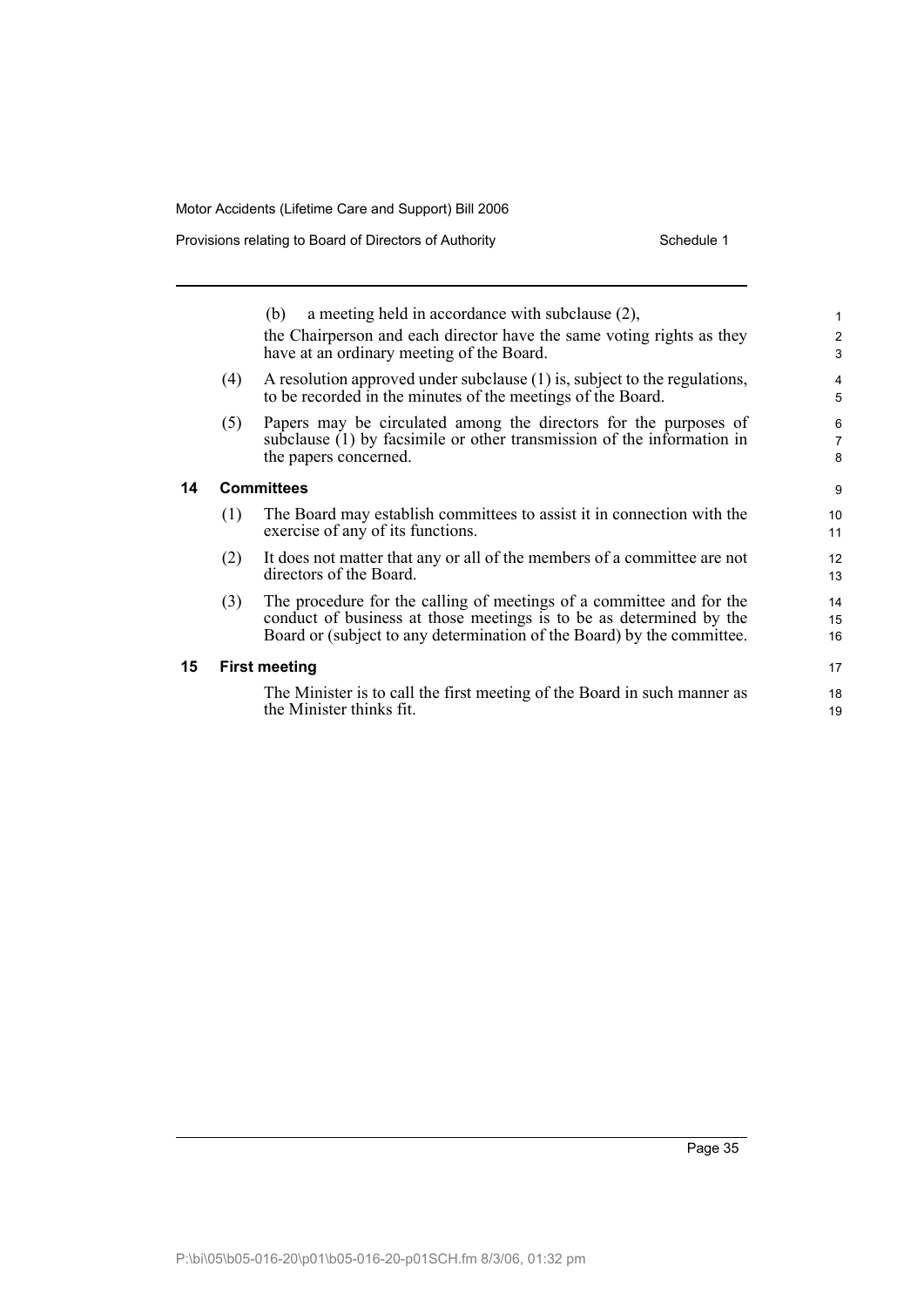Schedule 2 Provisions relating to Advisory Council

<span id="page-47-0"></span>

| <b>Schedule 2</b> |  | <b>Provisions relating to Advisory Council</b> |  |
|-------------------|--|------------------------------------------------|--|
|                   |  |                                                |  |

(Section 45)

1

| 1            |                                                                                                                               | <b>Definitions</b>                                                                                                                                                                                                                  | 3                    |  |  |  |  |
|--------------|-------------------------------------------------------------------------------------------------------------------------------|-------------------------------------------------------------------------------------------------------------------------------------------------------------------------------------------------------------------------------------|----------------------|--|--|--|--|
|              |                                                                                                                               | In this Schedule:                                                                                                                                                                                                                   | 4                    |  |  |  |  |
|              | <i>appointed member</i> means any member of the Advisory Council, other<br>than the Chief Executive Officer of the Authority. |                                                                                                                                                                                                                                     | 5<br>6               |  |  |  |  |
|              |                                                                                                                               | <b>Chairperson</b> means the Chairperson of the Advisory Council.                                                                                                                                                                   | $\overline{7}$       |  |  |  |  |
|              |                                                                                                                               | <b>Deputy Chairperson</b> means the Deputy Chairperson of the Advisory<br>Council.                                                                                                                                                  | 8<br>9               |  |  |  |  |
|              |                                                                                                                               | <i>member</i> means any member of the Advisory Council.                                                                                                                                                                             | 10                   |  |  |  |  |
| $\mathbf{2}$ |                                                                                                                               | <b>Deputies of members</b>                                                                                                                                                                                                          | 11                   |  |  |  |  |
|              | (1)                                                                                                                           | The Minister may, from time to time, appoint a person to be the deputy<br>of a member (other than the Chief Executive Officer of the Authority),<br>and the Minister may revoke any such appointment.                               | 12<br>13<br>14       |  |  |  |  |
|              | (2)                                                                                                                           | In the absence of a member (other than the Chief Executive Officer of<br>the Authority), the member's deputy:                                                                                                                       | 15<br>16             |  |  |  |  |
|              |                                                                                                                               | may, if available, act in the place of the member, and<br>(a)                                                                                                                                                                       | 17                   |  |  |  |  |
|              |                                                                                                                               | while so acting, has all the functions of the member (other than<br>(b)<br>any functions the member has as Chairperson or Deputy<br>Chairperson) and is taken to be a member.                                                       | 18<br>19<br>20       |  |  |  |  |
|              | (3)                                                                                                                           | A person while acting in the place of a member is entitled to be paid<br>such remuneration (including travelling and subsistence allowances) as<br>the Minister may from time to time determine in respect of the person.           | 21<br>22<br>23       |  |  |  |  |
|              | (4)                                                                                                                           | For the purposes of this clause, a vacancy in the office of a member is<br>taken to be an absence of the member.                                                                                                                    | 24<br>25             |  |  |  |  |
| 3            | Terms of office of appointed members                                                                                          |                                                                                                                                                                                                                                     |                      |  |  |  |  |
|              |                                                                                                                               | Subject to this Schedule, an appointed member holds office for such<br>period (not exceeding 3 years) as is specified in the member's<br>instrument of appointment, but is eligible (if otherwise qualified) for<br>re-appointment. | 27<br>28<br>29<br>30 |  |  |  |  |
| 4            |                                                                                                                               | <b>Allowances</b>                                                                                                                                                                                                                   | 31                   |  |  |  |  |
|              |                                                                                                                               | A member is entitled to be paid such allowances as the Minister may<br>from time to time determine in respect of the member.                                                                                                        | 32<br>33             |  |  |  |  |
|              |                                                                                                                               |                                                                                                                                                                                                                                     |                      |  |  |  |  |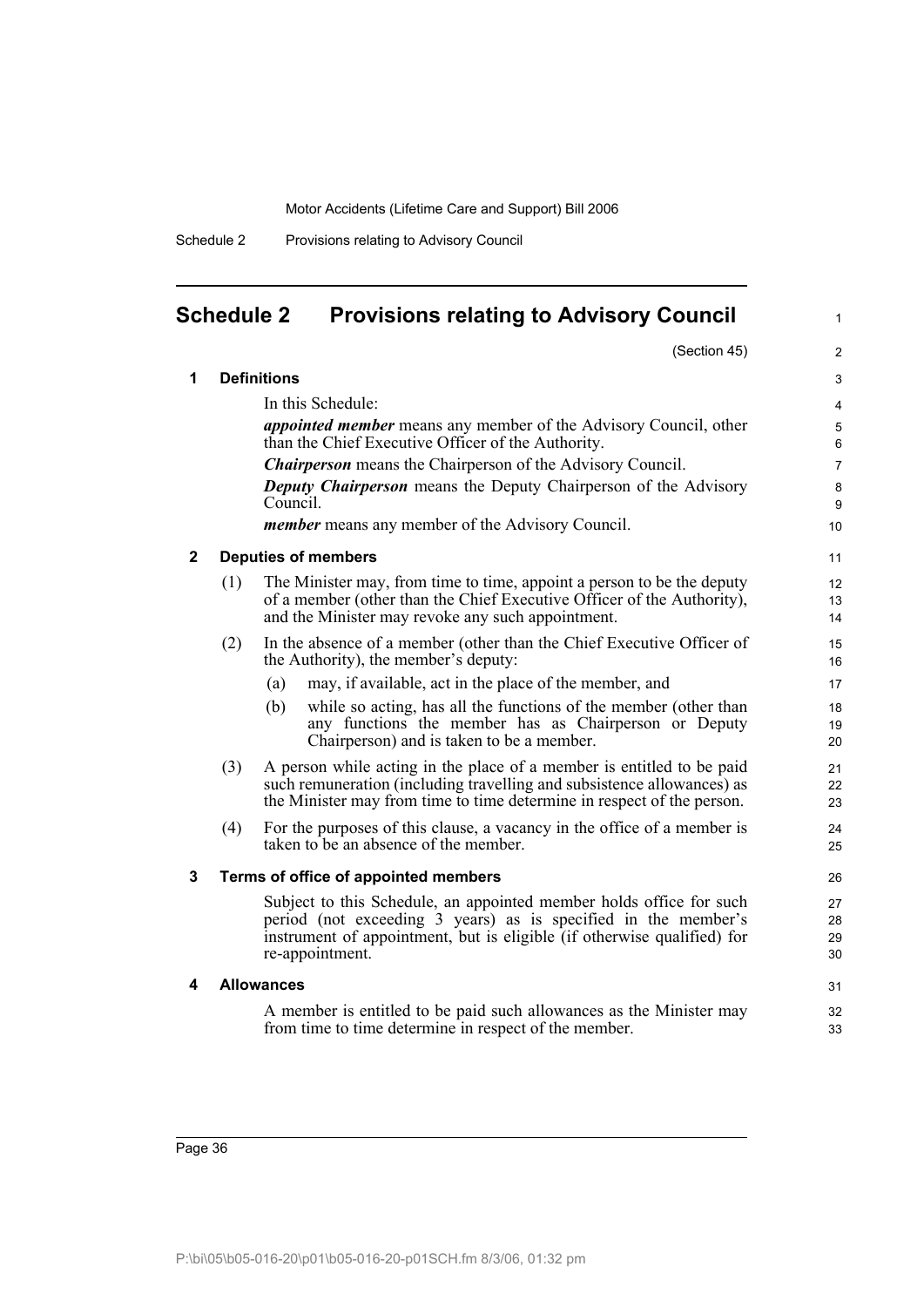Provisions relating to Advisory Council **Schedule 2** Schedule 2

| 5 |     |     | Vacancy in office of appointed member                                                                                                                                                                                                                                                                                                                                                                         | 1                                |
|---|-----|-----|---------------------------------------------------------------------------------------------------------------------------------------------------------------------------------------------------------------------------------------------------------------------------------------------------------------------------------------------------------------------------------------------------------------|----------------------------------|
|   | (1) |     | The office of an appointed member becomes vacant if the member:                                                                                                                                                                                                                                                                                                                                               | $\overline{c}$                   |
|   |     | (a) | dies, or                                                                                                                                                                                                                                                                                                                                                                                                      | 3                                |
|   |     | (b) | completes a term of office and is not re-appointed, or                                                                                                                                                                                                                                                                                                                                                        | 4                                |
|   |     | (c) | resigns the office by instrument in writing addressed to the<br>Minister, or                                                                                                                                                                                                                                                                                                                                  | 5<br>6                           |
|   |     | (d) | is removed from office by the Minister under this clause or by the<br>Governor under Chapter 5 of the Public Sector Employment and<br><i>Management Act 2002, or</i>                                                                                                                                                                                                                                          | $\overline{7}$<br>8<br>9         |
|   |     | (e) | is absent from 4 consecutive meetings of the Advisory Council of<br>which reasonable notice has been given to the member personally<br>or in the ordinary course of post, except on leave granted by the<br>Advisory Council or unless, before the expiration of 4 weeks<br>after the last of those meetings, the member is excused by the<br>Advisory Council for having been absent from those meetings, or | 10<br>11<br>12<br>13<br>14<br>15 |
|   |     | (f) | becomes bankrupt, applies to take the benefit of any law for the<br>relief of bankrupt or insolvent debtors, compounds with his or her<br>creditors or makes an assignment of his or her remuneration for<br>their benefit, or                                                                                                                                                                                | 16<br>17<br>18<br>19             |
|   |     | (g) | becomes a mentally incapacitated person, or                                                                                                                                                                                                                                                                                                                                                                   | 20                               |
|   |     | (h) | is convicted in New South Wales of an offence that is punishable<br>by imprisonment for 12 months or more or is convicted<br>elsewhere than in New South Wales of an offence that, if<br>committed in New South Wales, would be an offence so<br>punishable.                                                                                                                                                  | 21<br>22<br>23<br>24<br>25       |
|   | (2) |     | The Minister may at any time remove an appointed member from office.                                                                                                                                                                                                                                                                                                                                          | 26                               |
| 6 |     |     | <b>Disclosure of pecuniary interests</b>                                                                                                                                                                                                                                                                                                                                                                      | 27                               |
|   | (1) | If: |                                                                                                                                                                                                                                                                                                                                                                                                               | 28                               |
|   |     | (a) | a member has a direct or indirect pecuniary interest in a matter<br>being considered or about to be considered at a meeting of the<br>Advisory Council, and                                                                                                                                                                                                                                                   | 29<br>30<br>31                   |
|   |     | (b) | the interest appears to raise a conflict with the proper<br>performance of the member's duties in relation to the<br>consideration of the matter,                                                                                                                                                                                                                                                             | 32<br>33<br>34                   |
|   |     |     | the member must, as soon as possible after the relevant facts have come<br>to the member's knowledge, disclose the nature of the interest at a<br>meeting of the Advisory Council.                                                                                                                                                                                                                            | 35<br>36<br>37                   |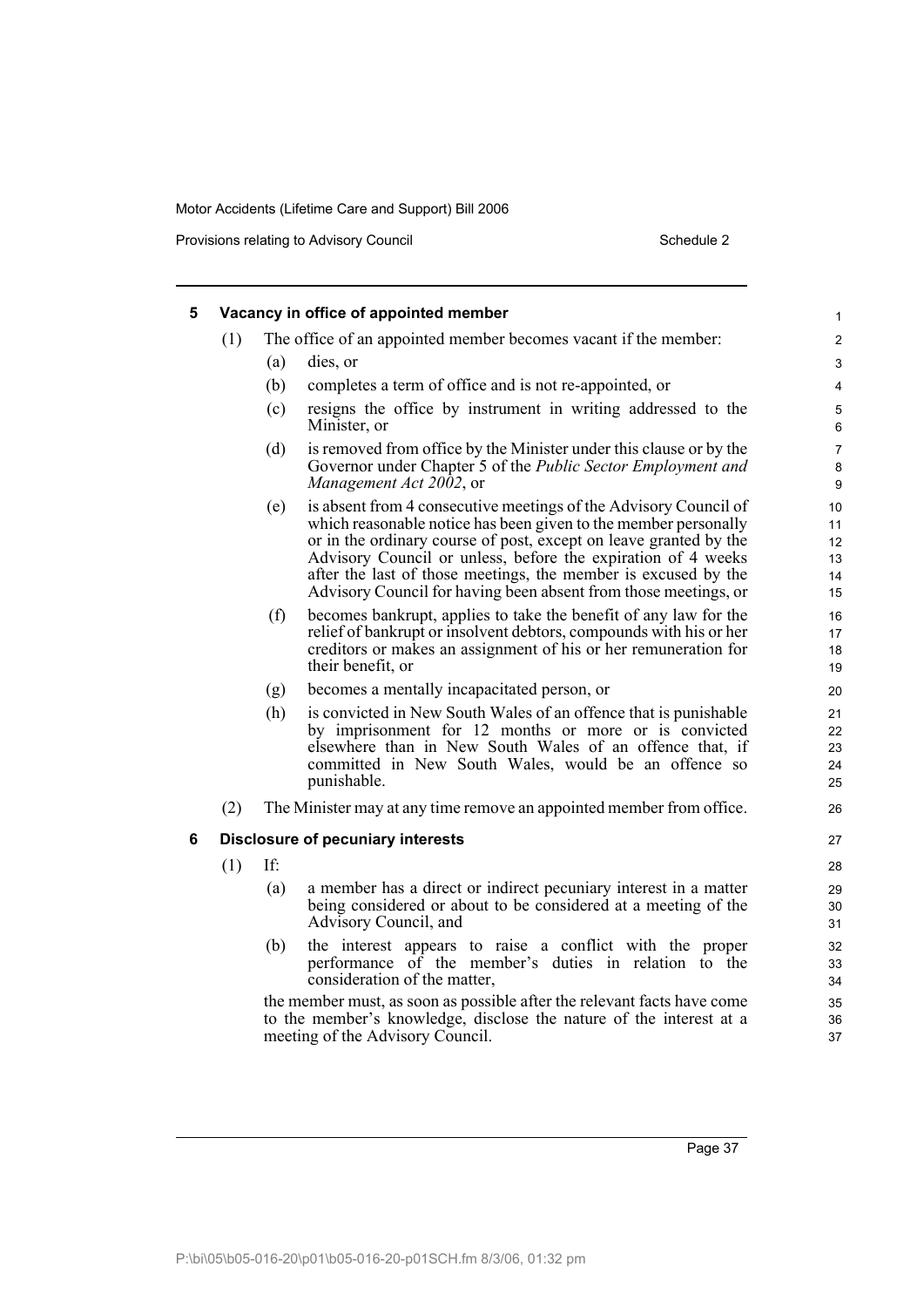|   | (2) | member: | A disclosure by a member at a meeting of the Advisory Council that the                                                                                                                                                                                                          | 1<br>$\overline{2}$            |
|---|-----|---------|---------------------------------------------------------------------------------------------------------------------------------------------------------------------------------------------------------------------------------------------------------------------------------|--------------------------------|
|   |     | (a)     | is a member, or is in the employment, of a specified company or<br>other body, or                                                                                                                                                                                               | $\ensuremath{\mathsf{3}}$<br>4 |
|   |     | (b)     | is a partner, or is in the employment, of a specified person, or                                                                                                                                                                                                                | 5                              |
|   |     | (c)     | has some other specified interest relating to a specified company<br>or other body or to a specified person,                                                                                                                                                                    | 6<br>$\overline{7}$            |
|   |     |         | is a sufficient disclosure of the nature of the interest in any matter<br>relating to that company or other body or to that person which may arise<br>after the date of the disclosure and which is required to be disclosed<br>under subclause (1).                            | $\bf 8$<br>9<br>10<br>11       |
|   | (3) |         | Particulars of any disclosure made under this clause must be recorded<br>by the Advisory Council in a book kept for the purpose and that book<br>must be open at all reasonable hours for inspection by any person on<br>payment of the fee determined by the Advisory Council. | 12<br>13<br>14<br>15           |
|   | (4) |         | After a member has disclosed the nature of an interest in any matter, the<br>member must not, unless the Minister or the Advisory Council<br>otherwise determines:                                                                                                              | 16<br>17<br>18                 |
|   |     | (a)     | be present during any deliberation of the Advisory Council with<br>respect to the matter, or                                                                                                                                                                                    | 19<br>20                       |
|   |     | (b)     | take part in any decision of the Advisory Council with respect to<br>the matter.                                                                                                                                                                                                | 21<br>22                       |
|   | (5) |         | For the purposes of the making of a determination by the Advisory<br>Council under subclause (4), a member who has a direct or indirect<br>pecuniary interest in a matter to which the disclosure relates must not:                                                             | 23<br>24<br>25                 |
|   |     | (a)     | be present during any deliberation of the Advisory Council for<br>the purpose of making the determination, or                                                                                                                                                                   | 26<br>27                       |
|   |     | (b)     | take part in the making by the Advisory Council of the<br>determination.                                                                                                                                                                                                        | 28<br>29                       |
|   | (6) |         | A contravention of this clause does not invalidate any decision of the<br>Advisory Council.                                                                                                                                                                                     | 30<br>31                       |
|   | (7) |         | Nothing in this clause applies to or in respect of an interest of a member<br>in a matter or thing that arises by reason only of the member having the<br>qualification required for appointment.                                                                               | 32<br>33<br>34                 |
| 7 |     |         | Filling of vacancy in office of appointed member                                                                                                                                                                                                                                | 35                             |
|   |     |         | If the office of an appointed member becomes vacant, a person is,<br>subject to this Act, to be appointed to fill the vacancy.                                                                                                                                                  | 36<br>37                       |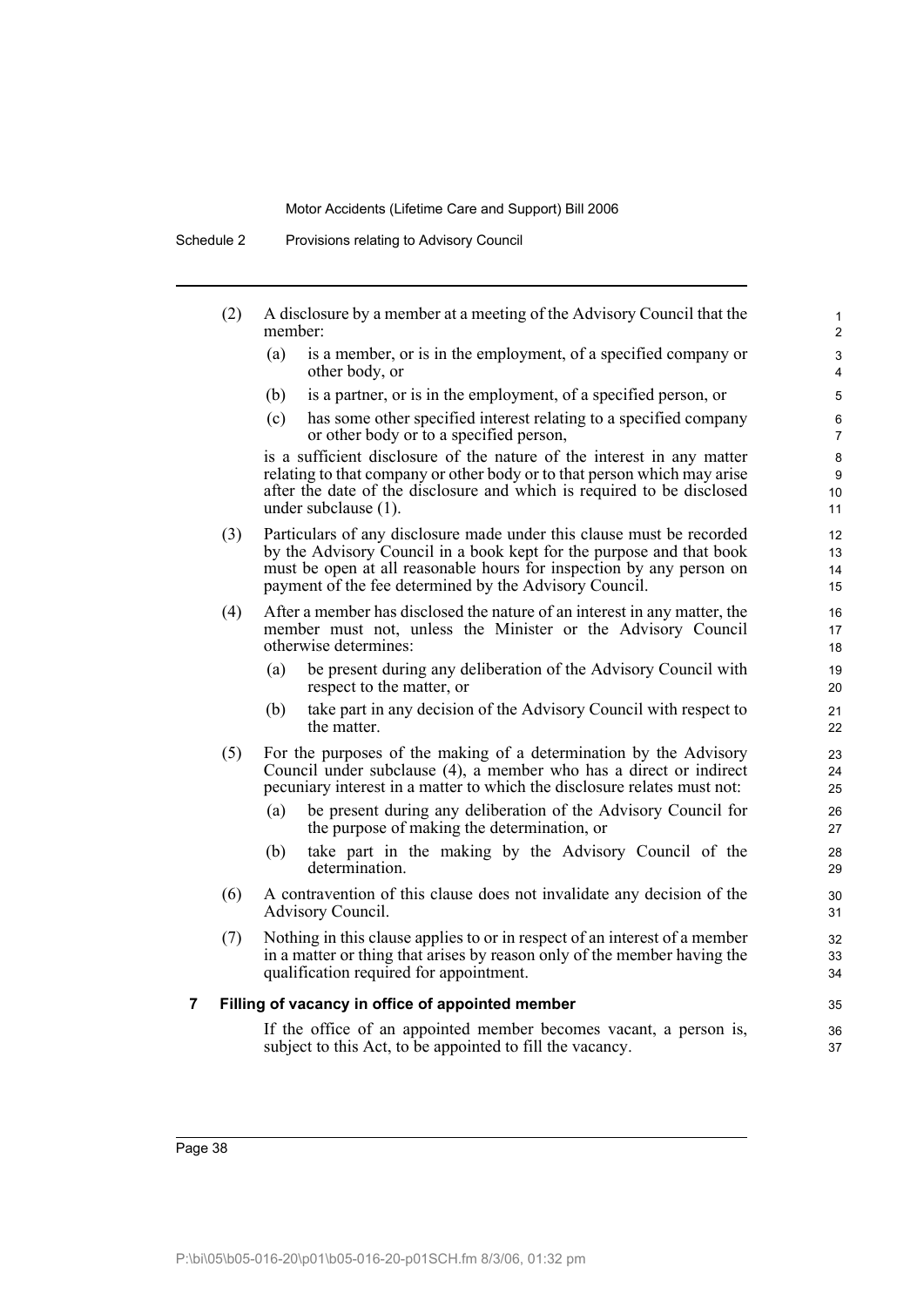Provisions relating to Advisory Council **Schedule 2** Schedule 2

| 8  |        | <b>Effect of certain other Acts</b><br>Chapter 2 of the Public Sector Employment and Management Act 2002<br>does not apply to or in respect of the appointment of a member. |                                                                                                                                                                                                                                                                                                 | $\mathbf{1}$         |  |
|----|--------|-----------------------------------------------------------------------------------------------------------------------------------------------------------------------------|-------------------------------------------------------------------------------------------------------------------------------------------------------------------------------------------------------------------------------------------------------------------------------------------------|----------------------|--|
|    | (1)    |                                                                                                                                                                             |                                                                                                                                                                                                                                                                                                 | $\overline{2}$<br>3  |  |
|    | (2)    |                                                                                                                                                                             | If by or under any Act provision is made:                                                                                                                                                                                                                                                       | $\overline{4}$       |  |
|    |        | (a)                                                                                                                                                                         | requiring a person who is the holder of a specified office to<br>devote the whole of his or her time to the duties of that office, or                                                                                                                                                           | 5<br>6               |  |
|    |        | (b)                                                                                                                                                                         | prohibiting the person from engaging in employment outside the<br>duties of that office,                                                                                                                                                                                                        | $\overline{7}$<br>8  |  |
|    |        |                                                                                                                                                                             | the provision does not operate to disqualify the person from holding that<br>office and also the office of a member or from accepting and retaining<br>any remuneration payable to the person under this Act as a member.                                                                       | 9<br>10<br>11        |  |
| 9  |        | <b>General procedure</b>                                                                                                                                                    |                                                                                                                                                                                                                                                                                                 | 12                   |  |
|    |        |                                                                                                                                                                             | The procedure for the calling of meetings of the Advisory Council and<br>for the conduct of business at those meetings is, subject to this Act and<br>the regulations, to be as determined by the Advisory Council.                                                                             | 13<br>14<br>15       |  |
| 10 | Quorum |                                                                                                                                                                             |                                                                                                                                                                                                                                                                                                 | 16                   |  |
|    |        |                                                                                                                                                                             | The quorum for a meeting of the Advisory Council is 5 members.                                                                                                                                                                                                                                  | 17                   |  |
| 11 |        | <b>Presiding member</b>                                                                                                                                                     |                                                                                                                                                                                                                                                                                                 |                      |  |
|    | (1)    |                                                                                                                                                                             | The Chairperson or, in the absence of the Chairperson, the Deputy<br>Chairperson is to preside at a meeting of the Advisory Council.                                                                                                                                                            | 19<br>20             |  |
|    | (2)    |                                                                                                                                                                             | In the absence of both the Chairperson and the Deputy Chairperson,<br>another member elected to chair the meeting by the members present at<br>the meeting is to preside at the meeting.                                                                                                        | 21<br>22<br>23       |  |
|    | (3)    |                                                                                                                                                                             | The person presiding at any meeting of the Advisory Council has a<br>deliberative vote and, in the event of an equality of votes, has a second<br>or casting vote.                                                                                                                              | 24<br>25<br>26       |  |
| 12 |        | Voting                                                                                                                                                                      |                                                                                                                                                                                                                                                                                                 |                      |  |
|    |        |                                                                                                                                                                             | A decision supported by a majority of the votes cast at a meeting of the<br>Advisory Council at which a quorum is present is the decision of the<br>Advisory Council.                                                                                                                           | 28<br>29<br>30       |  |
| 13 |        | Transaction of business outside meetings or by telephone                                                                                                                    |                                                                                                                                                                                                                                                                                                 |                      |  |
|    | (1)    |                                                                                                                                                                             | The Advisory Council may, if it thinks fit, transact any of its business<br>by the circulation of papers among all the members for the time being,<br>and a resolution in writing approved in writing by a majority of the<br>voting members is taken to be a decision of the Advisory Council. | 32<br>33<br>34<br>35 |  |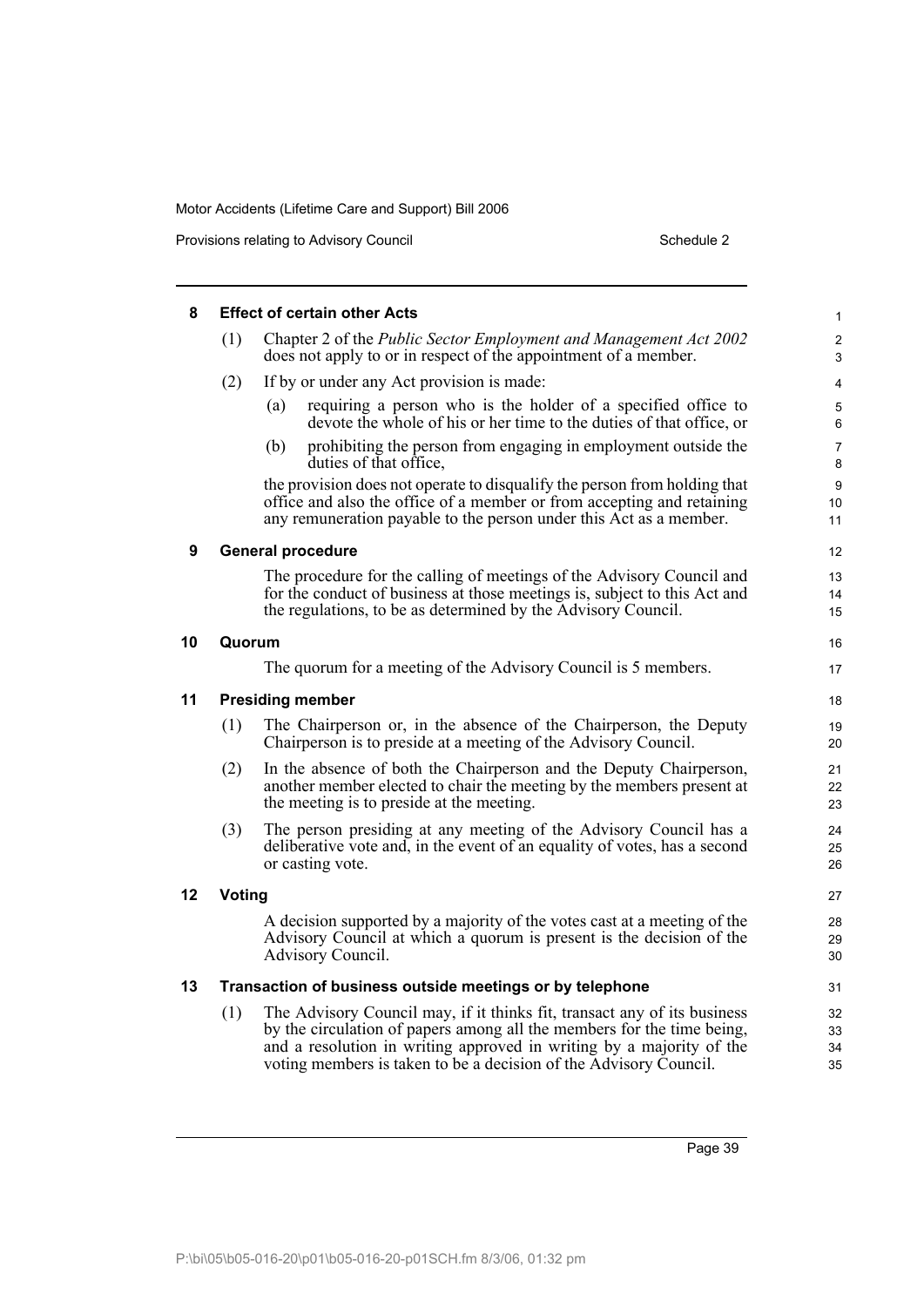Schedule 2 Provisions relating to Advisory Council

|    | (2)                  | The Advisory Council may, if it thinks fit, transact any of its business at<br>a meeting at which members (or some members) participate by<br>telephone, closed-circuit television or other means, but only if any<br>member who speaks on a matter before the meeting can be heard by the<br>other members. | $\mathbf{1}$<br>$\overline{2}$<br>3<br>4<br>5 |  |
|----|----------------------|--------------------------------------------------------------------------------------------------------------------------------------------------------------------------------------------------------------------------------------------------------------------------------------------------------------|-----------------------------------------------|--|
|    | (3)                  | For the purposes of:                                                                                                                                                                                                                                                                                         | 6                                             |  |
|    |                      | the approval of a resolution under subclause $(1)$ , or<br>(a)                                                                                                                                                                                                                                               | $\overline{7}$                                |  |
|    |                      | (b)<br>a meeting held in accordance with subclause (2),                                                                                                                                                                                                                                                      | 8                                             |  |
|    |                      | each member has the same voting rights (if any) as they have at an<br>ordinary meeting of the Advisory Council.                                                                                                                                                                                              |                                               |  |
|    | (4)                  | A resolution approved under subclause (1) is, subject to the regulations,<br>to be recorded in the minutes of the meetings of the Advisory Council.                                                                                                                                                          | 11<br>12                                      |  |
|    | (5)                  | Papers may be circulated among the members for the purposes of<br>subclause (1) by facsimile or other transmission of the information in<br>the papers concerned.                                                                                                                                            | 13<br>14<br>15                                |  |
| 14 |                      | <b>Attendance by non-members</b>                                                                                                                                                                                                                                                                             | 16                                            |  |
|    | (1)                  | A person authorised by the Advisory Council or Chairperson may<br>attend a meeting of the Advisory Council, and may participate in the<br>meeting to the extent that the Advisory Council determines.                                                                                                        | 17<br>18<br>19                                |  |
|    | (2)                  | A person attending a meeting of the Advisory Council under this clause<br>cannot cast a vote at the meeting.                                                                                                                                                                                                 | 20<br>21                                      |  |
| 15 | <b>First meeting</b> |                                                                                                                                                                                                                                                                                                              |                                               |  |
|    |                      | The Minister is to call the first meeting of the Advisory Council in such<br>manner as the Minister thinks fit.                                                                                                                                                                                              | 23<br>24                                      |  |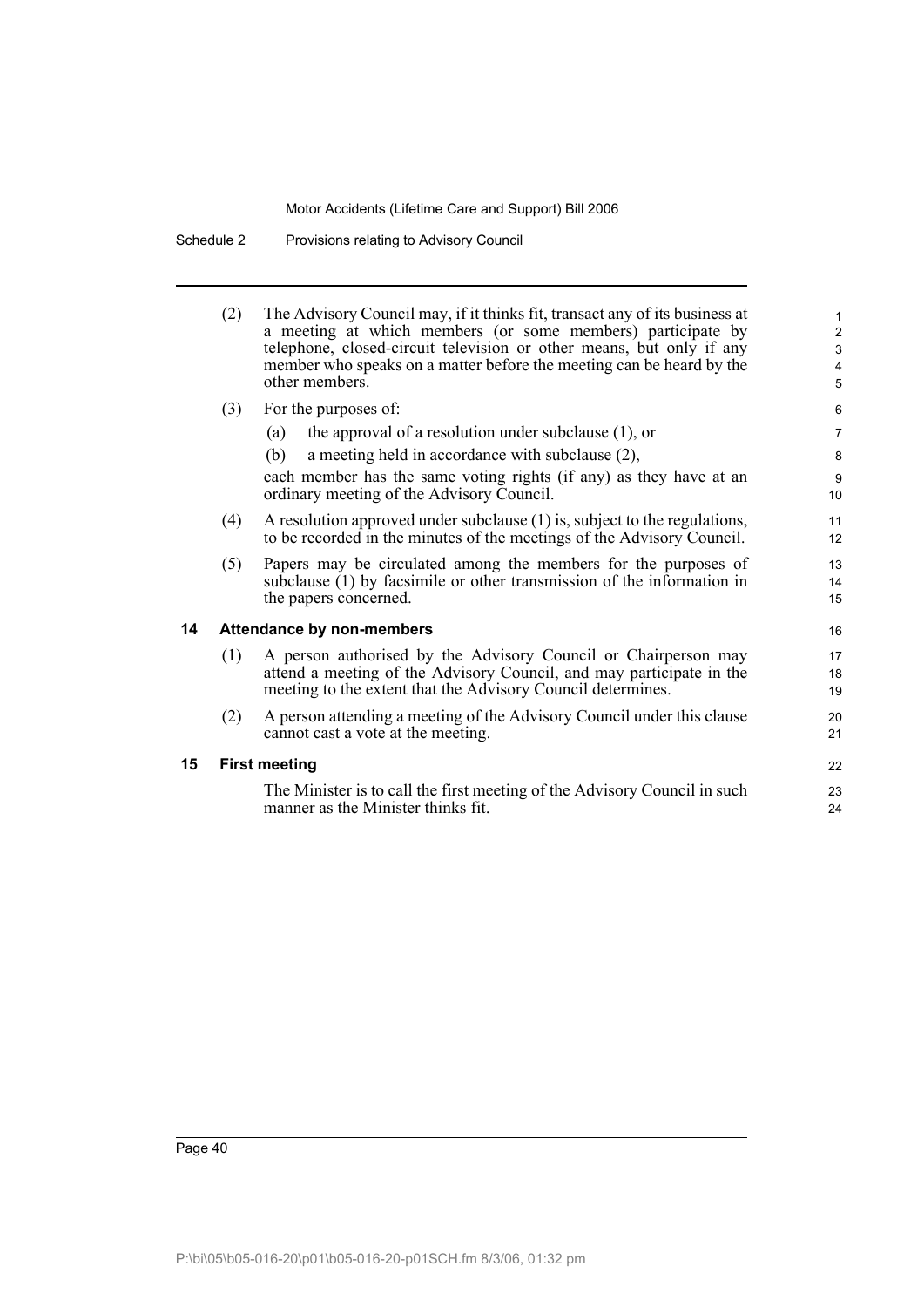Consequential amendments of Motor Accidents Compensation Act 1999 Schedule 3

# <span id="page-52-0"></span>**Schedule 3 Consequential amendments of Motor Accidents Compensation Act 1999**

(Section 64) **[1] Section 27A** Insert after section 27: **27A Effect of Lifetime Care and Support Scheme payments** A determination of the cost of claims and settlement expenses for the purposes of this Part must take account of the effect on the cost of claims of section 130A (No damages for expenses covered by Lifetime Care and Support Scheme). **[2] Section 43A** Insert after section 43: **43A Application of Chapter to treatment covered by Lifetime Care and Support Scheme** This Chapter does not apply in respect of treatment of an injured person while the person is a participant in the Scheme under the *Motor Accidents (Lifetime Care and Support) Act 2006* if expenses incurred in connection with that treatment are required to be paid under Part 2 of that Act. **[3] Section 61 Status of medical assessments** Insert after section 61 (2) (b): (b1) whether any treatment to be provided to the injured person is reasonable and necessary in the circumstances, or **[4] Section 120 Claims register** Insert after section 120 (3): (3A) The Authority and the Lifetime Care and Support Authority are authorised to exchange information concerning claims under this Act, payments made to or on behalf of participants in the Scheme under the *Motor Accidents (Lifetime Care and Support) Act 2006* and the treatment and care needs of those participants. 3 4 5 6 7 8 9 10 11 12 13 14 15 16 17 18 19 20 21 22 23 24 25 26 27 28 29 30

Page 41

1  $\mathfrak{p}$